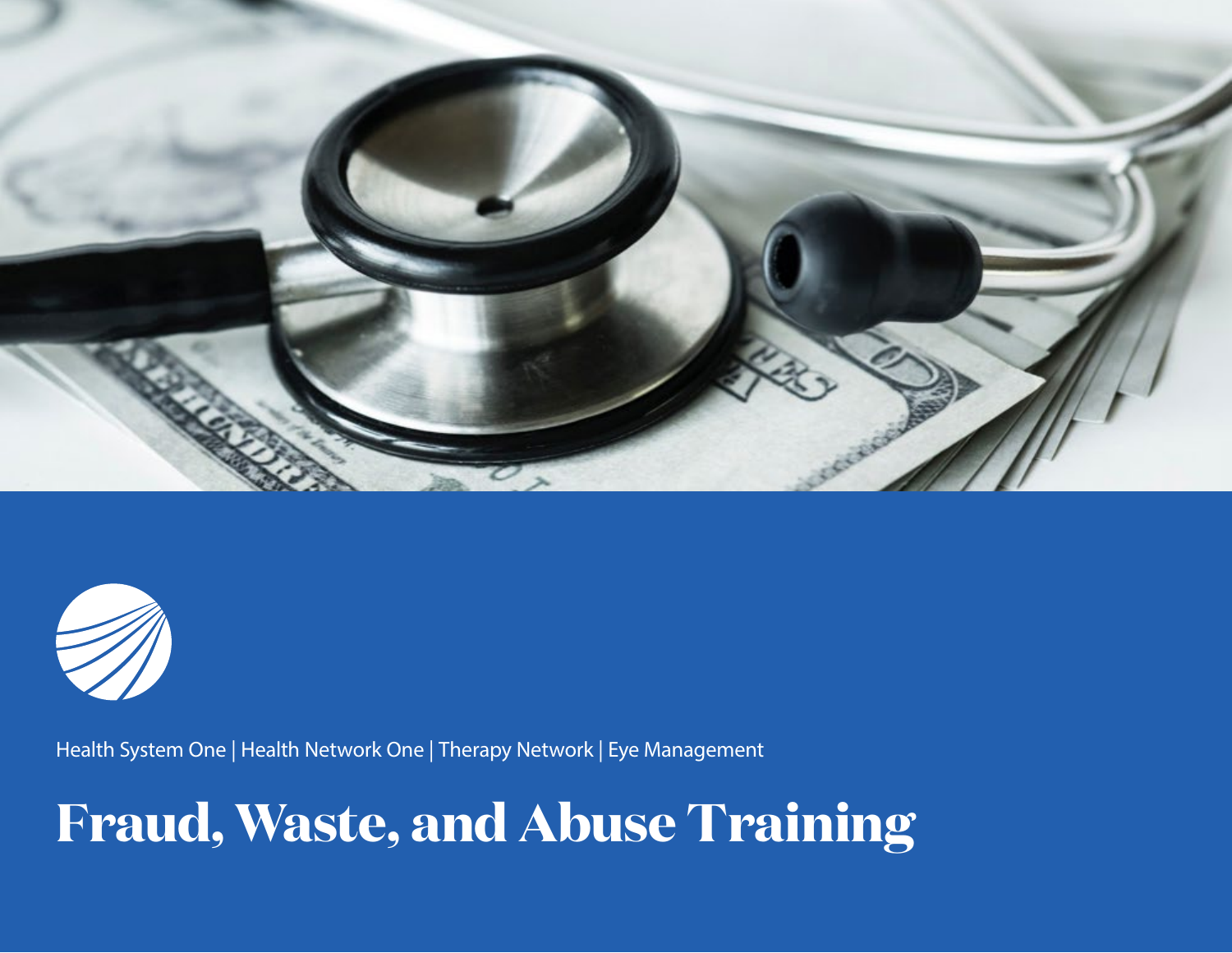# **Agenda**

- Background
- Training Objective
- What is Fraud, Waste and Abuse?
- Applicable laws and regulations
- Your Role in the Fight Against FWA
- How to Report FWA?
- Special Investigation Unit (SIU)



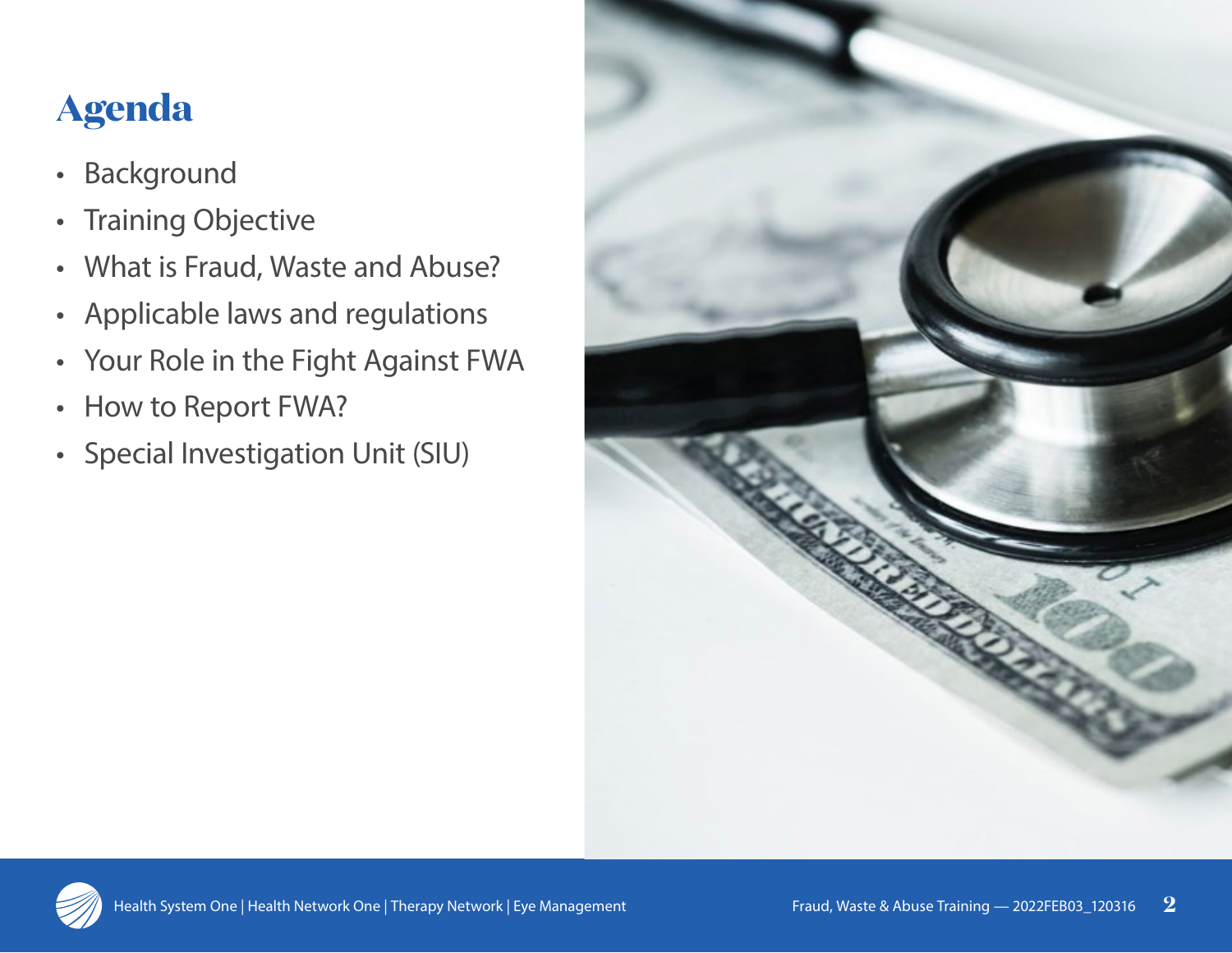# **Introduction**

- This training assists Medicare Parts C and D plan Sponsors' employees, governing body members, and their first-tier, downstream, and related entities (FDRs) to satisfy their fraud, waste, and abuse (FWA) training requirements in the regulations and subregulatory guidance at:
	- 42 Code of Federal Regulations (CFR) Section 422.503(b)(4)(vi)(C)
	- 42 CFR Section 423.504(b)(4)(vi)(C)
	- CMS-4182-F, Medicare Program Contract Year 2019 Policy and Technical Changes to the Medicare Advantage and the Medicare Prescription Drug Benefit Programs
	- Section 50.3.2 of the Compliance Program Guidelines (Chapter 9 of the "Medicare Prescription Drug Benefit
	- Manual" and Chapter 21 of the "Medicare Managed Care Manual")
- Sponsors and their FDRs are responsible for providing additional specialized or refresher training on issues posing FWA risks based on the employee's job function or business setting.

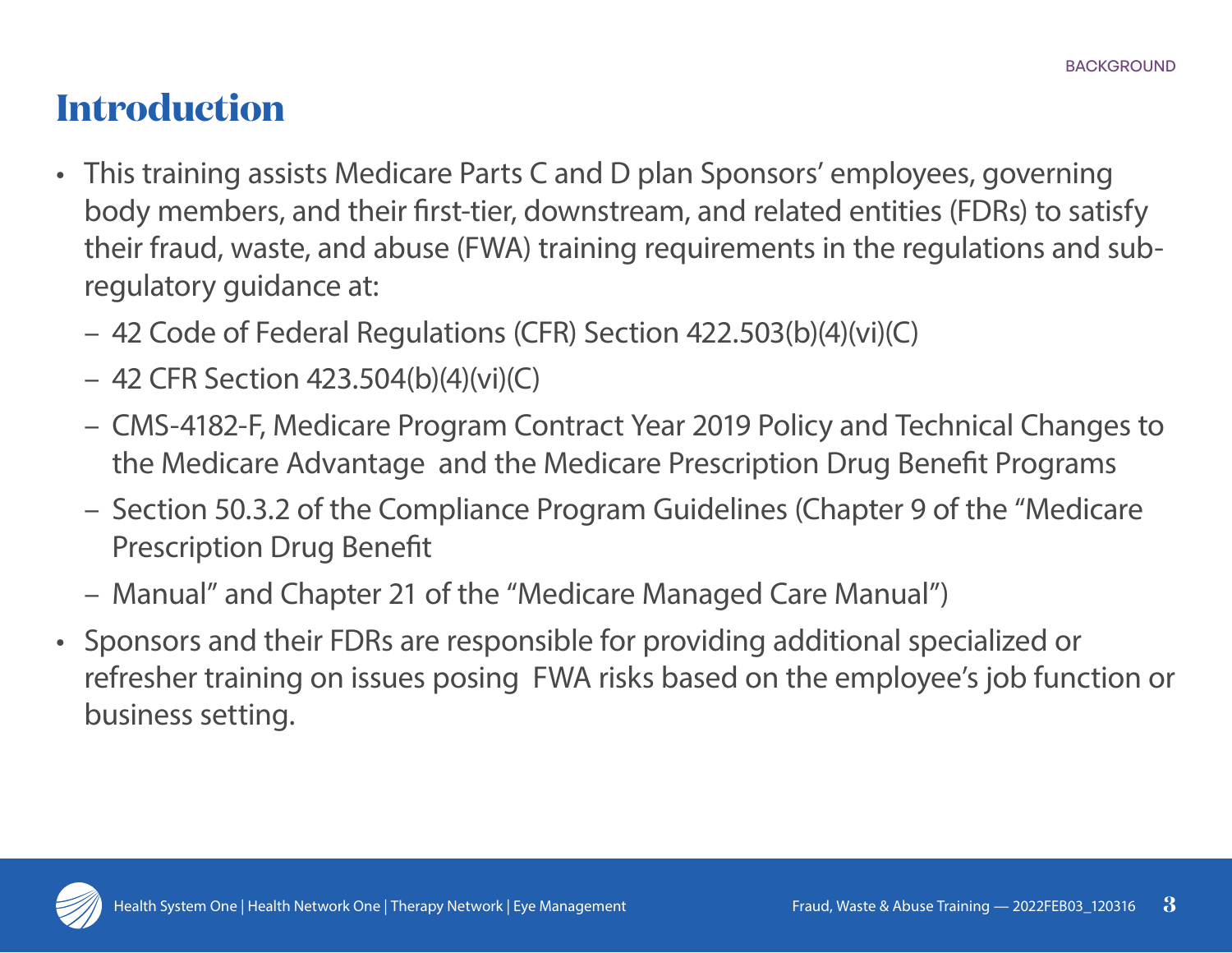# **Training Requirements: Plan Employees, Governing Body Members, and First-Tier, Downstream, or Related Entity (FDR) Employees**

- Certain training requirements apply to people involved in Medicare Parts C and D. All employees of Medicare Advantage Organizations (MAOs) and Prescription Drug Plans (PDPs) (collectively referred to in this course as "Sponsors") must receive training for preventing, detecting, and correcting FWA.
- FWA training must occur within 90 days of initial hire and at least annually thereafter. More information on other Medicare Parts C and D compliance trainings and answers to common questions is available on the CMS website.

#### **Learn more about Medicare Part C**

Medicare Part C, or Medicare Advantage (MA), is a health insurance option available to Medicare beneficiaries. Private, Medicare-approved insurance companies run MA programs. These companies arrange for, or directly provide, health care services to the beneficiaries who enroll in an MA plan.

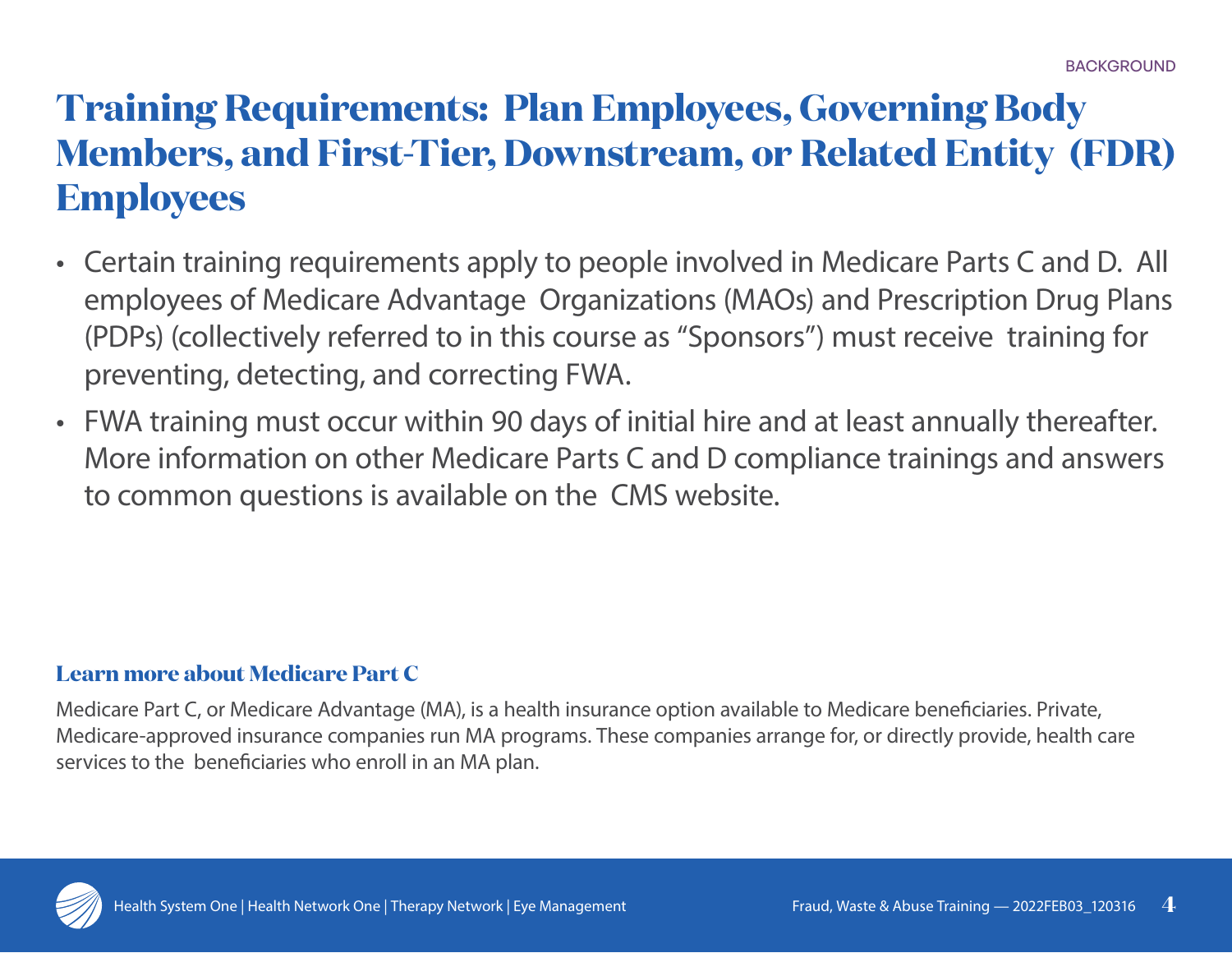# **State/Regional Laws and Contract Provisions**

- We abide by all local laws that relate to our business and are in effect in the areas where we operate.
- Our contracts may also have provisions that could exceed state/federal laws. If so, we will adopt and operate under the highest standard applicable to a function in order to meet all requirements.

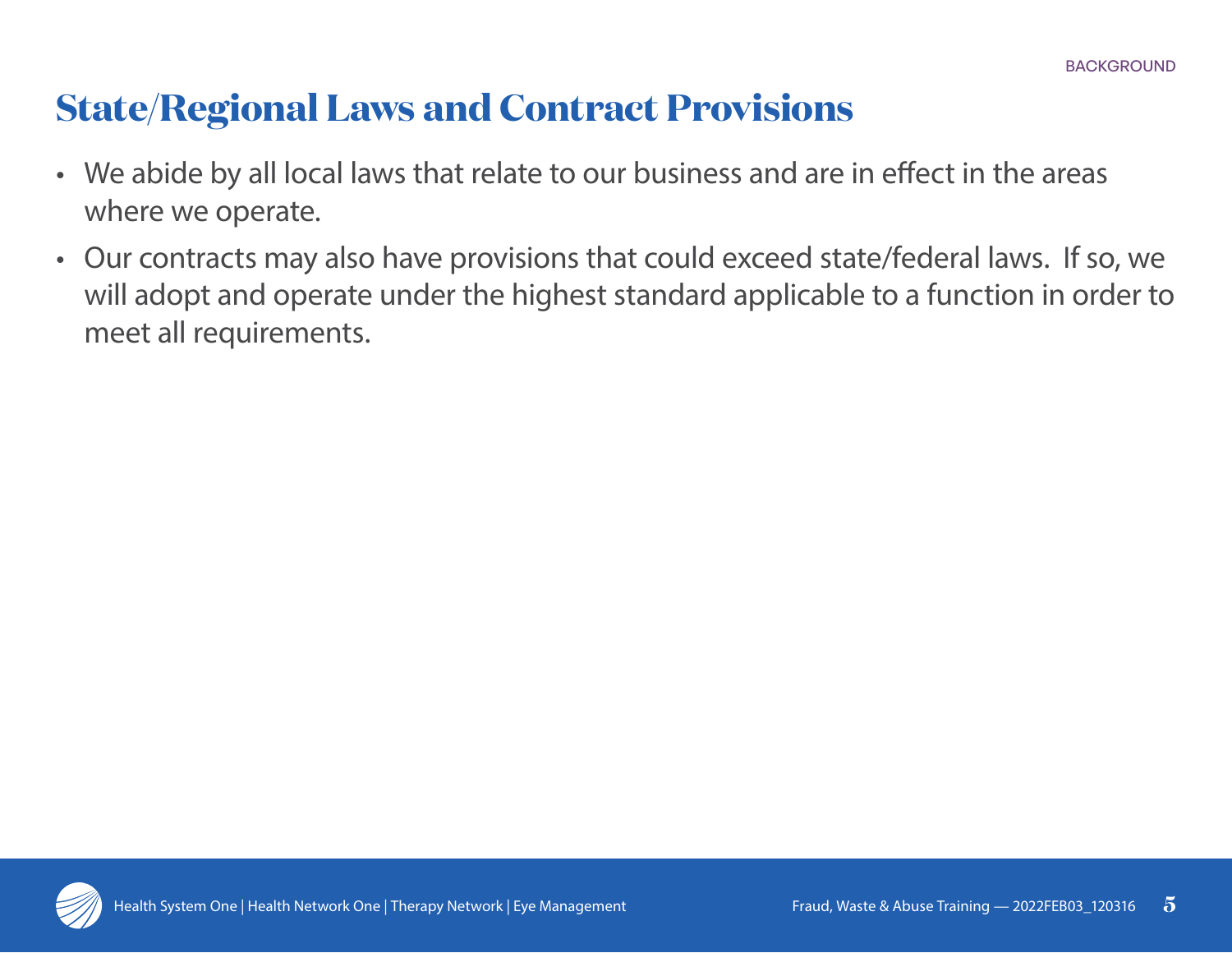### **Acronyms**

| <b>Acronym</b> | <b>Title Text</b>                                   |
|----------------|-----------------------------------------------------|
| <b>CFR</b>     | <b>Code of Federal Regulations</b>                  |
| <b>CMS</b>     | <b>Centers for Medicare &amp; Medicaid Services</b> |
| <b>EPLS</b>    | <b>Excluded Parties List System</b>                 |
| <b>FCA</b>     | <b>False Claims Act</b>                             |
| <b>FDRs</b>    | First-tier, Downstream, and Related Entities        |
| <b>FWA</b>     | Fraud, Waste, and Abuse                             |
| LEIE           | <b>List of Excluded Individuals and Entities</b>    |
| <b>MA</b>      | <b>Medicare Advantage</b>                           |
| <b>NPI</b>     | <b>National Provider Identifier</b>                 |
| OIG            | <b>Office of Inspector General</b>                  |

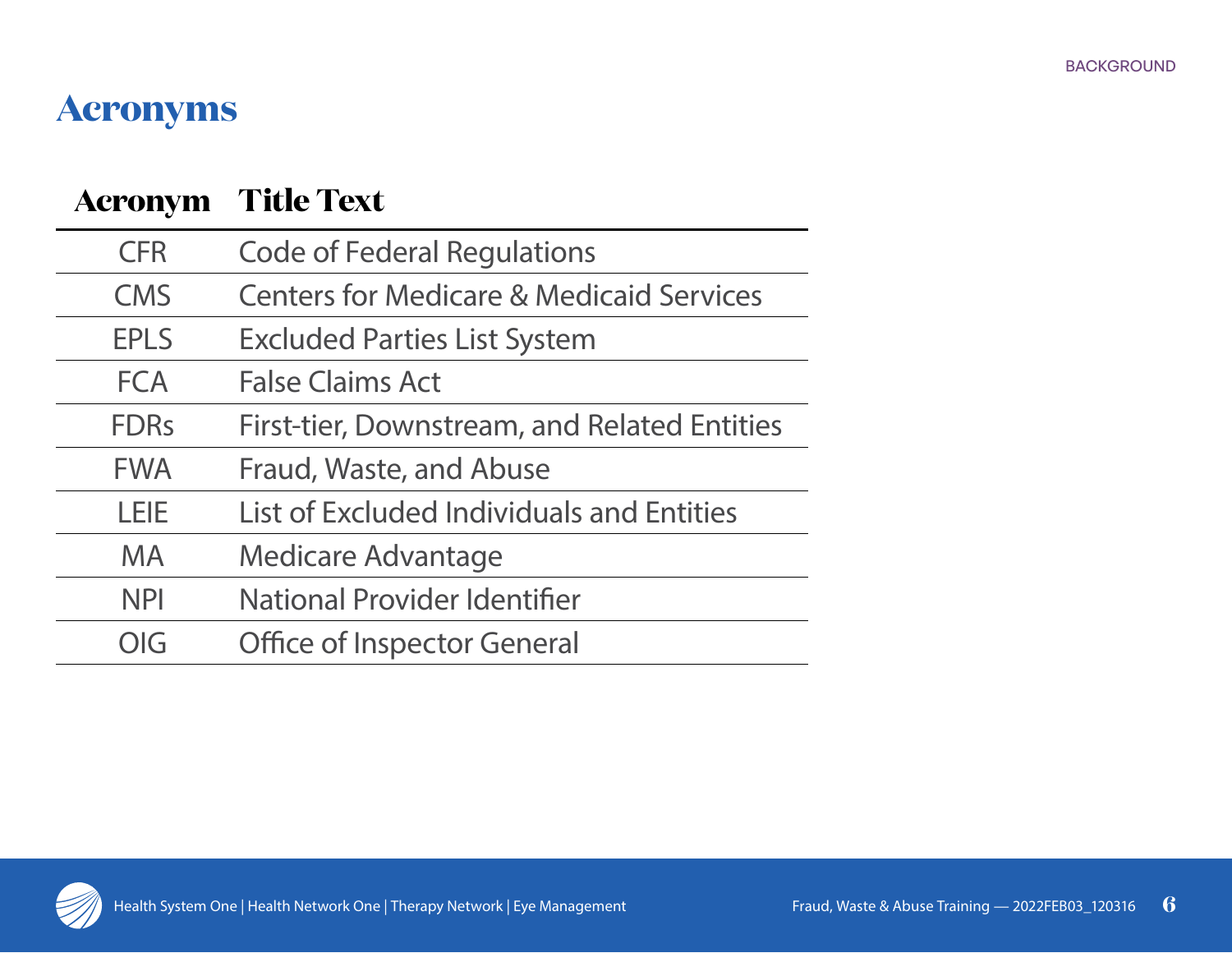# **Objectives**

At the end of this training, you will be able to…..

- Recognize FWA in the Medicare Program
- Identify the major laws and regulations pertaining to FWA
- Recognize potential consequences and penalties associated with violations
- Identify methods of preventing FWA
- Identify how to report FWA
- Recognize how to correct FWA

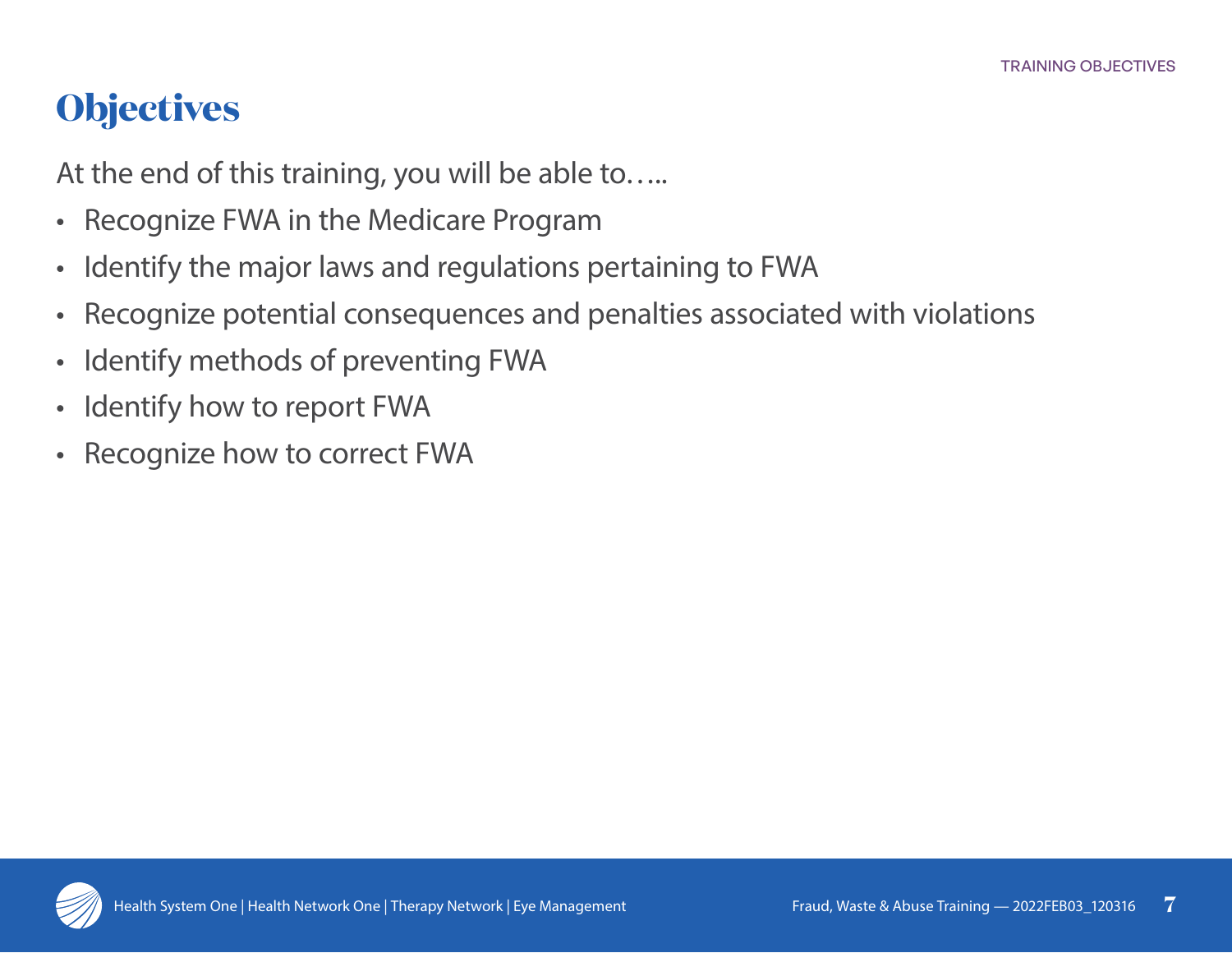## **Why Do I Need Training?**

- Every year billions of dollars are improperly spent because of FWA. It affects everyone – including you. This training will help you detect, correct, and prevent FWA. You are part of the solution.
- Combating FWA is everyone's responsibility! As an individual who provides health or administrative services for Medicare enrollees, every action you take potentially affects Medicare enrollees, the Medicare Program, or the Medicare Trust Fund.

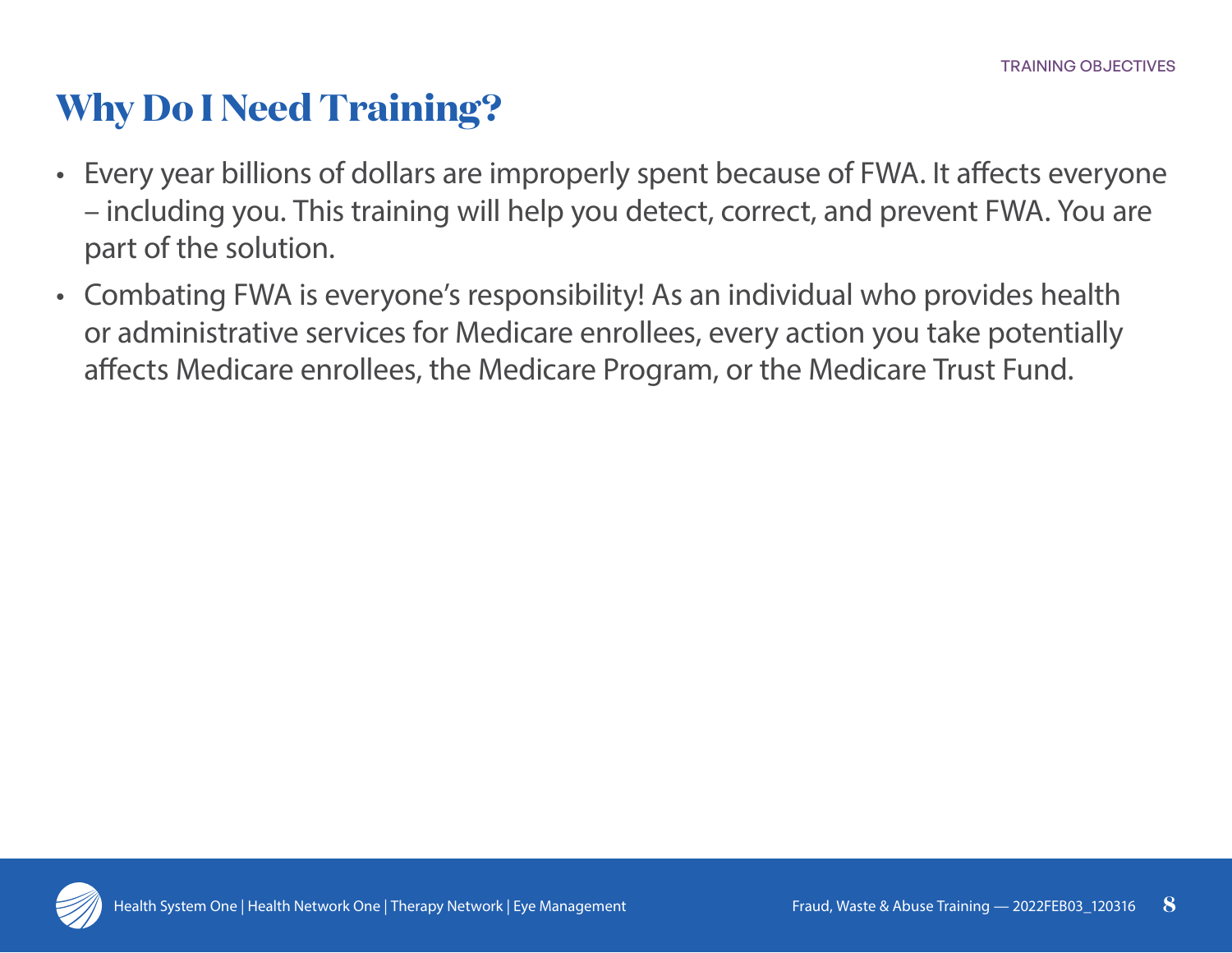# **Why do I need this training?**

Any individual who has in effect an agreement to participate in Medicare and provide services to Medicare enrollees, is responsible of complying with CMS regulatory requirements, including detect, prevent, correct and report any situation of potential fraud, waste and abuse. This training will provide guidance on how to report any suspected situation, what is considered fraud, waste and abuse and the applicable laws.

CMS regulation established that a provider is a Downstream entity.

**• Downstream entity** - means any party that enters into an acceptable written arrangement below the level of the arrangement between an MA organization (and contract applicant) and a first tier entity. These written arrangements continue down to the level of the ultimate provider of health and/or administrative services.

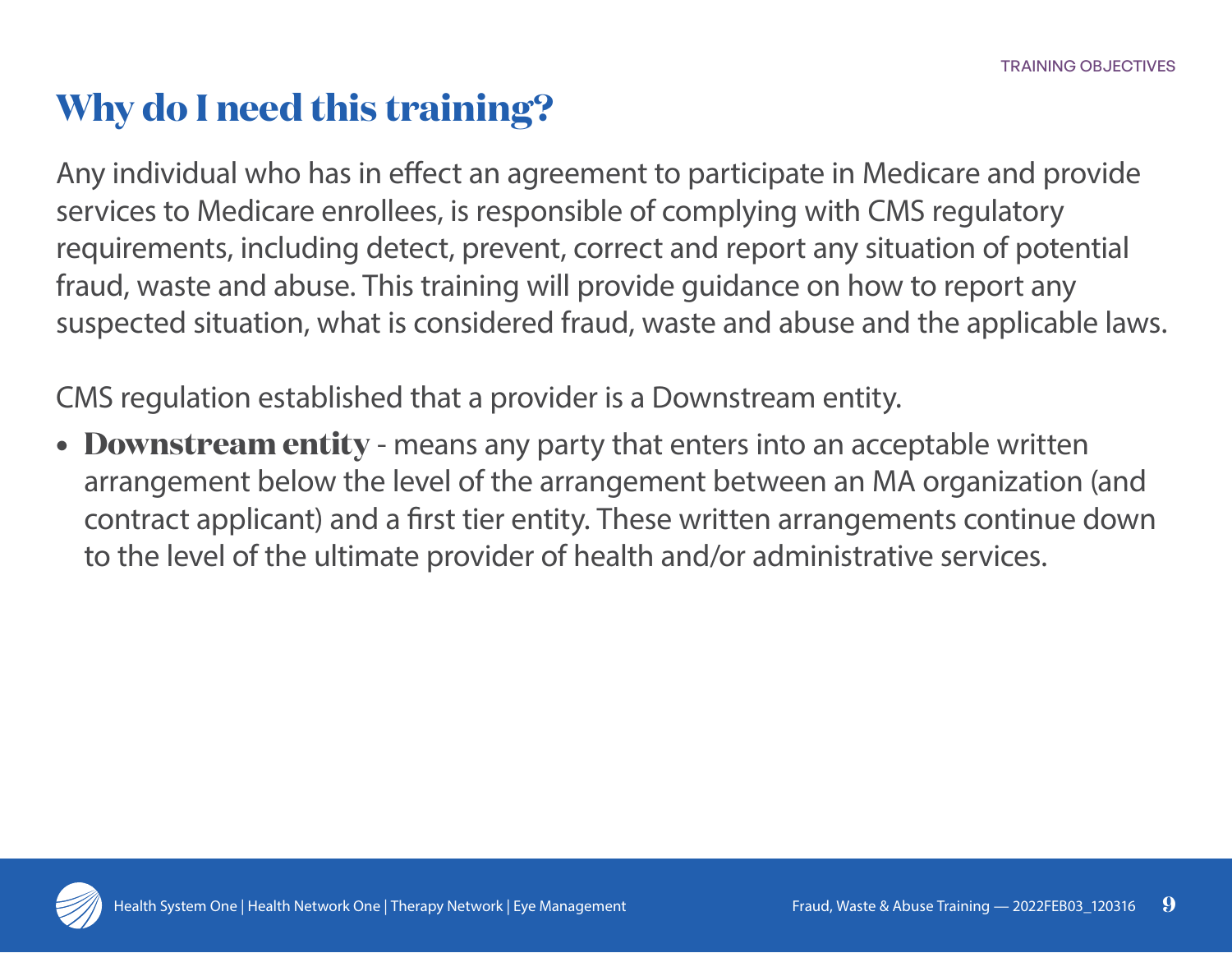# **What is FWA?**

### **Fraud**

Knowingly and willfully executing, or attempting to execute, a scheme or artifice to defraud any health care benefit program.

Obtain, by means of false or fraudulent pretenses, representations, or promises, any of the money or property owned by, or under the custody or control of, any health care benefit program.

- The Health Care Fraud Statute makes it a criminal offense to knowingly and willfully execute a scheme to defraud a health care benefit program. Health care fraud is punishable by imprisonment for up to 10 years. It is also subject to criminal fines of up to \$250,000.
- In other words, **fraud is intentionally submitting false information** to the Government or a Government contractor to get money or a benefit.

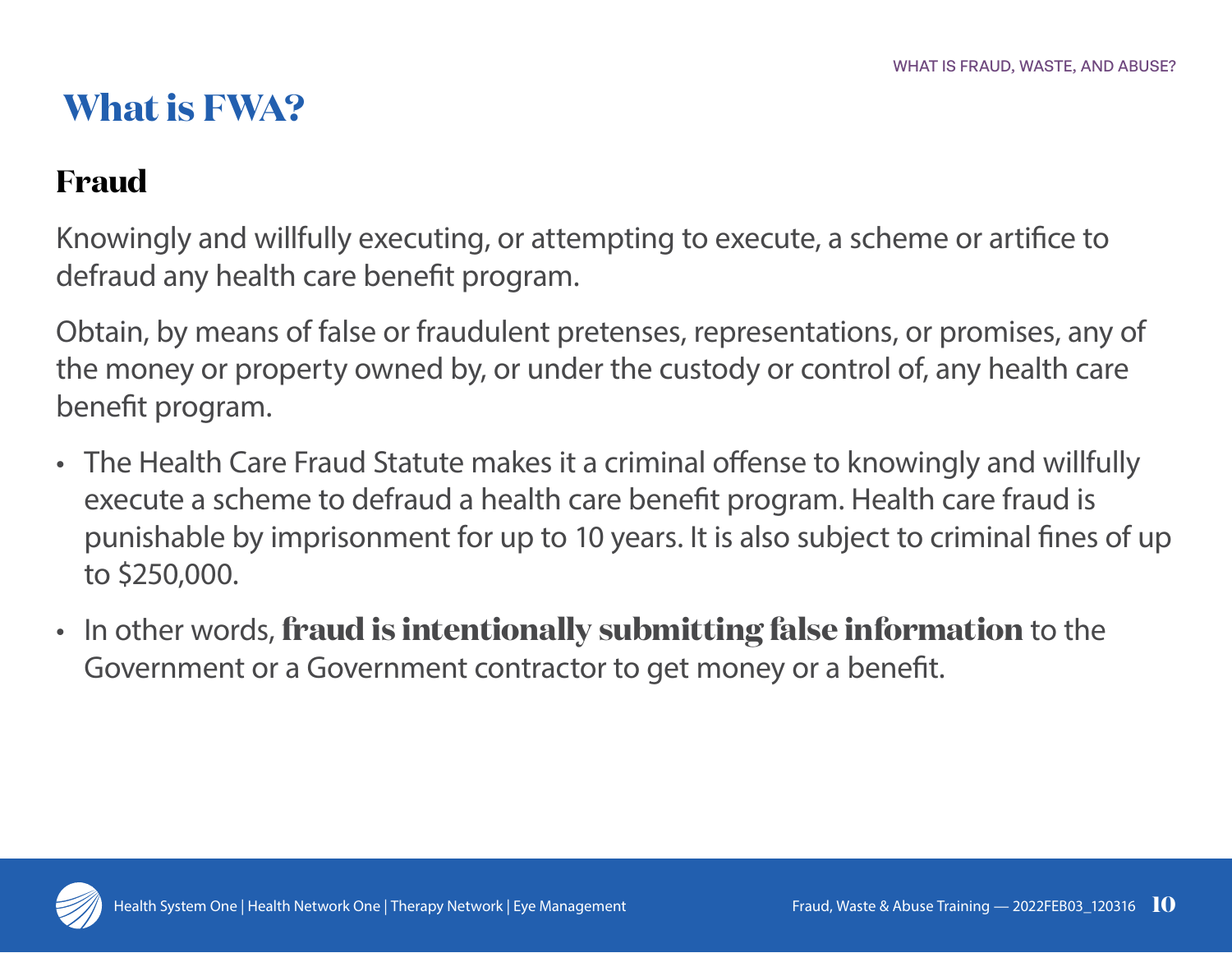# **What is FWA? (continued)**

#### **Waste**

- Includes overusing services, or other practices that, directly or indirectly, result in unnecessary costs to the Medicare Program.
- Waste is generally not considered to be caused by criminally negligent actions but rather by the misuse of resources.

### **Abuse**

- Includes actions that may, directly or indirectly, result in unnecessary costs to the Medicare Program.
- Abuse involves payment for items or services when there is not legal entitlement to that payment and the provider has not knowingly and/or intentionally misrepresented facts to obtain payment.

For the definitions of fraud, waste, and abuse, refer to Section 20, Chapter 21 of the "Medicare Managed Care Manual" and Chapter 9 of the "Prescription Drug Benefit Manual" on the Centers for Medicare & Medicaid Services (CMS) website.

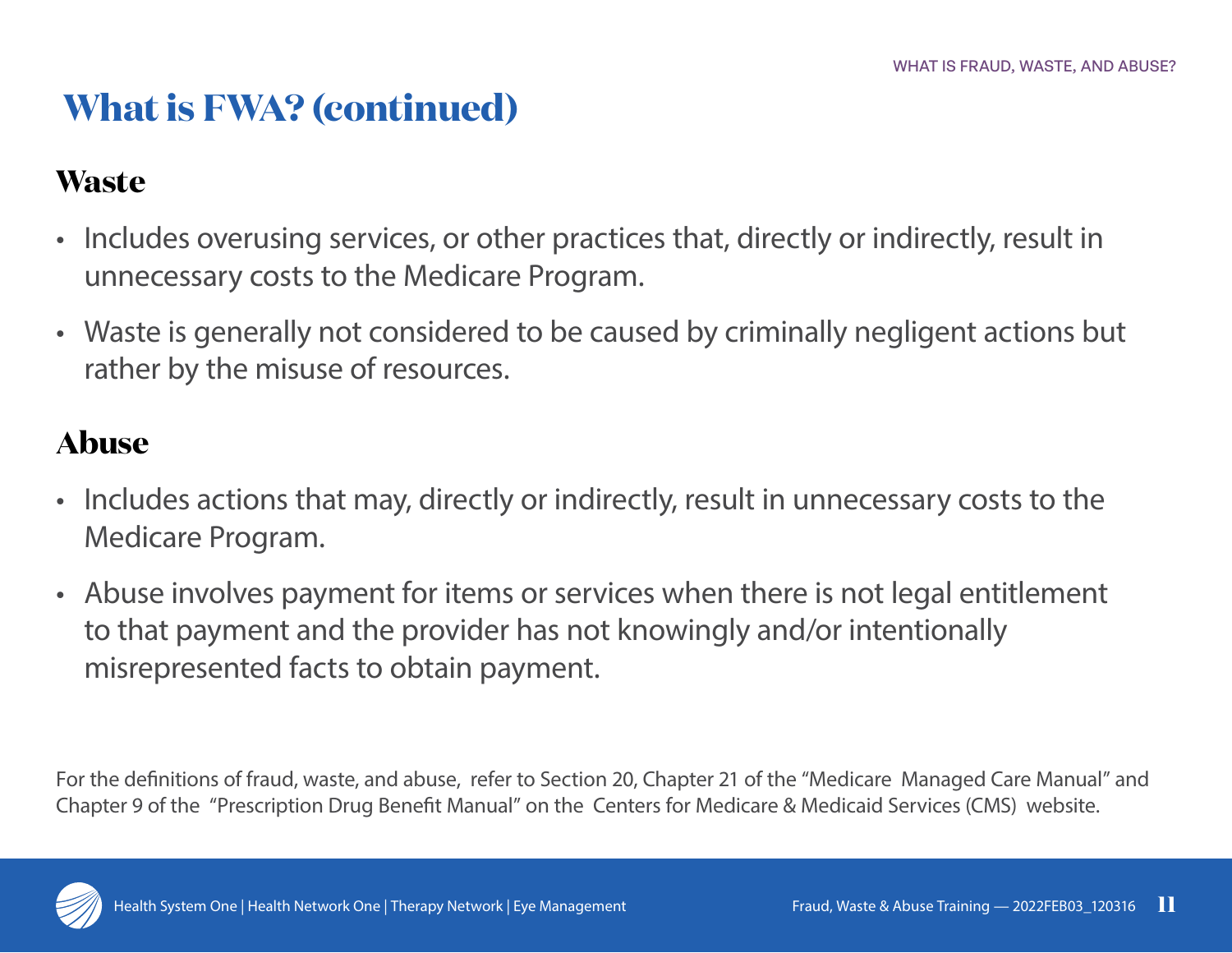# **Examples of FWA**

### **Fraud**

- Knowingly billing for services not furnished or supplies not provided, including billing Medicare for appointments that the patient failed to keep
- Billing for non-existent prescriptions
- Knowingly altering claim forms, medical

### **Waste**

- Conducting excessive office visits or writing excessive prescriptions
- Prescribing more medications than necessary for the treatment of a specific condition

• Ordering excessive laboratory tests

### **Abuse**

- Unknowingly billing for unnecessary medical services
- Unknowingly billing for brand name drugs when generics are dispensed
- Unknowingly excessively charging for services or supplies
- Unknowingly misusing codes on a claim, such as upcoding or unbundling codes

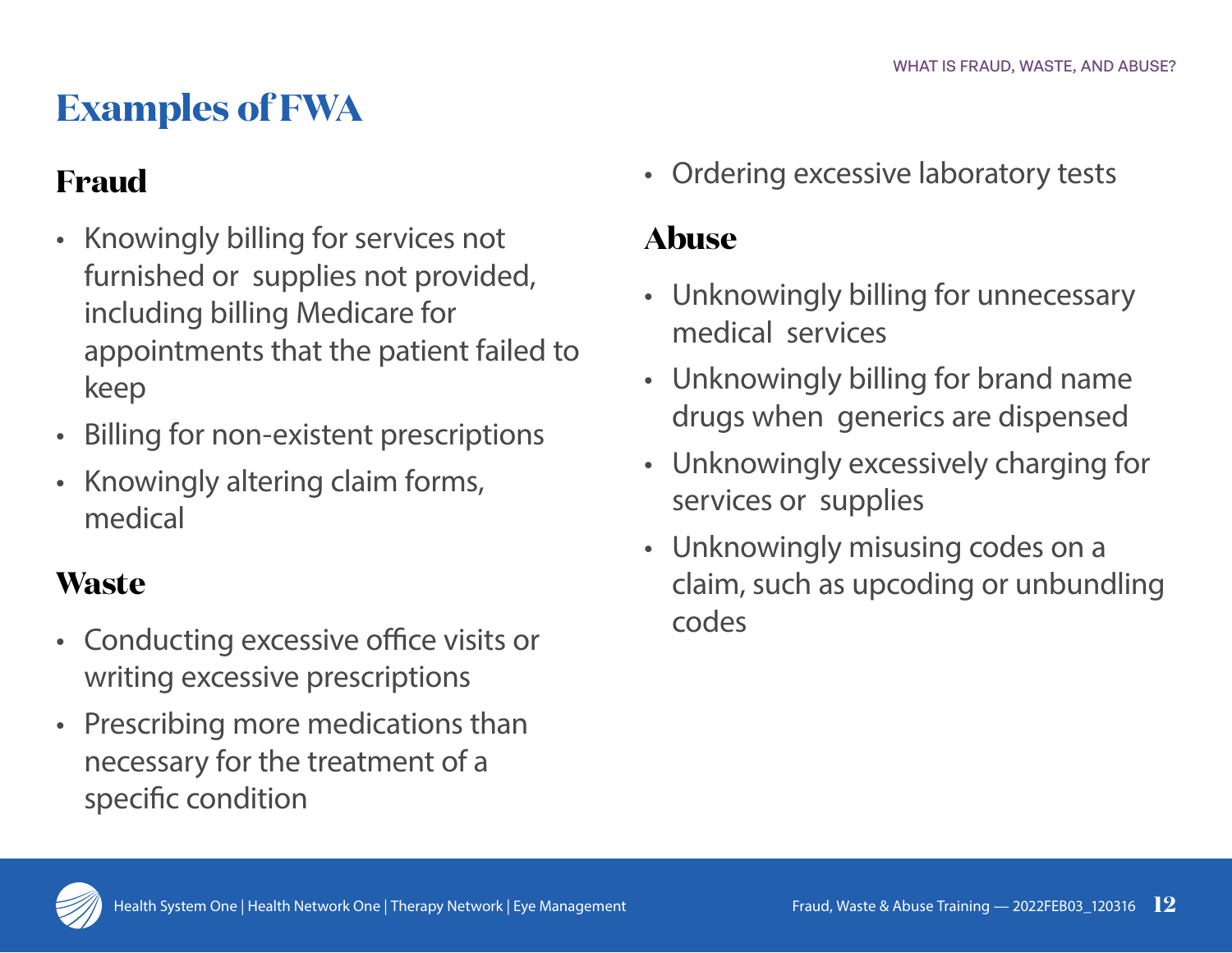## **Differences Among Fraud, Waste, and Abuse**

There are differences among fraud, waste, and abuse.

- One of the primary differences is **intent** and **knowledge**.
- **• Fraud requires intent** to obtain payment and the knowledge that the actions are wrong.
- **• Waste and Abuse** may involve obtaining an improper payment or **creating an unnecessary cost** to the Medicare Program, but does not require the same intent and knowledge.

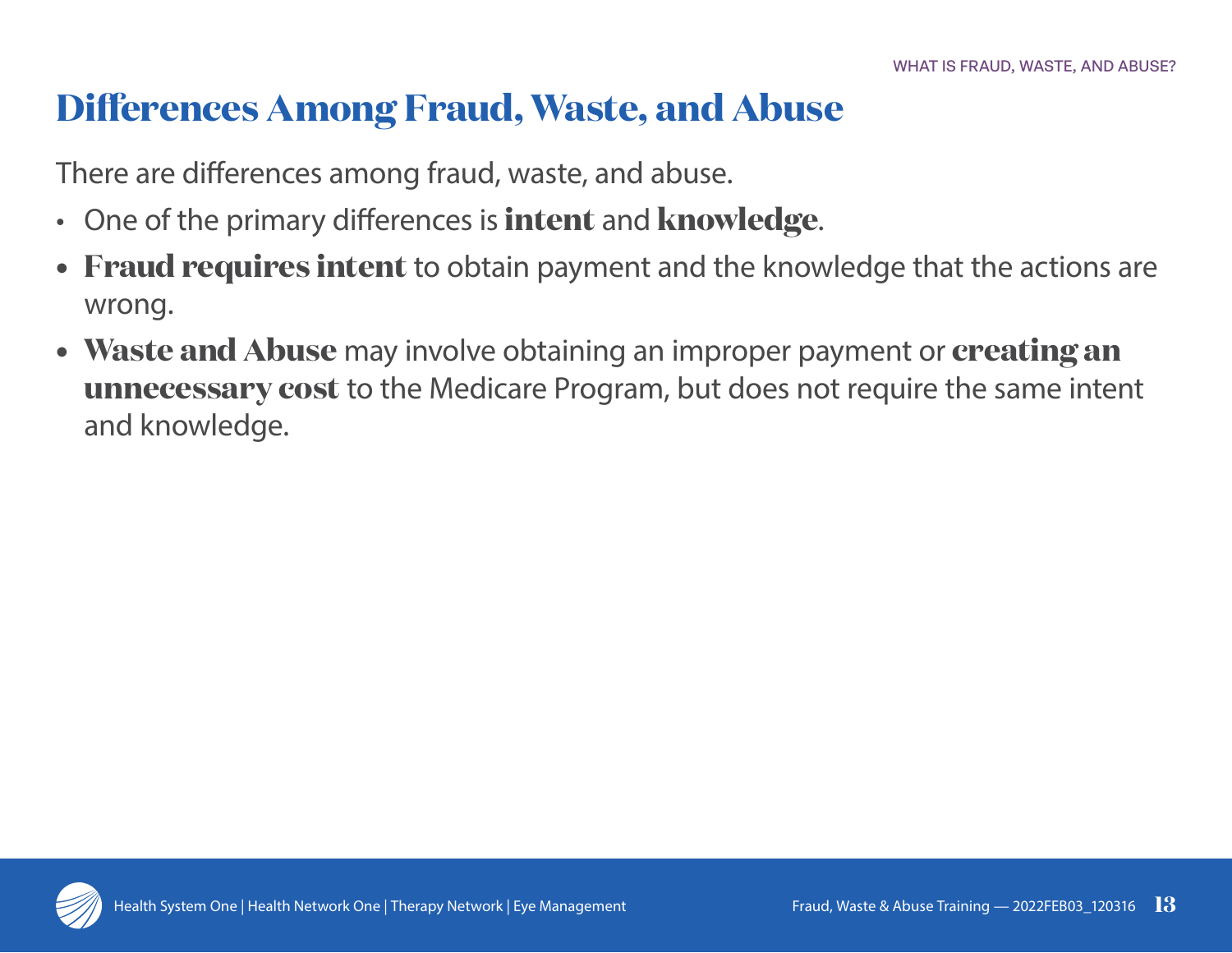## **Applicable Federal Laws**

- False Claims Law (False Claim Act or FCA)
- Anti-bribery Statute (Anti-Kickback Statute)
- Stark Statute (Physician Self-Referral Law)
- Criminal Statute of Fraud in Health Services (Criminal Health Care Fraud Statute)
- Beneficiary Incentives Law (Beneficiary Inducement Law)

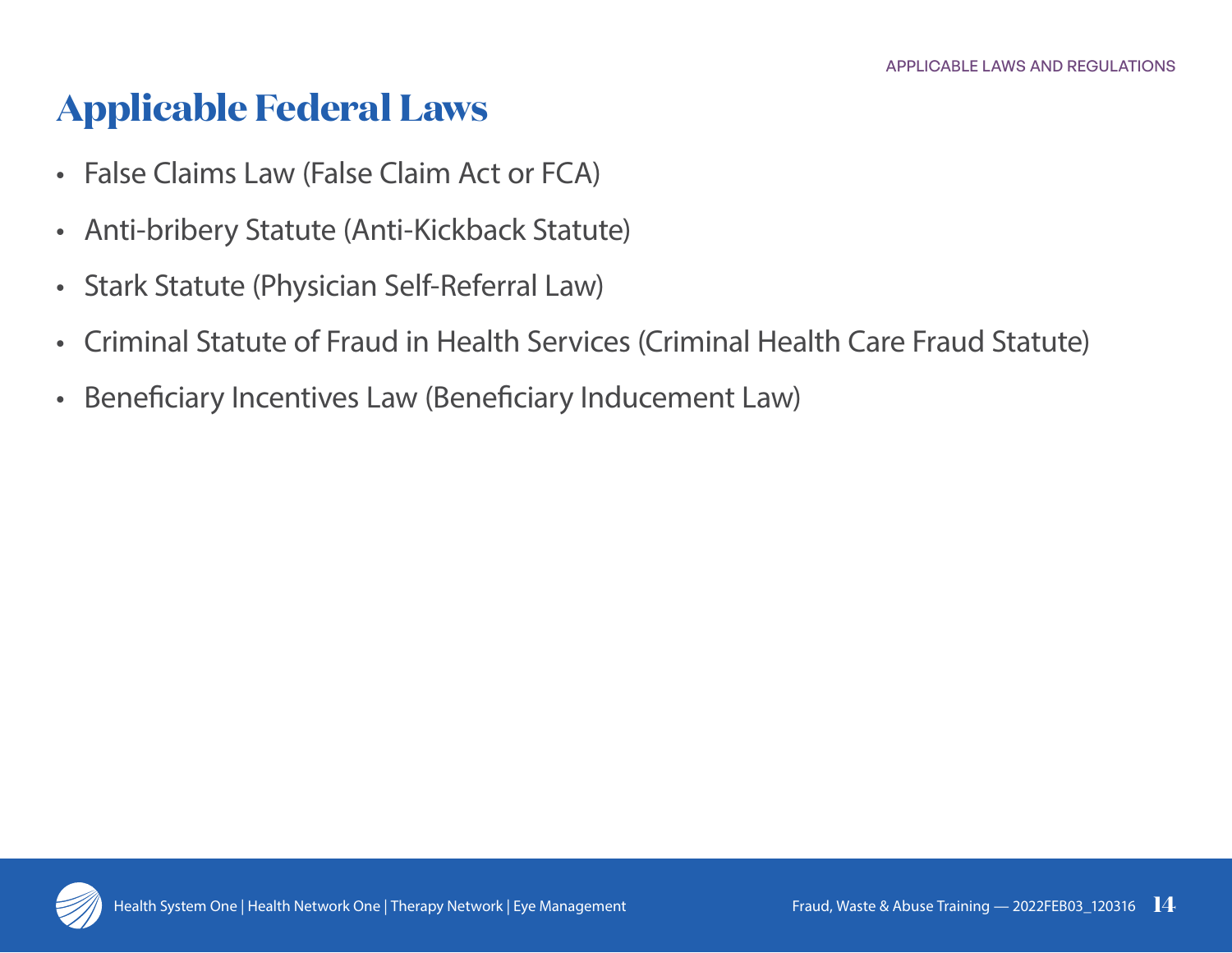# **False Claims Act (FCA)**

The civil provisions of the FCA make a person liable to pay damages to the Government if he or she knowingly:

- Conspires to violate the FCA;
- Carries out other acts to obtain property from the Government by misrepresentation;
- Knowingly conceals or knowingly and improperly avoids or decreases an obligation to pay the Government;
- Makes or uses a false record or statement supporting a false claim; or
- Presents a false claim for payment or approval.

#### **Damages and Penalties**

Any person who knowingly submits false claims to the Government is liable for three times the Government's damages caused by the violator plus a penalty. For more information, refer to 31 United States Code (U.S.C.) Sections 3729-3733 on the Internet.

#### **Example: A Medicare Part C plan in Florida**

Hired an outside company to review medical records to find additional diagnosis codes that could be submitted to increase risk capitation payments from the Centers for Medicare &Medicaid Services (CMS); was informed by the outside company that certain diagnosis codes previously submitted to Medicare were undocumented or unsupported; Failed to report the unsupported diagnosis codes to Medicare; and agreed to pay \$22.6 million to settle FCA allegations.

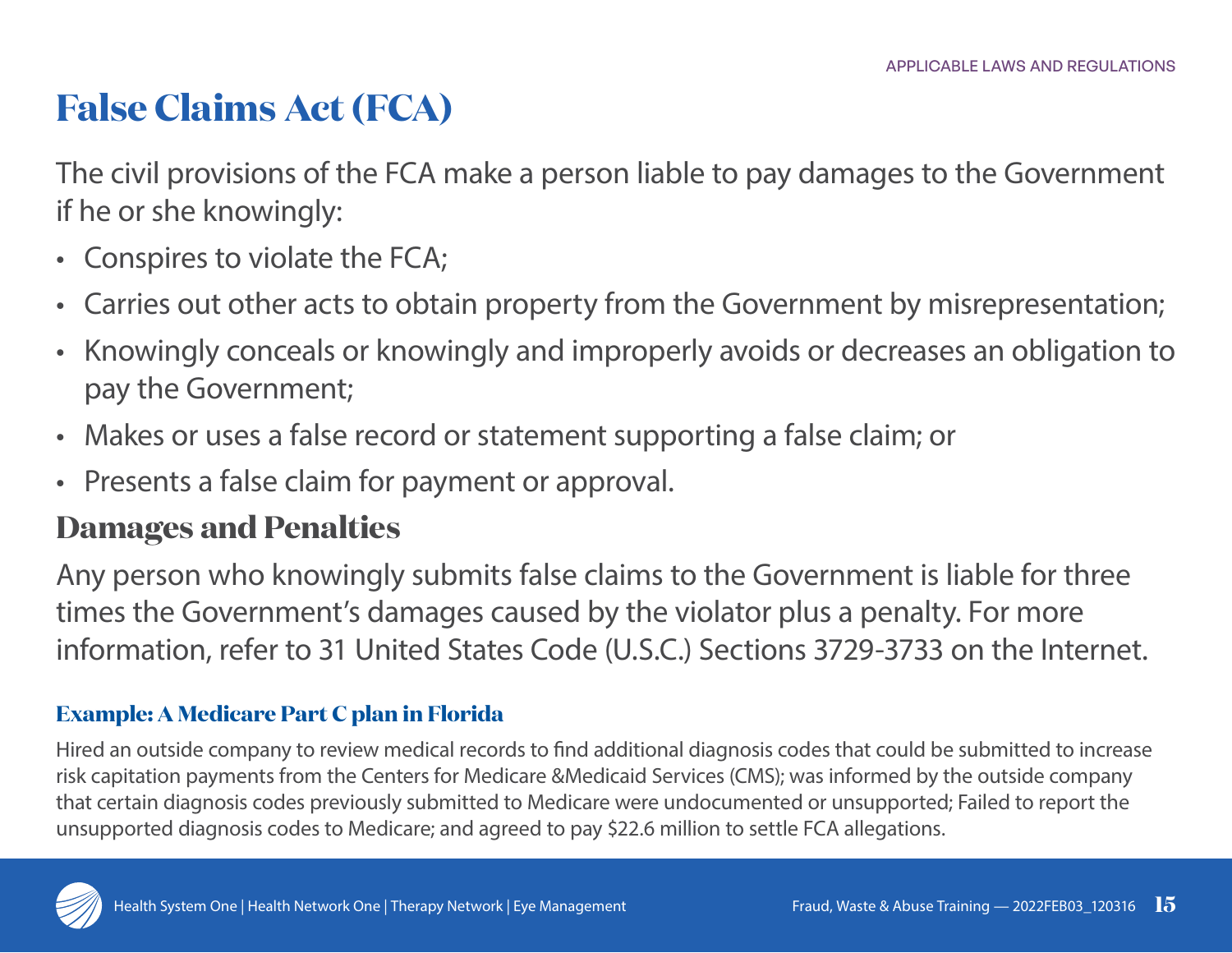# **Civil FCA (Continued)**

- **• A whistleblower** is a person who exposes information or activity that is deemed illegal, dishonest, or violates professional or clinical standards.
- **• Protected:** Persons who report false claims or bring legal actions to recover money paid on false claims are protected from retaliation.
- **• Rewarded:** Persons who bring a successful whistleblower lawsuit receive at least 15 percent but not more than 30 percent of the money collected.

**Protections** (applicable only to events related to federal funds):

- Employers cannot retaliate against employees.
- An employer cannot threaten or enact any negative employment consequences

### **Remedies:**

- Job reinstatement
- Double lost wage payment
- Payment for other damages

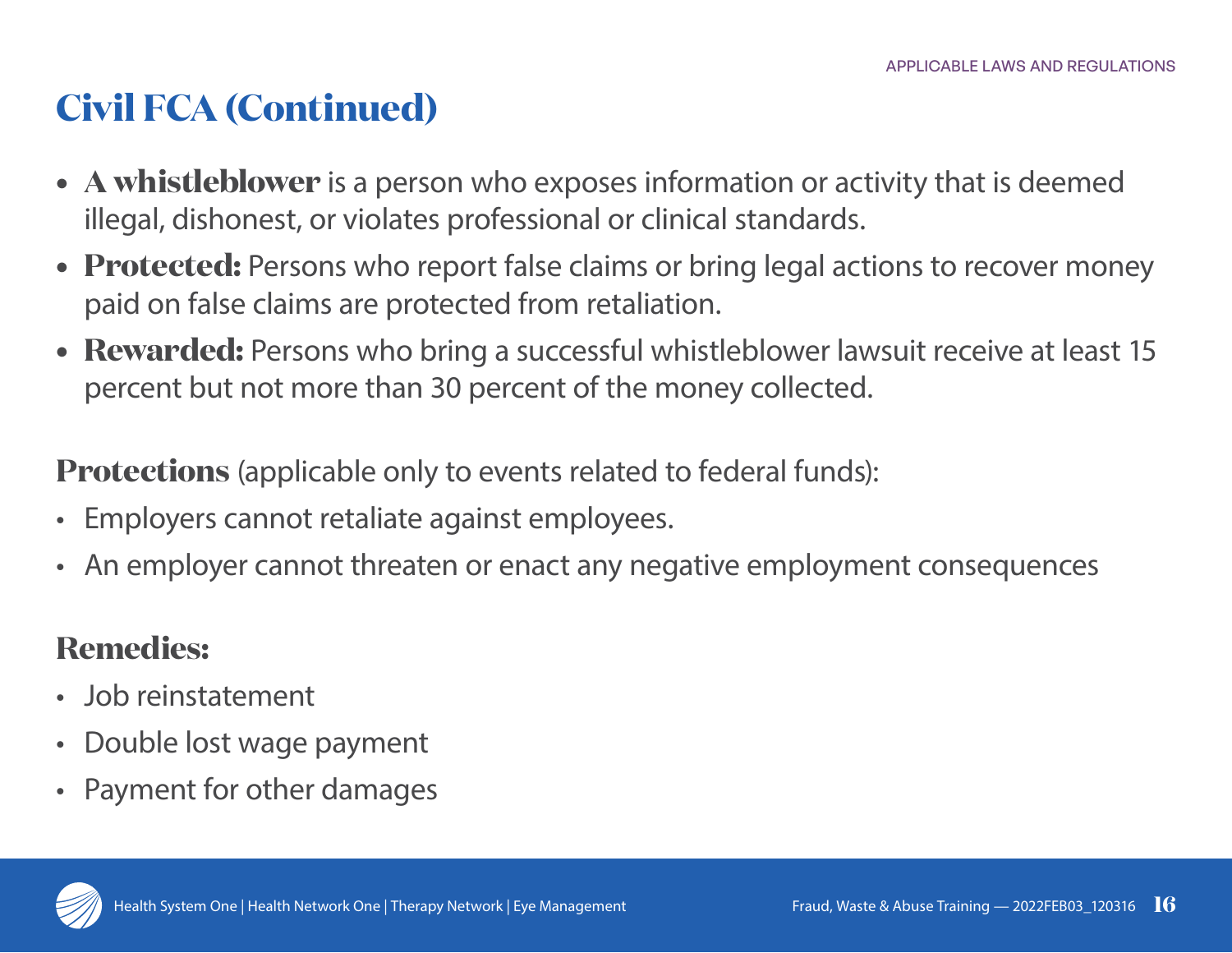# **Qui Tam Lawsuits**

- The False Claims Act provides for **qui tam lawsuits**.
- A company employee or a former company employee sues an organization or individual on behalf of the federal government.
	- **If successful, the whistleblower can receive a share of the total award.**

Many highly successful qui tam convictions rewarded the assisting individuals with **millions**.

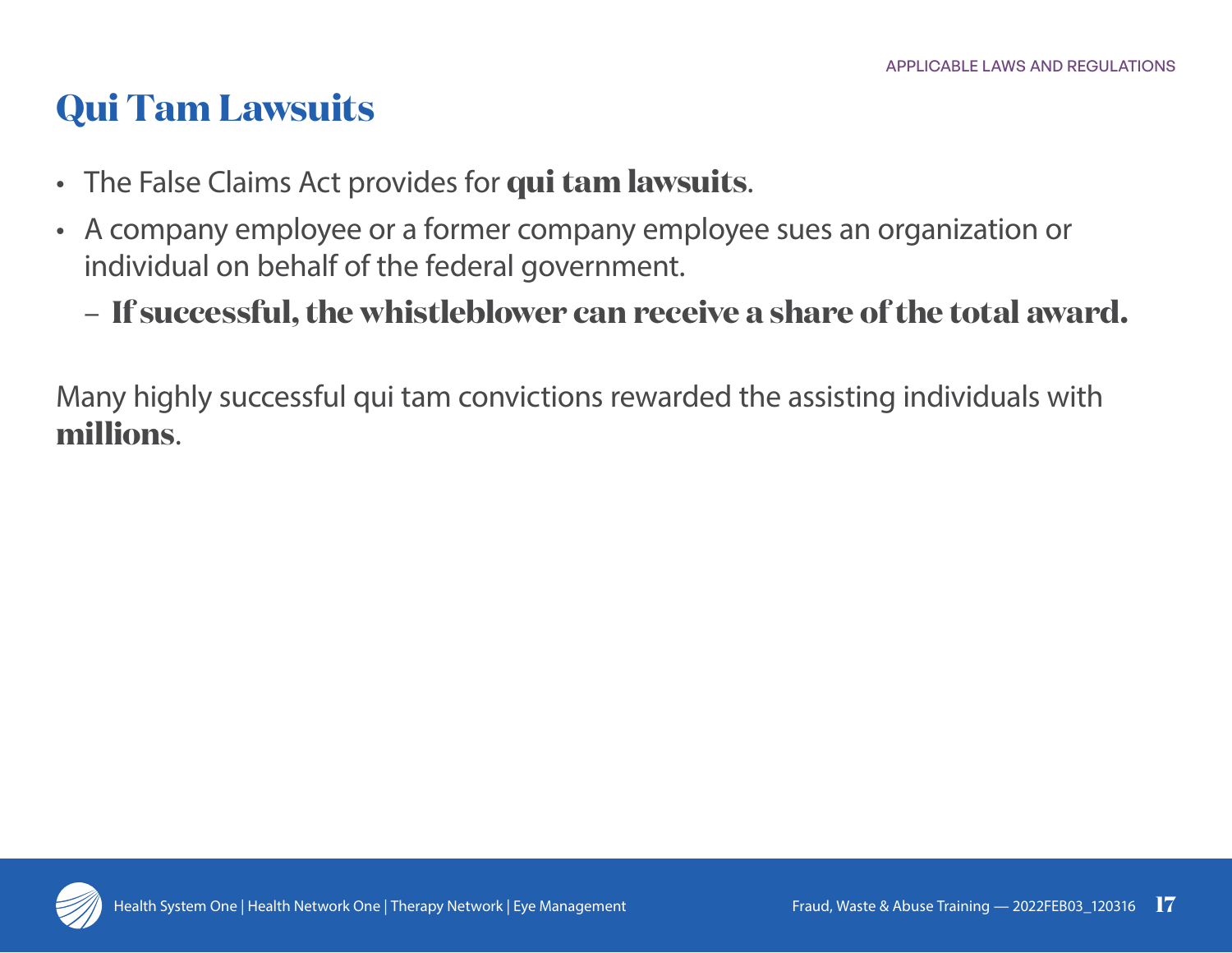### **Anti-Kickback Statute**

The Anti-Kickback Statute prohibits knowingly and willfully soliciting, receiving, offering, or paying remuneration (including any kickback, bribe, or rebate) for referrals for services that are paid, in whole or in part, under a Federal health care program (including the Medicare Program).

#### **Damages and Penalties**

Violations are punishable by:

- A fine of up to \$25,000;
- Imprisonment for up to 5 years; or both.
- For more information, refer to the Social Security Act (the Act), Section 1128B(b) on the Internet.

#### **Example: From 2012 through 2015, a physician operating a pain management practice in Rhode Island:**

Conspired to solicit and receive kickbacks for prescribing a highly addictive version of the opioid Fentanyl. Reported patients had breakthrough cancer pain to secure insurance payments. Received \$188,000 in speaker fee kickbacks from the drug manufacturer. Admitted the kickback scheme cost Medicare and other payers more than \$750,000. The Physician must pay more than **\$750,000** restitution and is awaiting sentencing.

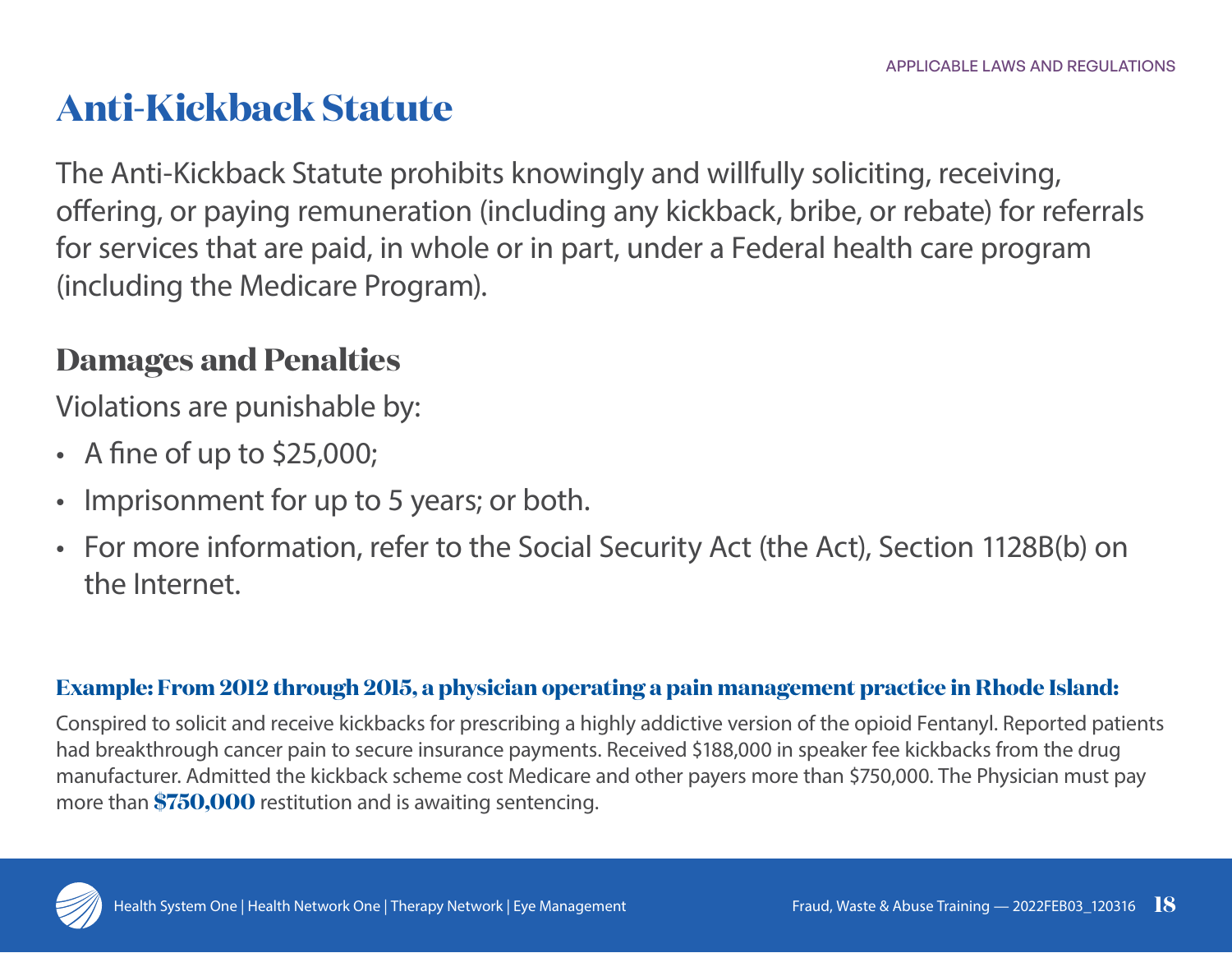## **Stark Statute (Physician Self-Referral Law)**

The Stark Statute prohibits a physician from making referrals for certain designated health services to an entity when the physician (or a member of his or her family) has:

- An ownership/investment interest; or
- A compensation arrangement (exceptions apply).

### **Damages and Penalties**

- Medicare claims tainted by an arrangement that does not comply with the Stark Statute are not payable.
- A penalty of around \$24,250 may be imposed for each service provided.
- There may also be around a \$161,000 fine for entering into an unlawful arrangement or scheme.
- For more information, visit the Physician Self-Referral webpage on the CMS website and refer to the Act, Section 1877 on the Internet.

#### **Example: Hospital ordered to pay more than \$3.2 million**

A California hospital was ordered to pay more than \$3.2 million to settle Stark Law violations for maintaining 97 financial relationships with physicians and physician groups outside the fair market value standards or that were improperly documented are exceptions

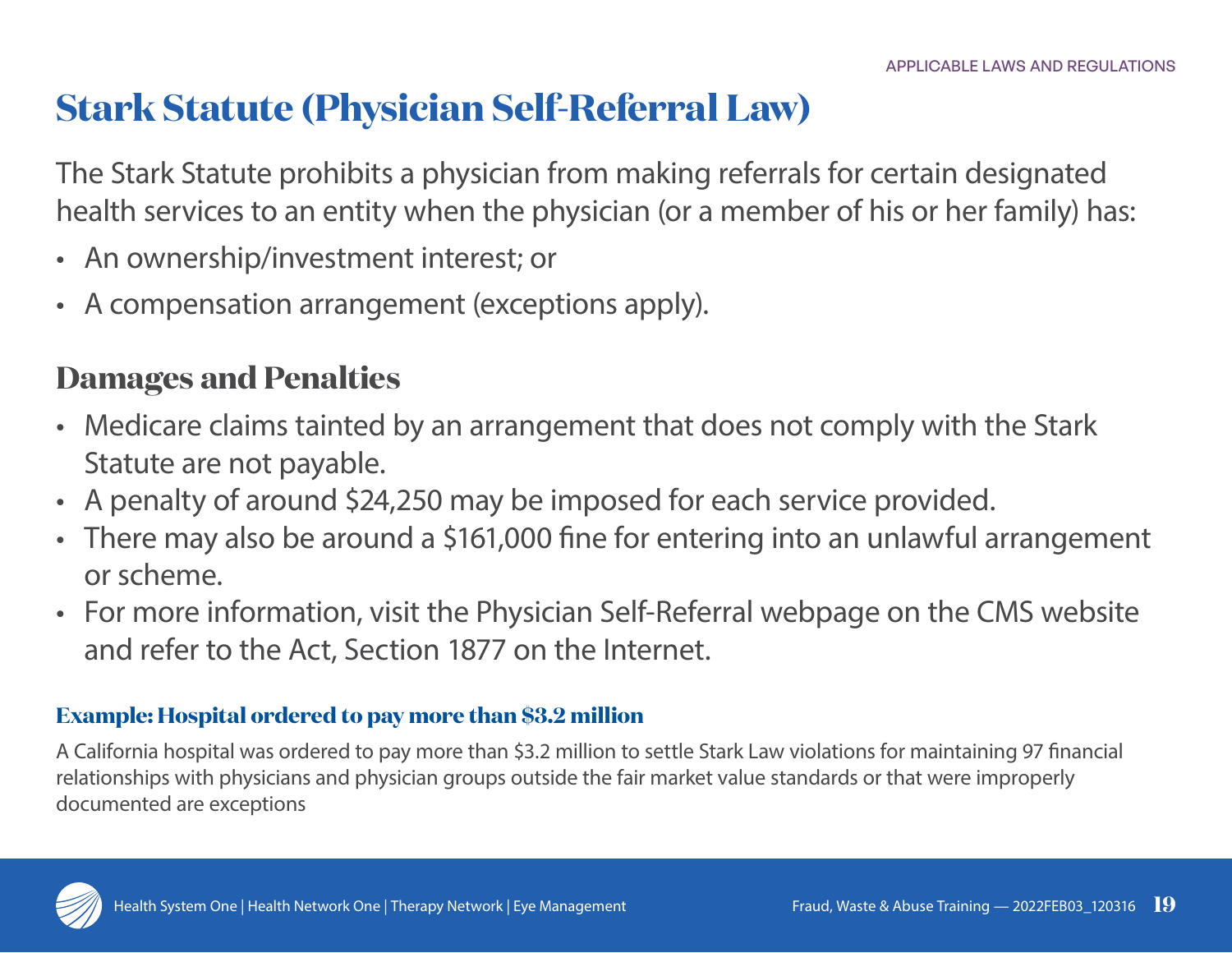### **Health Care Fraud Statute**

The Health Care Fraud Statute states stablishes that any person who knowingly and intentionally executes or attempts to execute a scheme to defraud any health benefit penalized, could face imprisonment fro a term not to exceed 10 years, or both (penalties and prison).

Conviction under the statute **does not require proof** that the violator had knowledge of the law or specific intent to violate the law. For more information, refer to 18 U.S.C. Section 1346-1347 on the Internet.

#### **Example: The owner of multiple Durable Medical Equipment (DME) companies in New York**

Falsely represented themselves as one of a nonprofit health maintenance organization's (that administered a Medicare Advantage plan) authorized vendors; Provided no DME to any beneficiaries as claimed; Submitted almost \$1 Million in false claims to the nonprofit; \$300,000 was paid; Pleased guilty to one count of conspiracy to commit health care fraud.

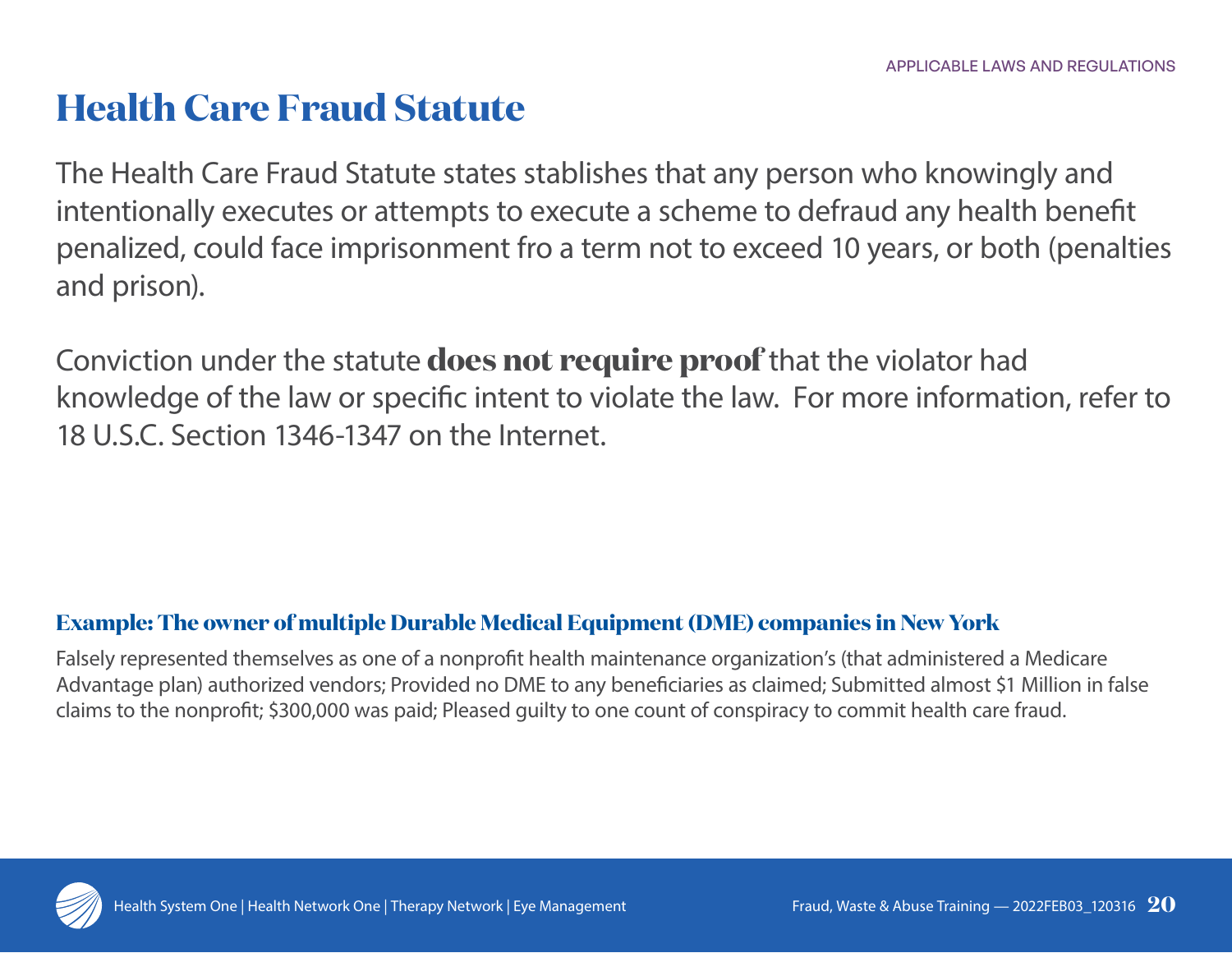### **Beneficiary inducement law**

It makes it illegal to offer exchange or remuneration with which the person knows or should know that it could influence a beneficiary when selecting a particular provider, professional, or supplier. This includes:

- Offer payments or gifts to influence affiliates to receive a consultation or treatment;
- Eliminate copayments and deductibles to induce members to receive services from a provider;
- Gifts offered to beneficiaries cannot exceed a monetary value of \$15 individually, or \$75 per year per beneficiary. Under no circumstances may cash or gift cards be given to recipients.

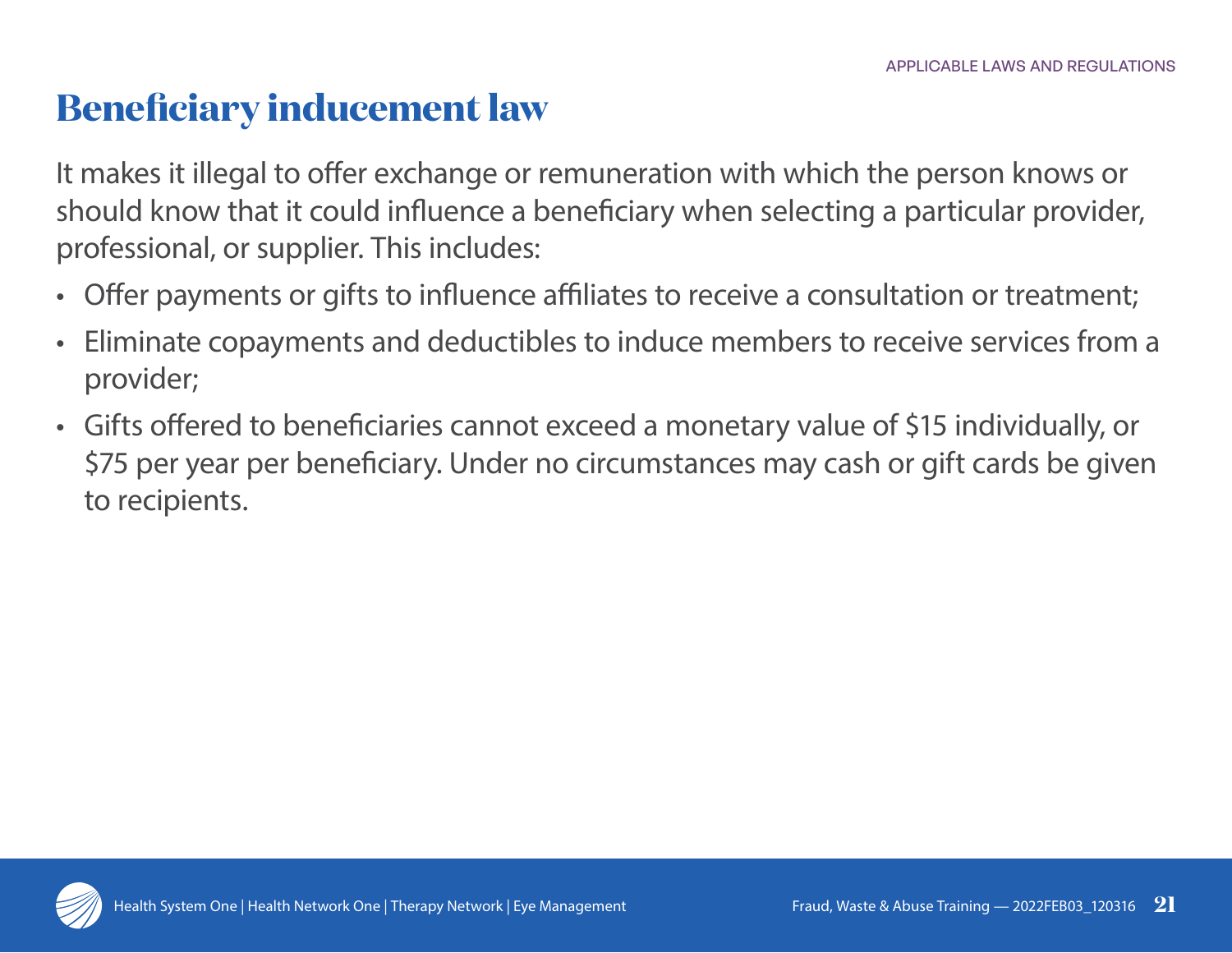### **Civil Monetary Penalties (CMP) Law**

The Office of Inspector General (OIG) may impose Civil penalties for a number of reasons, including:

- Arranging for services or items from an excluded individual or entity;
- Providing services or items while excluded;
- Knowing of an overpayment and failing

to report and return it;

- Failing to grant OIG timely access to records;
- Making false claims; or
- Paying to influence referrals.

#### **Damages and Penalties**

The penalties can be around \$15,000 to \$70,000 depending on the specific violation. Violators are also subject to three times the amount: Claimed for each service or item; or of remuneration offered, paid, solicited, or received.

#### **Example: California pharmacy agreed to pay over \$1.3 million due to unsubstantiated claims**

A California pharmacy and its owner agreed to pay over \$1.3 million to settle allegations they submitted unsubstantiated claims to Medicare Part D for brand name prescription drugs that the pharmacy could not have dispensed based on inventory records.

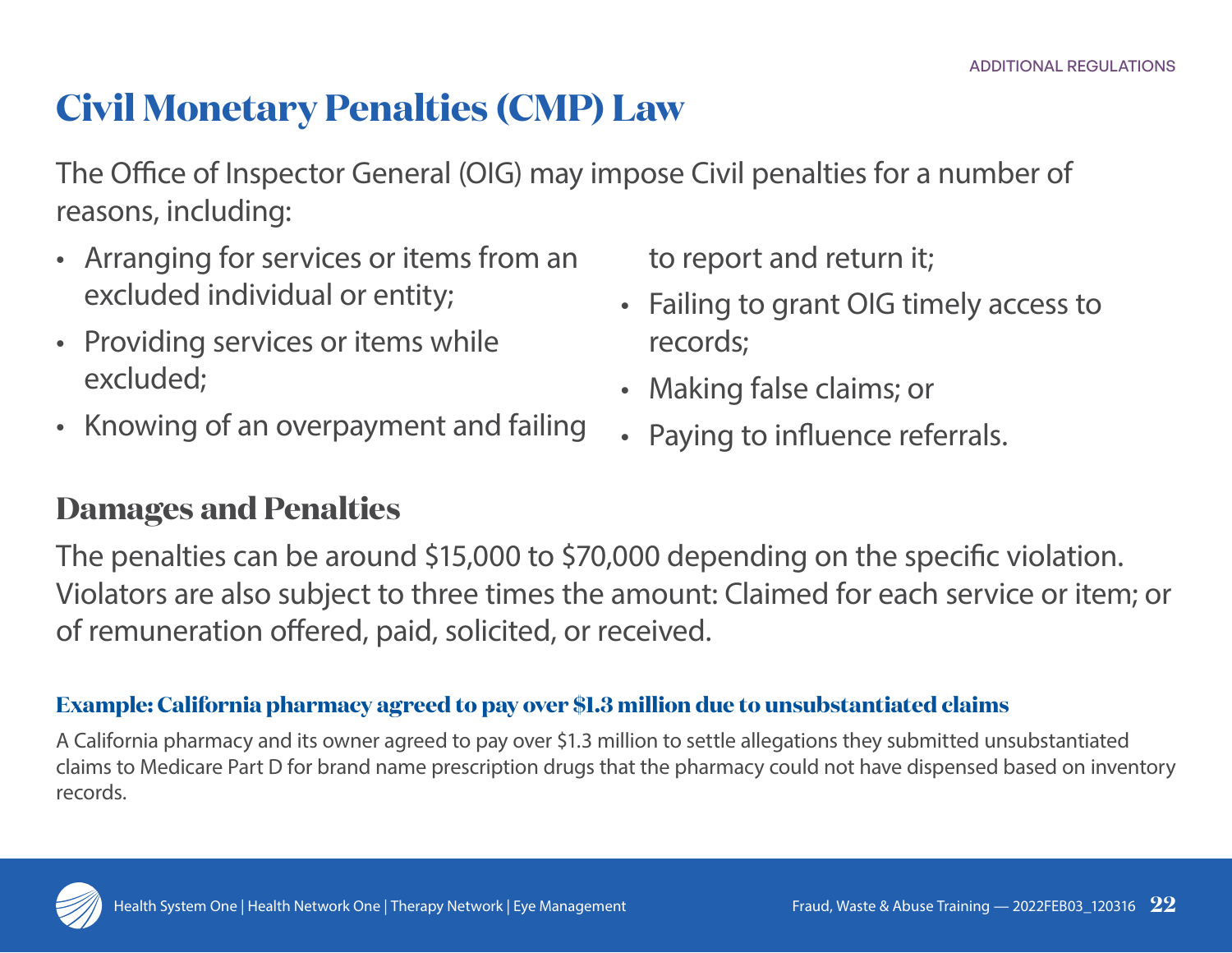# **Conflict of Interest**

A conflict of interest happens when a health care professional with responsibility to others is **influenced (consciously or unconsciously) by financial, personal or other factors** that involve self interest.

- As our employees/contractors, **you should report any perceived** conflict of interest to your supervisor.
- He/she will re-assign the case or project to another staff member, as appropriate.

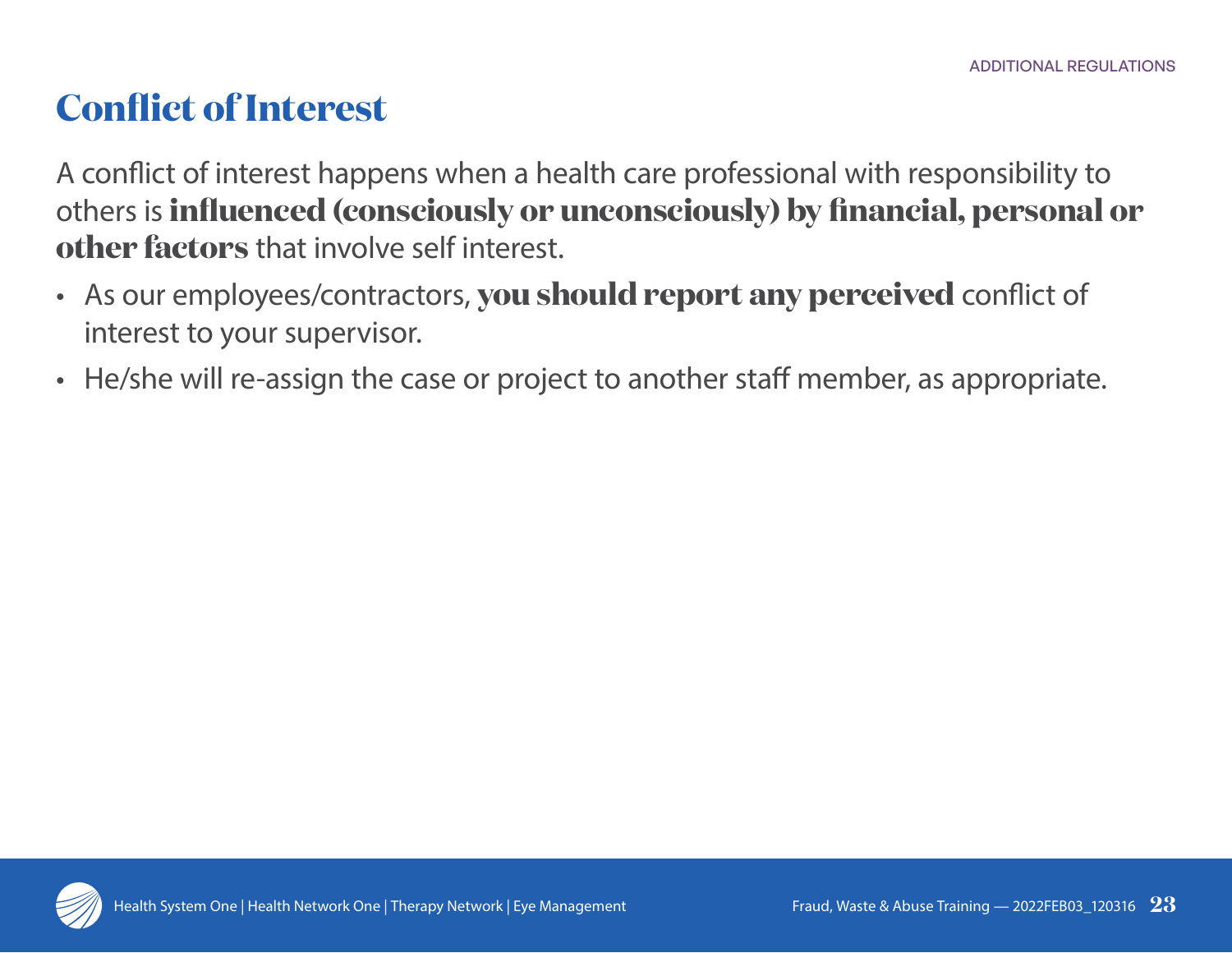## **Exclusion**

- **• No Federal health care program payment may be made for any item or service furnished, ordered, or prescribed by an individual or entity excluded by the OIG.**
- The OIG has authority to exclude individuals and entities from federally funded health care programs and maintains the List of Excluded Individuals and Entities (LEIE). You can access the LEIE on the Internet.
- The United States **General Services Administration (GSA) administers the Excluded Parties List System (EPLS)**, which contains debarment actions taken by various Federal agencies, including the OIG. You may access the EPLS on the System for Award Management website.
- When looking for excluded individuals or entities, make sure to check both the LEIE and the EPLS since the lists are not the same. For more information, refer to 42 U.S.C. Section 1320a-7 and 42 Code of Federal Regulations Section 1001.1901 on the Internet.

*LEIE Link: https://exclusions.oig.hhs.gov/*

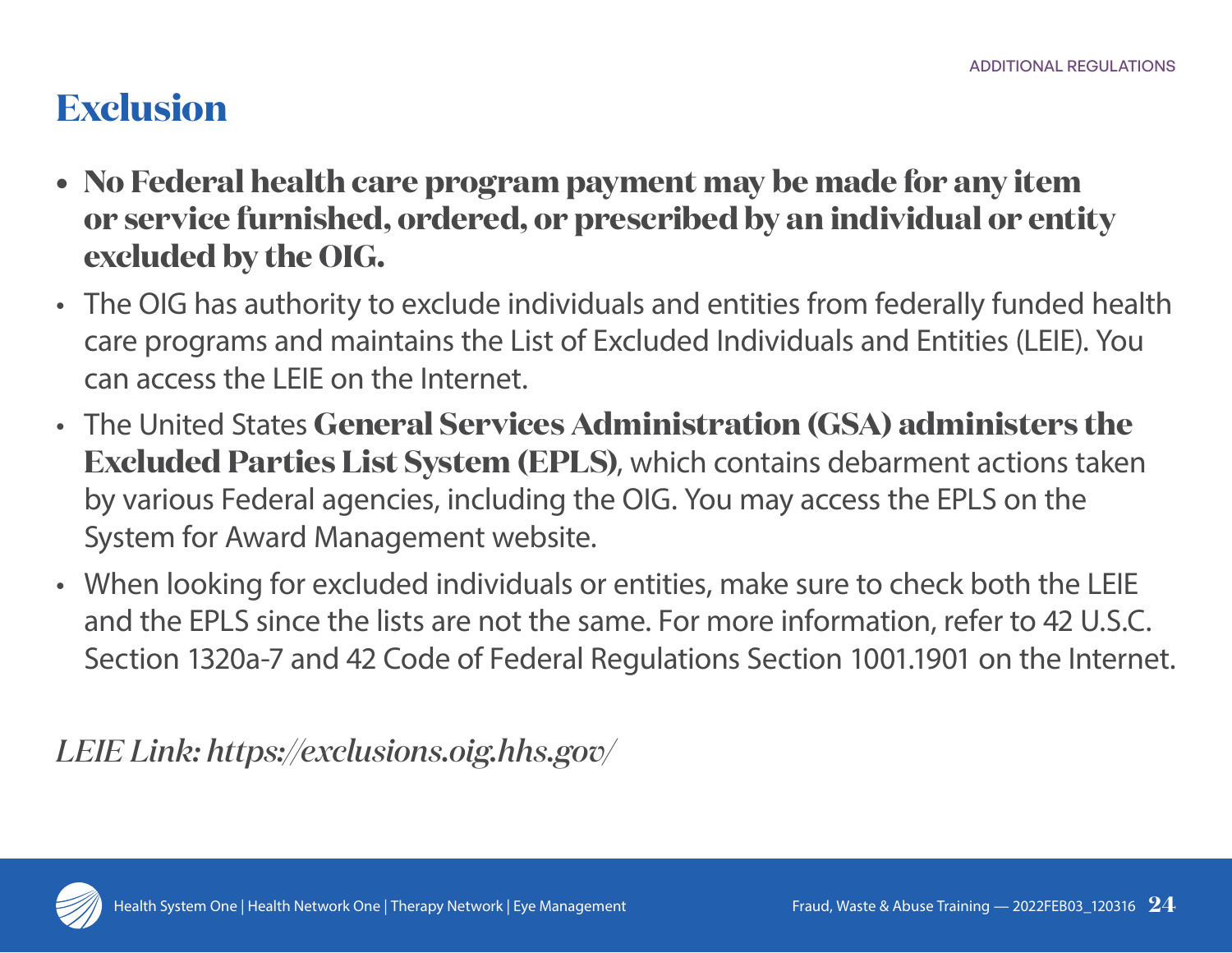### **Exclusuion (continued)**

**Important:** All Medicare Advantage organizations (Medical Plans), providers and contracting entities must review the exclusion status of all their employees, contractors or associates before hiring or contracting and monthly thereafter.

Such reviews should be conducted against the following exclusion lists:

- https://exclusions.oig.hhs.gov
- https://www.sam.go

#### **Example: A pharmaceutical company pleads guilty for failure to file required reports**

A pharmaceutical company pleaded guilty to two felony counts of criminal fraud related to failure to file required reports with the Food and Drug Administration concerning oversized morphine sulfate tablets. The pharmaceutical firm executive was excluded based on the company's guilty plea. At the time the unconvicted executive was excluded, there was evidence he was involved in misconduct leading to the company's conviction.

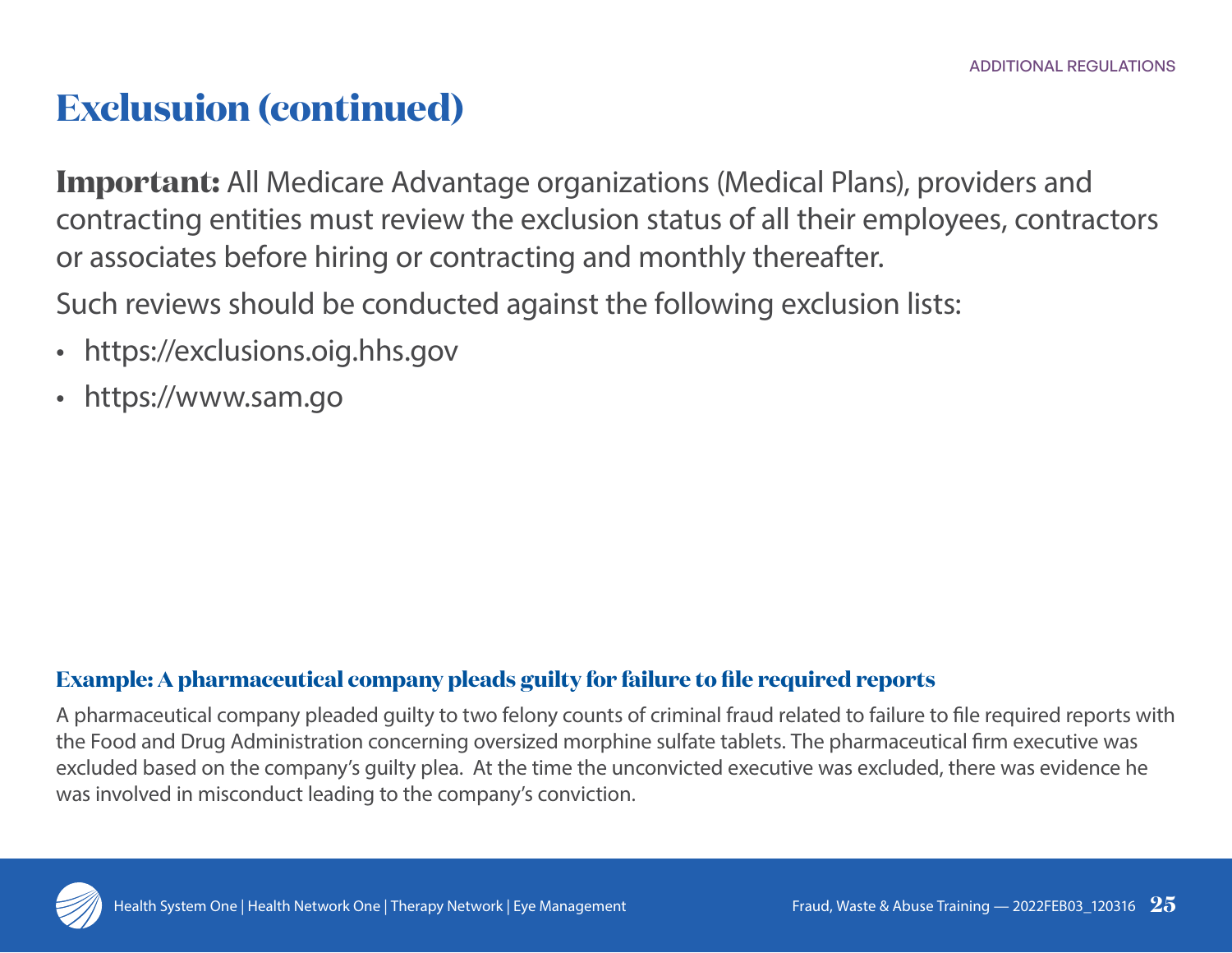### **CMS Preclusion list**

The individual or entity will be excluded from participating in the provision of Medicare health services. No payments can be made for services rendered, ordered or prescribed by individuals or entities that have been excluded by CMS as of April 1, 2019.

This listing is issued by CMS on a monthly basis beginning January 1, 2019 and is only accessible to Medicare contractors — 42 CFR § 422.222 (Preclusion list)

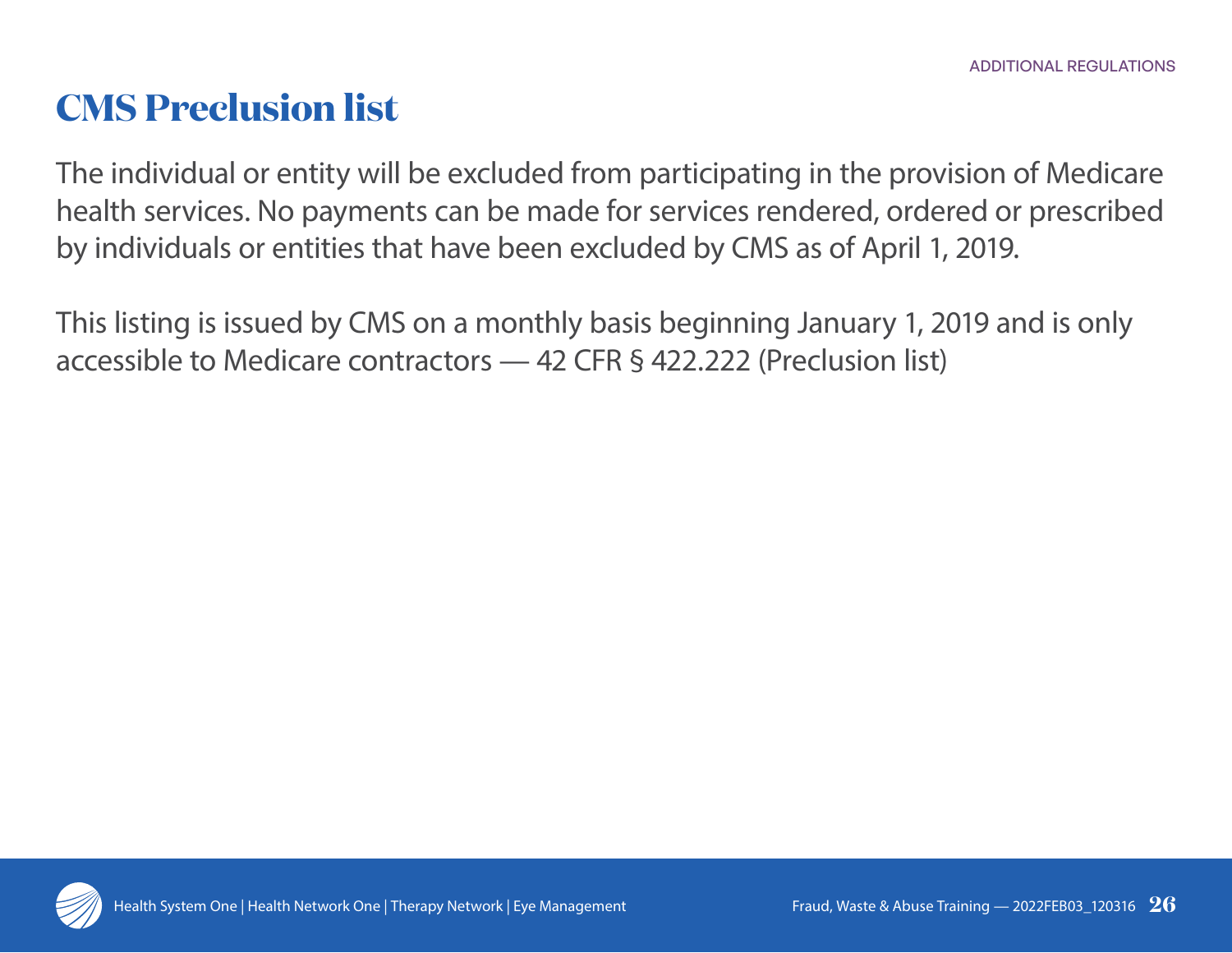### **Health Insurance Portability and Accountability Act (HIPAA)**

- HIPAA created greater access to health care insurance, strengthened the protection of privacy of health care data, and
- promoted standardization and efficiency in the health care industry.
- HIPAA safeguards deter unauthorized access to protected health care information. As an individual with access to protected health care information, you must comply with HIPAA.
- For more information, visit HIPAA webpage *https://www.hhs.gov/hipaa*

#### **Damages and Penalties**

Violations may result in Civil Monetary Penalties. In some cases, criminal penalties may apply.

#### **Example: Former hospital employee pleaded guilty to criminal HIPAA charges after obtaining PHI.**

A former hospital employee pleaded guilty to criminal HIPAA charges after obtaining protected health information with the intent to use it for personal gain. He was sentenced to 12 months and 1 day in prison.

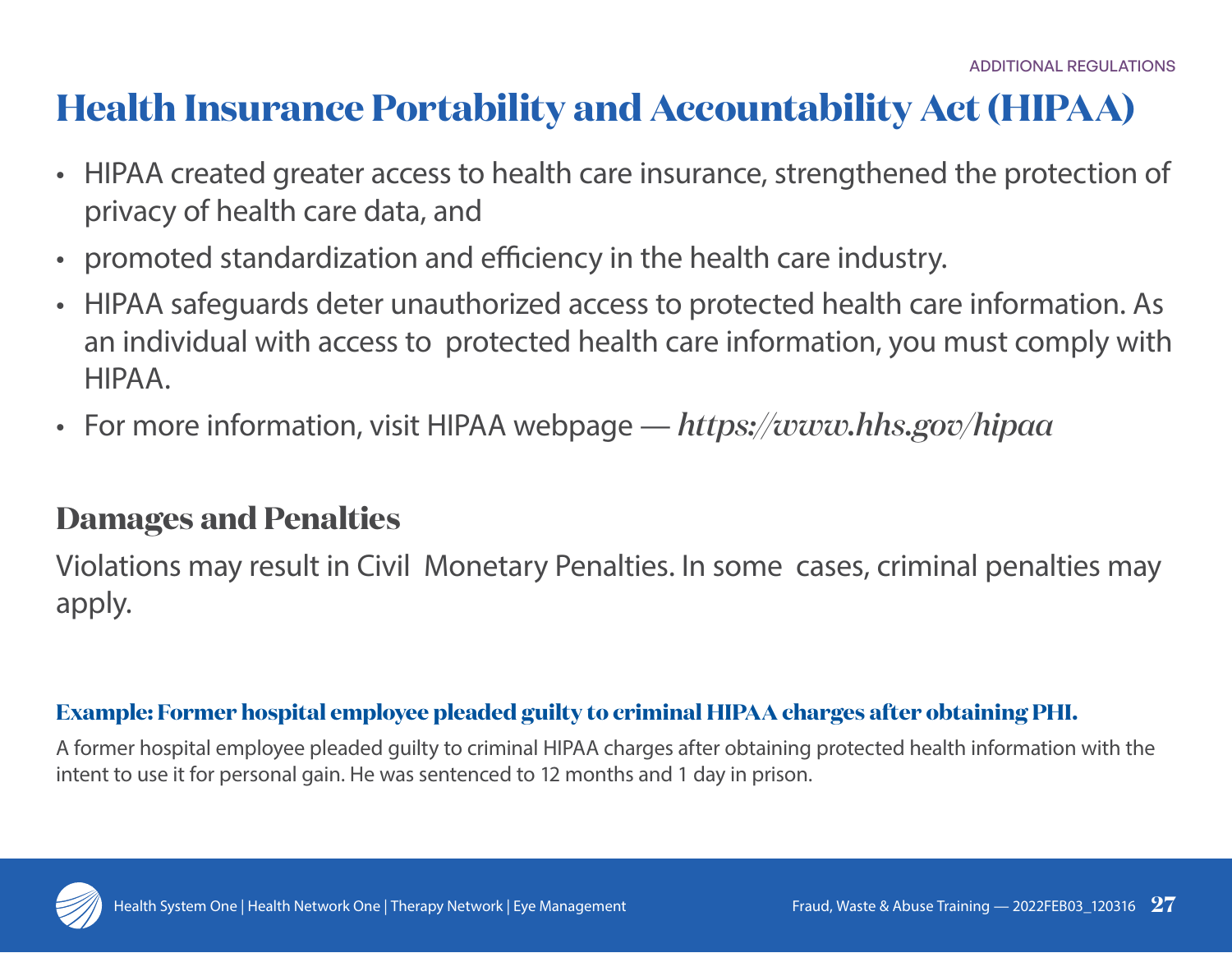# **What should I do?**

**Prevent, Detect and Correct** any actual or suspected situation of Fraud, Abuse and Waste is the responsibility of all employees, delegated entities, providers, suppliers and consultants, so you must:

- Provide only high quality, medically necessary services;
- Document transactions and services appropriately;
- Bill, code and process services and claims correctly;
- Check the exclusion lists as required by CMS;
- Comply with policies and procedures;
- Establish systems for a prompt response and initiation of investigations of potential situations o fraud, abuse, waste and / or non-compliance

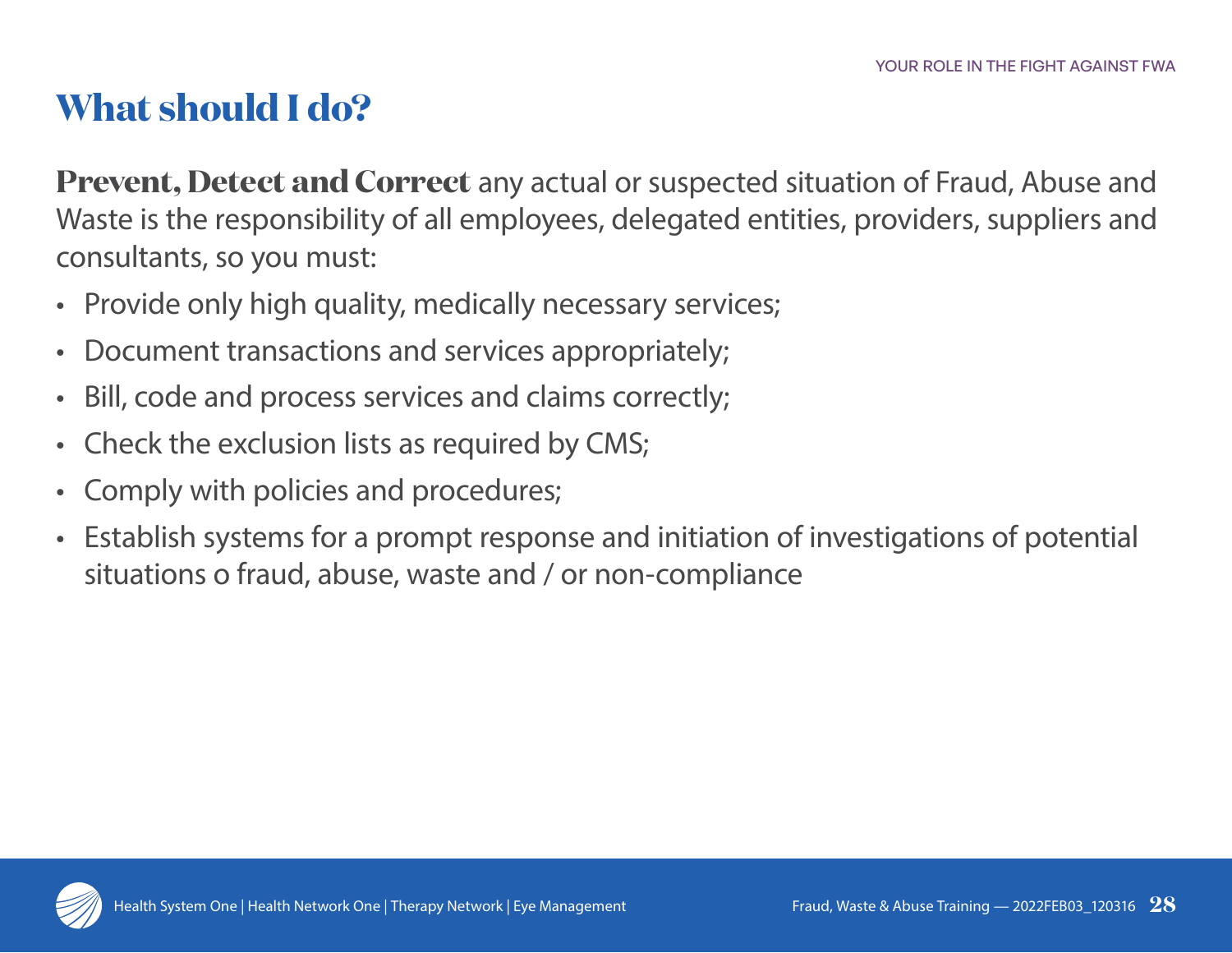### **How can you prevent fWA?**

- ACTing ethically at all times.
- Reporting any suspected or actual non-compliance, Fraud, Waste and Abuse activity.
- Providing accurate information (including in the billing process).
- Stay informed of policies and procedures, Code of Conduct, Compliance Program, state and federal laws, regulations and guidelines.
- Participate and complete satisfactorily all regulatory and specialized and/or fraud, abuse and waste trainings to raise awareness of Medicare, our line of business, or other compliance requirements related to your job function.

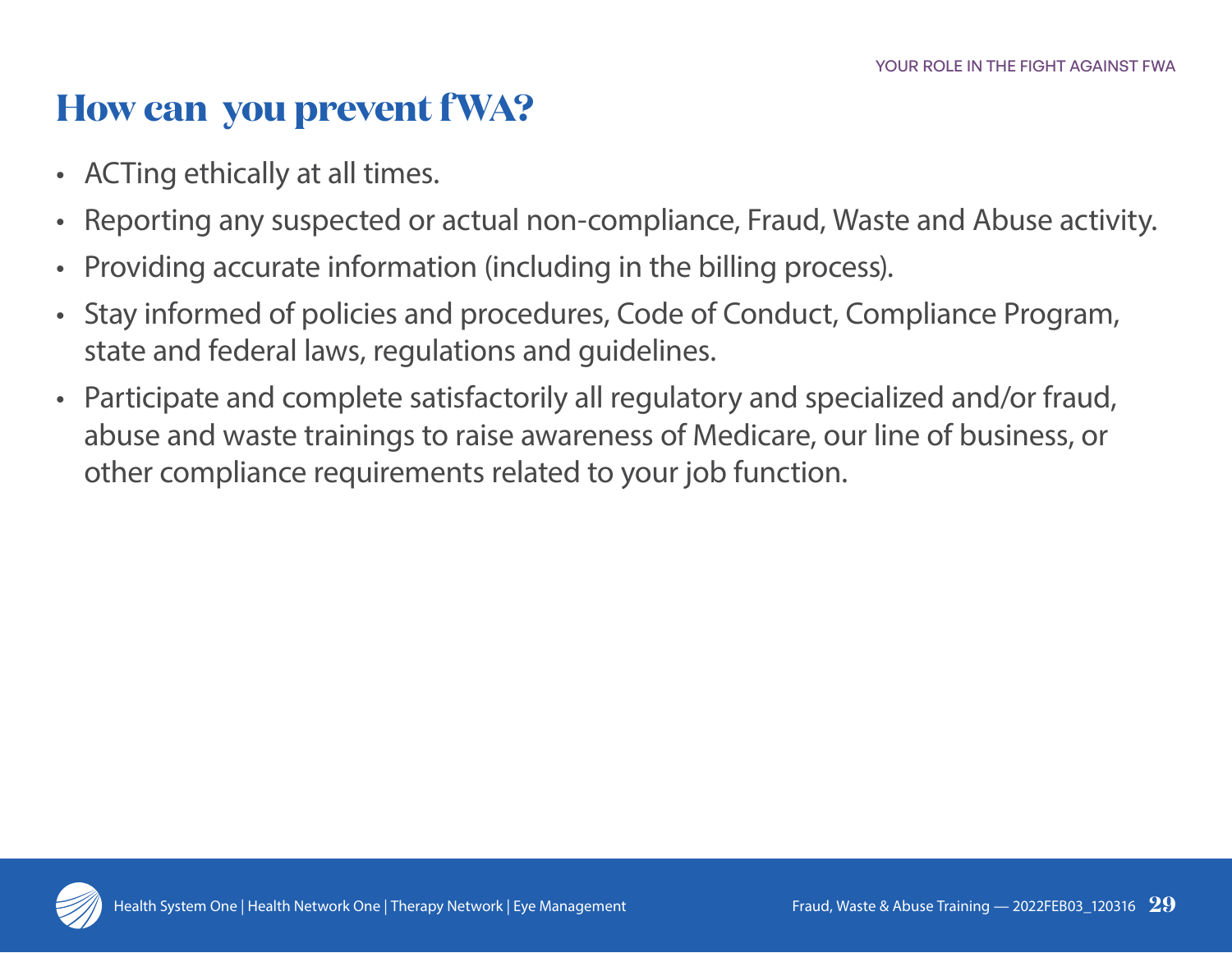### **What Are Your Responsibilities?**

You play a vital part in preventing, detecting, and reporting potential FWA, as well as Medicare non-compliance.

- **• FIRST**, you must comply with all applicable statutory, regulatory, and other Medicare Part C or Part D requirements, including adopting and using an effective compliance program.
- **• SECOND**, you have a duty to the Medicare Program to report any compliance concerns, and suspected or actual violations that you may be aware of.
- **• THIRD**, you have a duty to follow your organization's Code of Conduct that articulates your and your organization's commitment to standards of conduct and ethical rules of behavior.

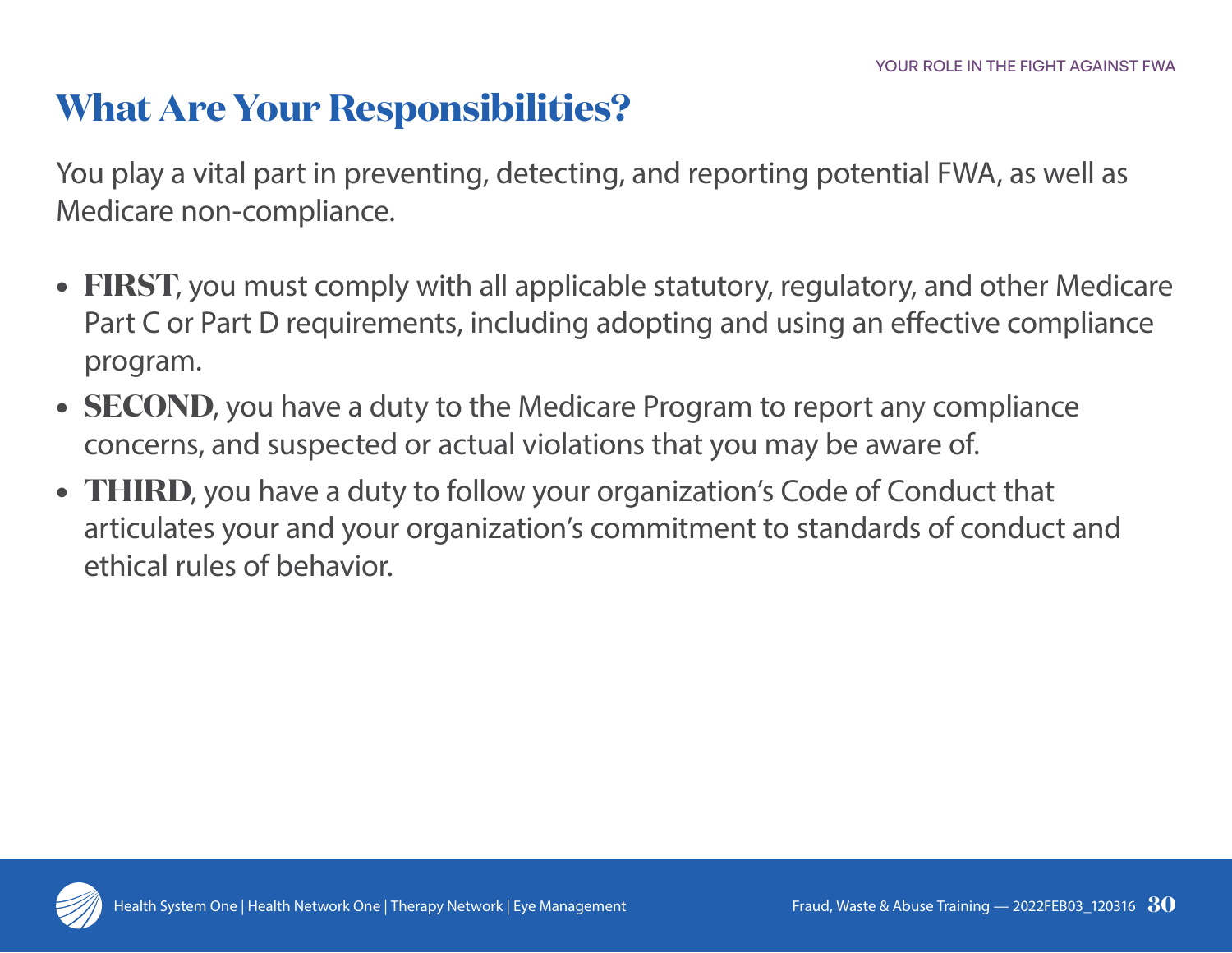# **How Do You Prevent and DETECT FWA?**

- Look for suspicious activity
- Conduct yourself in an ethical manner
- Ensure accurate and timely data/billing
- Ensure you coordinate with other payers
- Keep up to date with FWA policies and procedures, standards of conduct, laws, regulations, and the Centers for Medicare & Medicaid Services (CMS) guidance
- Verify all received information.

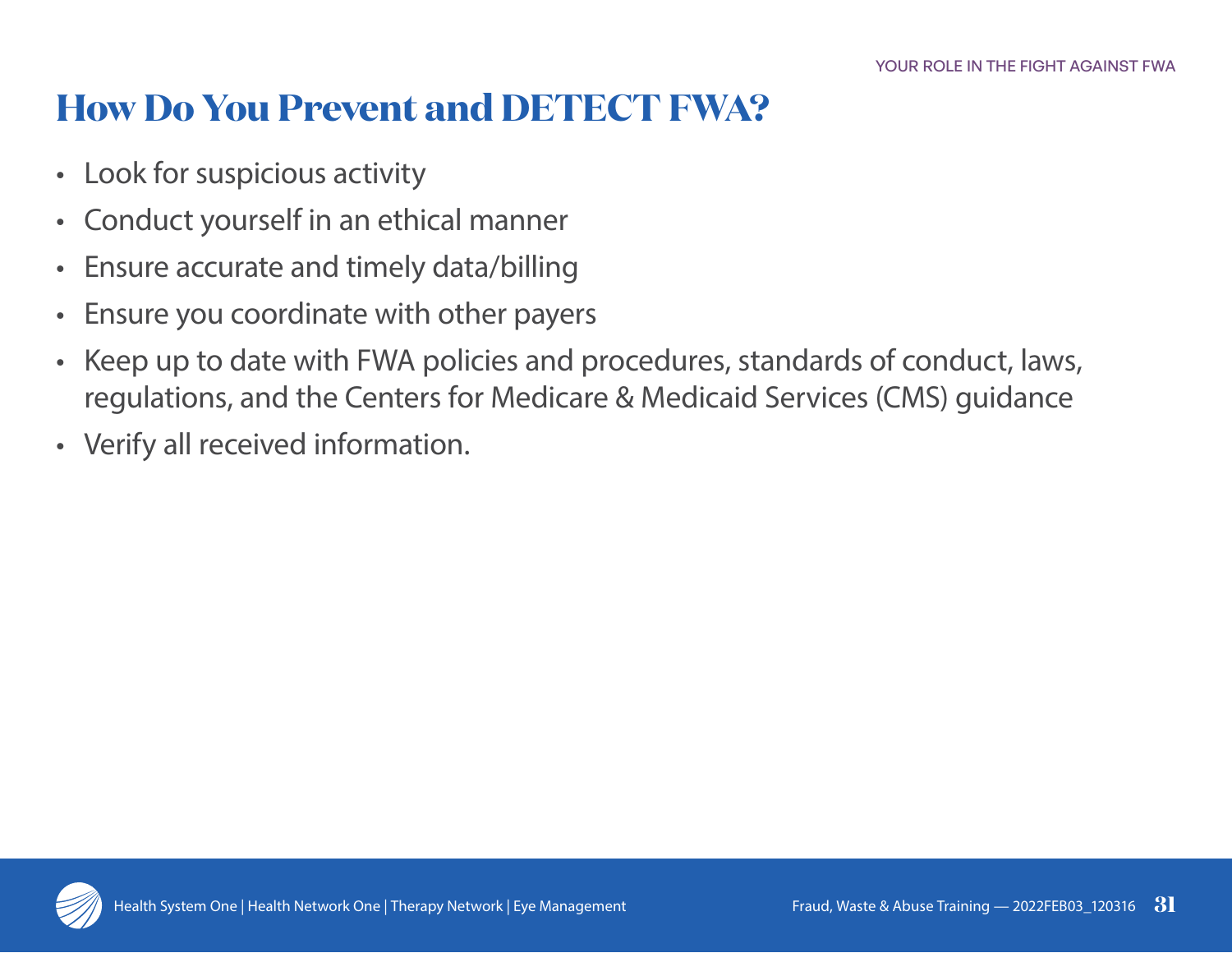## **How do we correct incidents of FWA?**

Once an incident of fraud, abuse or waste has been detected, it must be corrected promptly. Correcting the problem helps prevent further money loss and ensures compliance with CMS requirements. For this purpose, investigations are carried out to identify the scope of the incident and outline an action plan that includes:

- Design of corrective actions to deal with the incident in question, according to the investigation carried out;
- Adaptation of corrective actions to specifically address the identified FWA incident, including deadlines for the implementation of said actions;
- Documentation of corrective actions taken;
- Monitoring of the implementation of corrective actions to ensure that there is no recurrence of the situation.

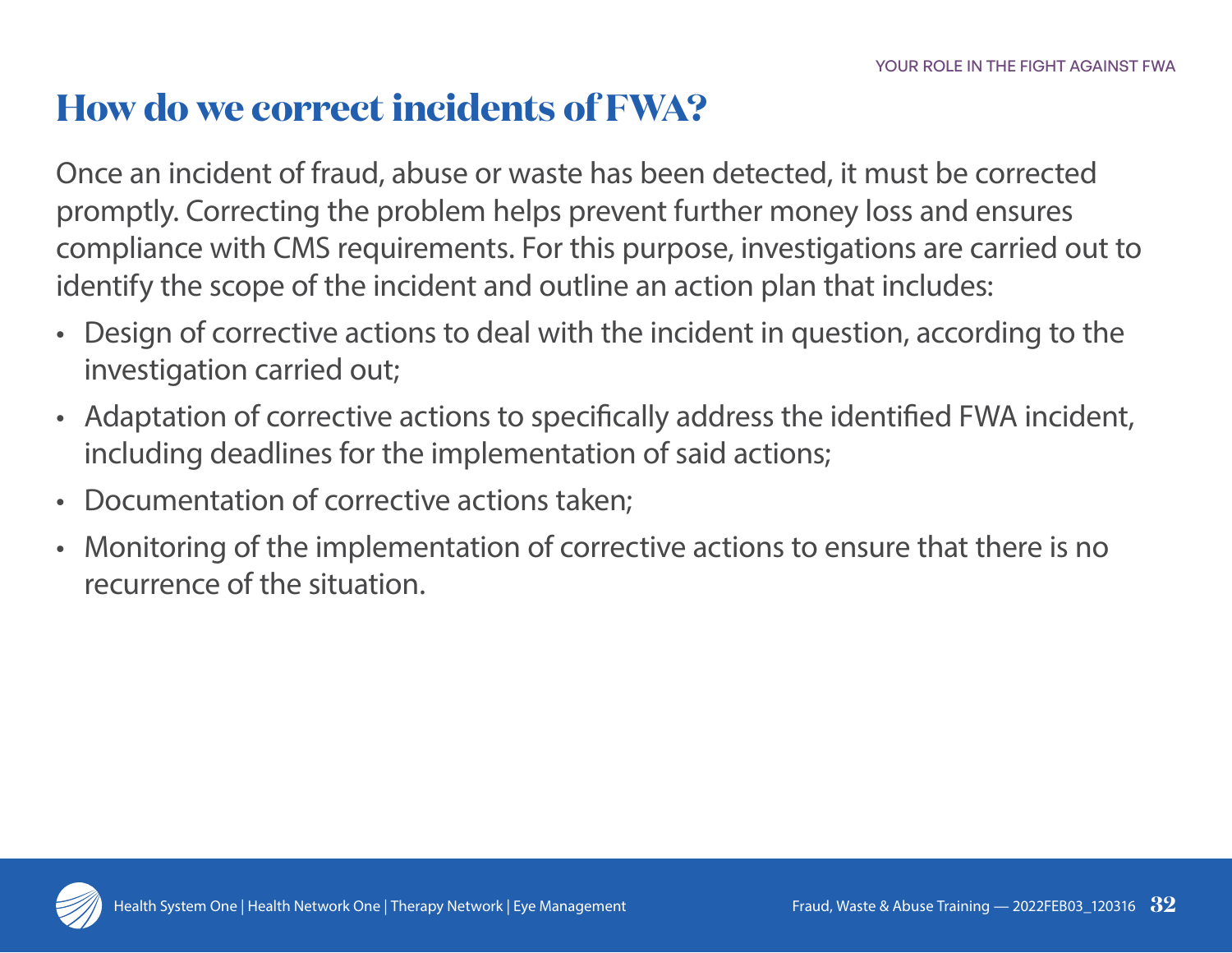### **Corrective Action Examples**

Corrective actions may include:

- Adopting new prepayment edits or document review requirements
- Conducting mandated training
- Providing educational materials
- Revising policies or procedures
- Sending warning letters
- Taking disciplinary action, such as suspension of marketing, enrollment, or payment
- Terminating an employee or provider.

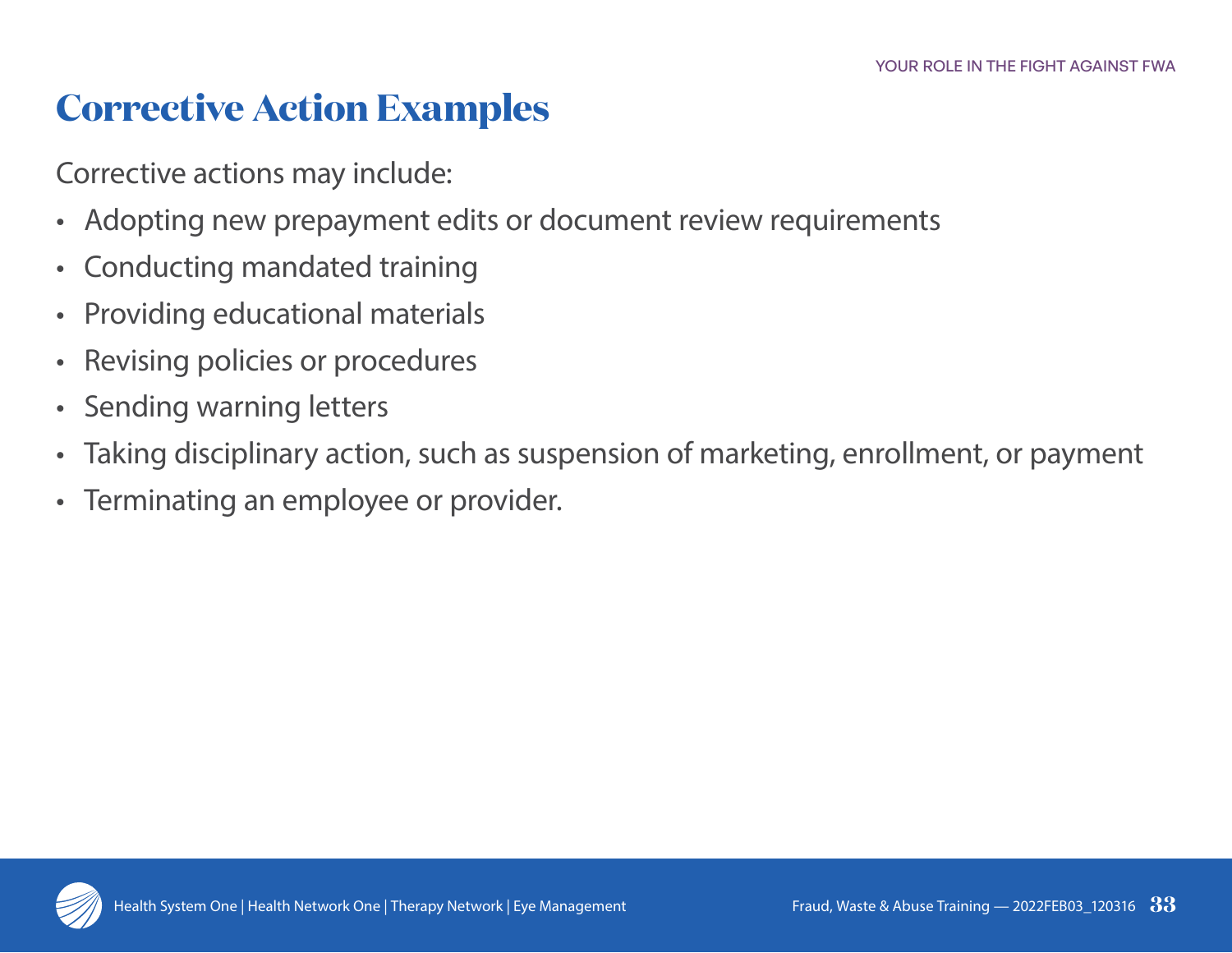# **Consequences for Non-Compliance**

#### **If an employee is found non-compliant:**

The Compliance Officer of the Organization is notified and appropriate action will be taken:

- Mandatory re-training required by law
- Based on the incident's severity disciplinary action or termination

### **Federal authorities may be notified for potential criminal prosecution.**

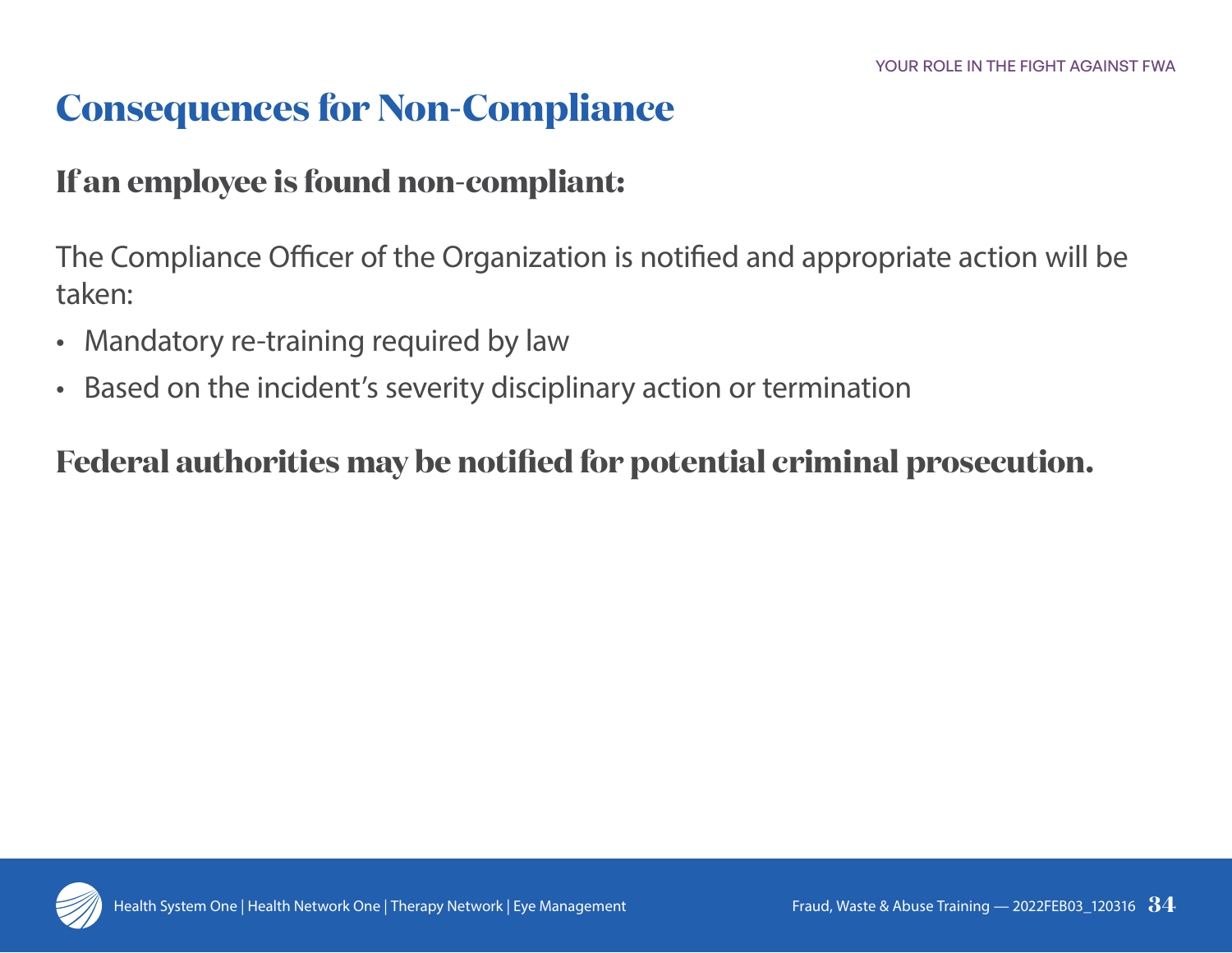# **Report FWA**

**Everyone** must report suspected instances of FWA. Your Sponsor's Code of Conduct should clearly state this obligation.

#### **Sponsors may not retaliate against you** for making a good faith effort in reporting.

#### **Do not be concerned about whether it is fraud, waste, or abuse.**

Report any potential FWA concerns to your compliance department or your Sponsor's compliance department. Your Sponsor's compliance department area will investigate and make the proper determination. Often, Sponsors have a Special Investigations Unit (SIU) dedicated to investigating FWA. They may also maintain an FWA Hotline

### **Our FWA Hotline is (866) 321-5550**

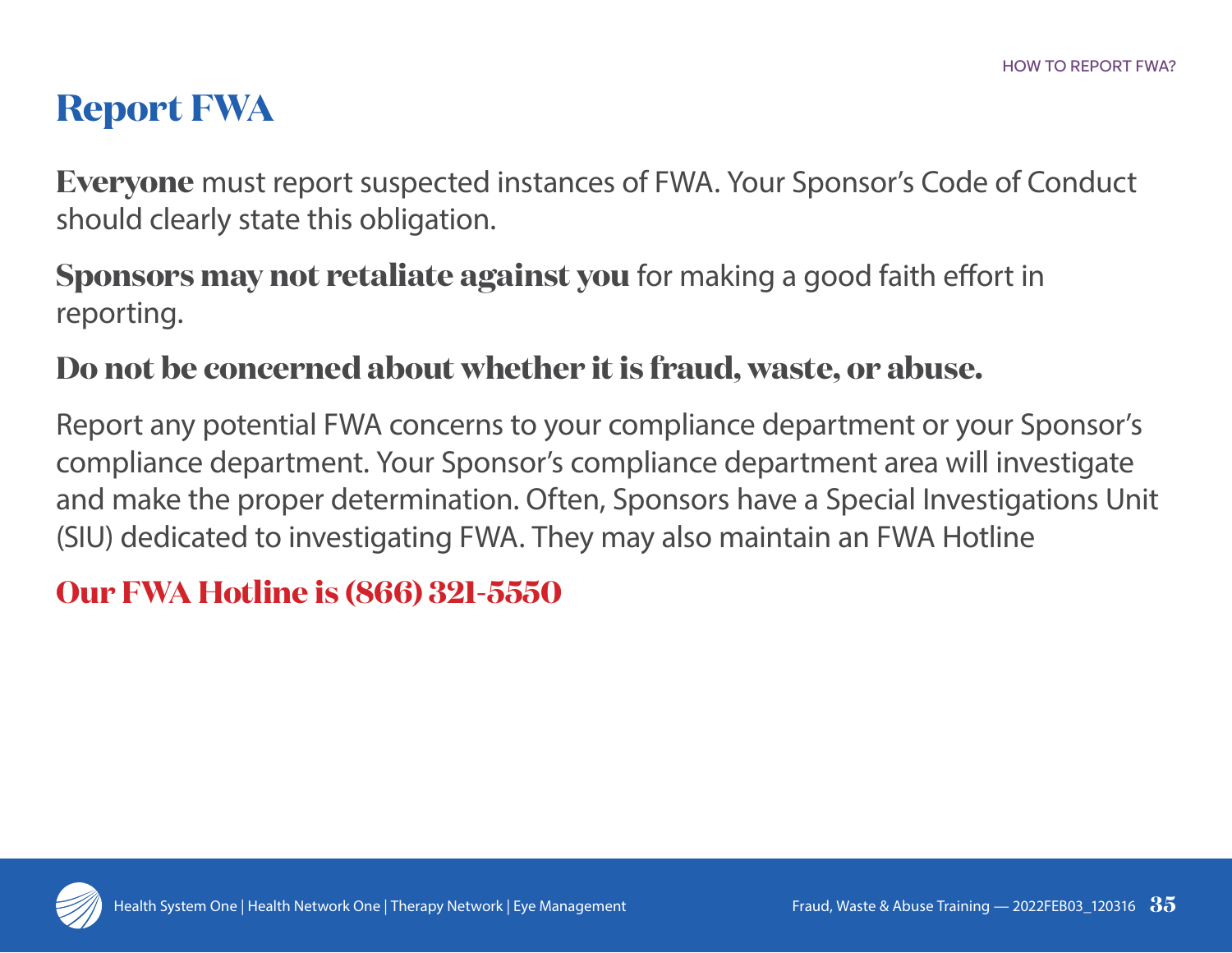# **Details to Include When Reporting FWA**

### **When reporting suspected FWA, you should include:**

- **Contact information** for the source of the information, suspects, and witnesses
- **Alleged** FWA details
- Alleged Medicare **rules violated**
- The suspect's **history** of compliance, education, training, and communication with your organization or other entities.

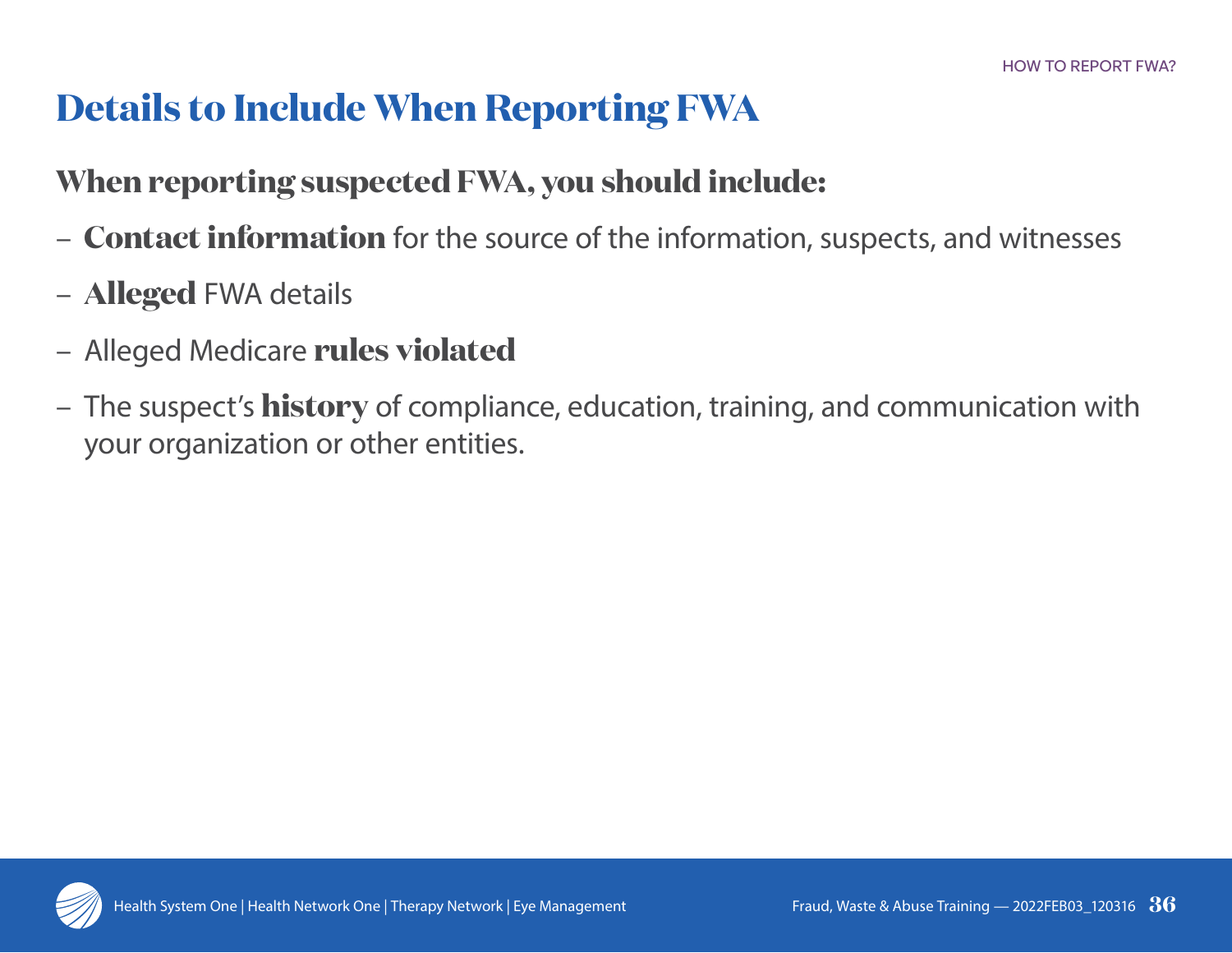# **Where to report FWA (within our Organization)**

### **You can report directly:**

- Your Supervisor
- In person to the Special Investigative Unit (SIU) of the Compliance Department, to include the Compliance Officer
- By calling the organization's FWA hotline at **(866) 321-5550**
- Via email to **SIU@healthsystemone.com**
- By sending a fax to **(866) 276-3667**

Your questions and **concerns will be kept confidential**, as permitted by law. You also don't have to give your name if you wish to remain anonymous

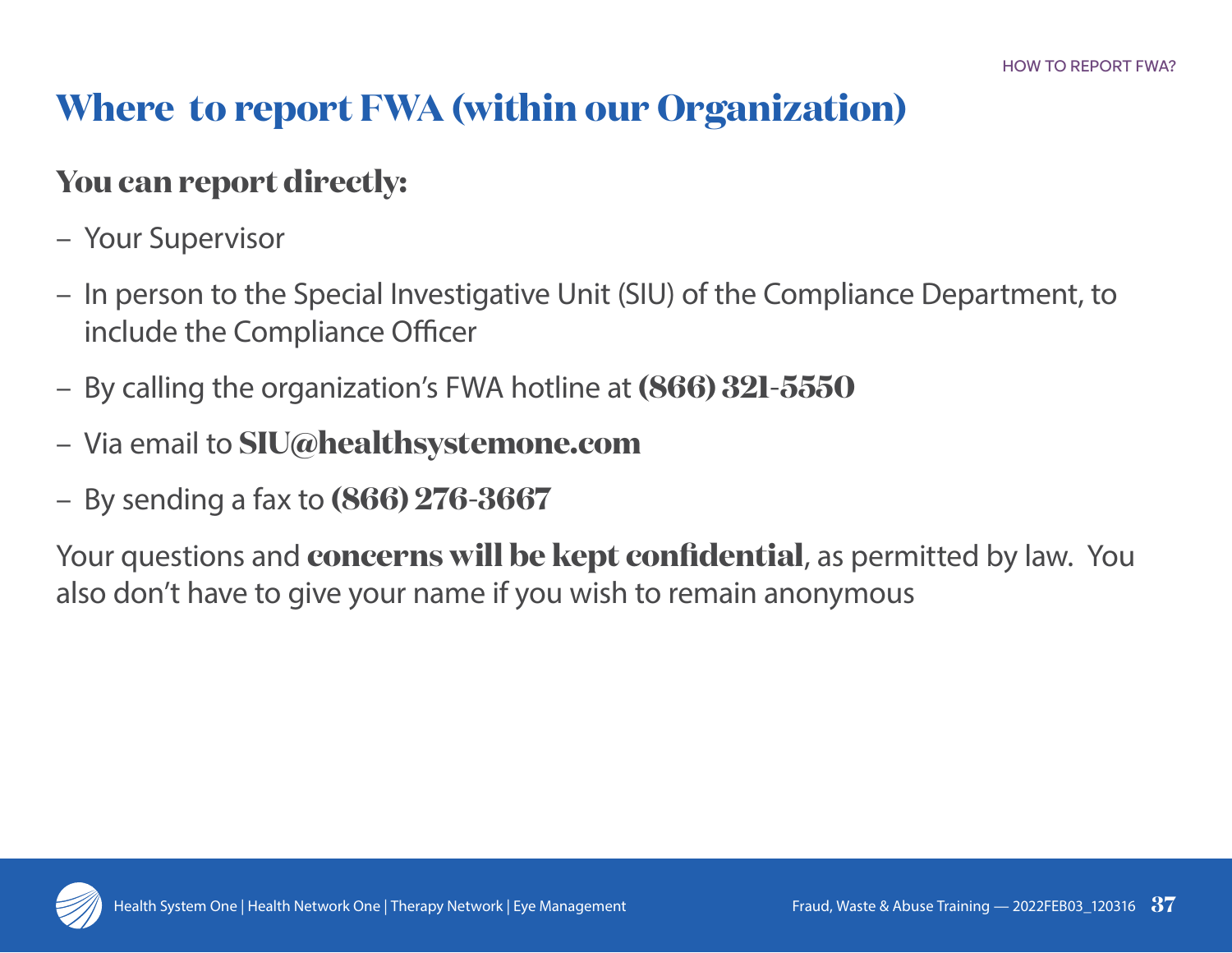## **Health System One Contact Information**

#### **Fraud, Waste, and Abuse Hotline:**

866-321-5550 (Toll-Free) You can also file an anonymous report, if you want.

### **Mail your report to:**

Marjorie Henderson Special Investigative Unit (SIU) 2001 S. Andrews Avenue Fort Lauderdale, Florida 33316

#### **Fax your report to:**

Attention: Marjorie Henderson (866) 276-3667 This is a dedicated Compliance line

# **Email your report to:**

SIU@healthsystemone.com

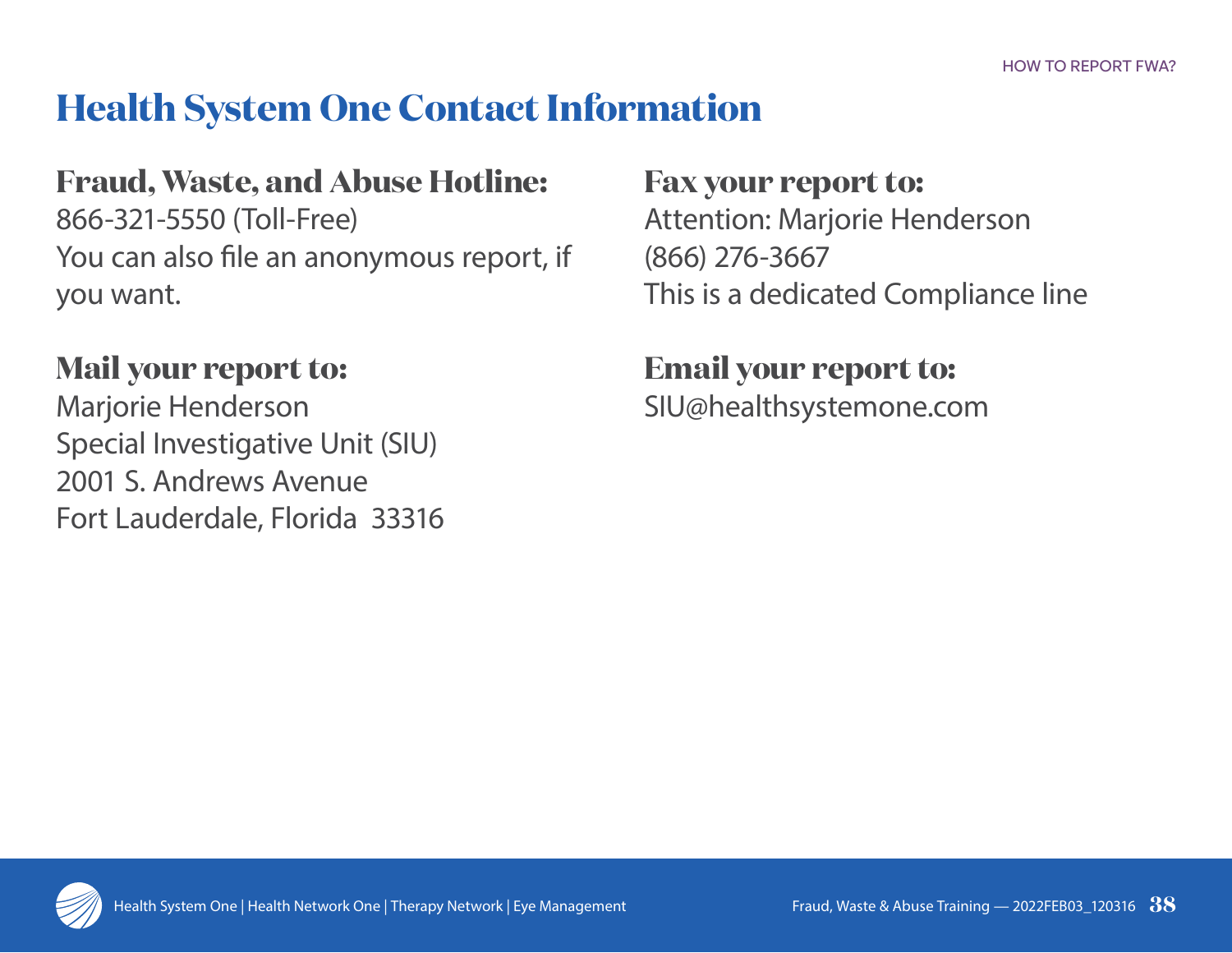# **Report FWA**

If you report to the Compliance Office, you cannot face retaliation for:

- Reporting suspected fraud in good faith
- Actively providing information for an internal investigation

If retaliation does occur, the False Claims Act provides protections to the employee. However, **if you are found to have participated in the alleged misconduct, these protections do not apply!**

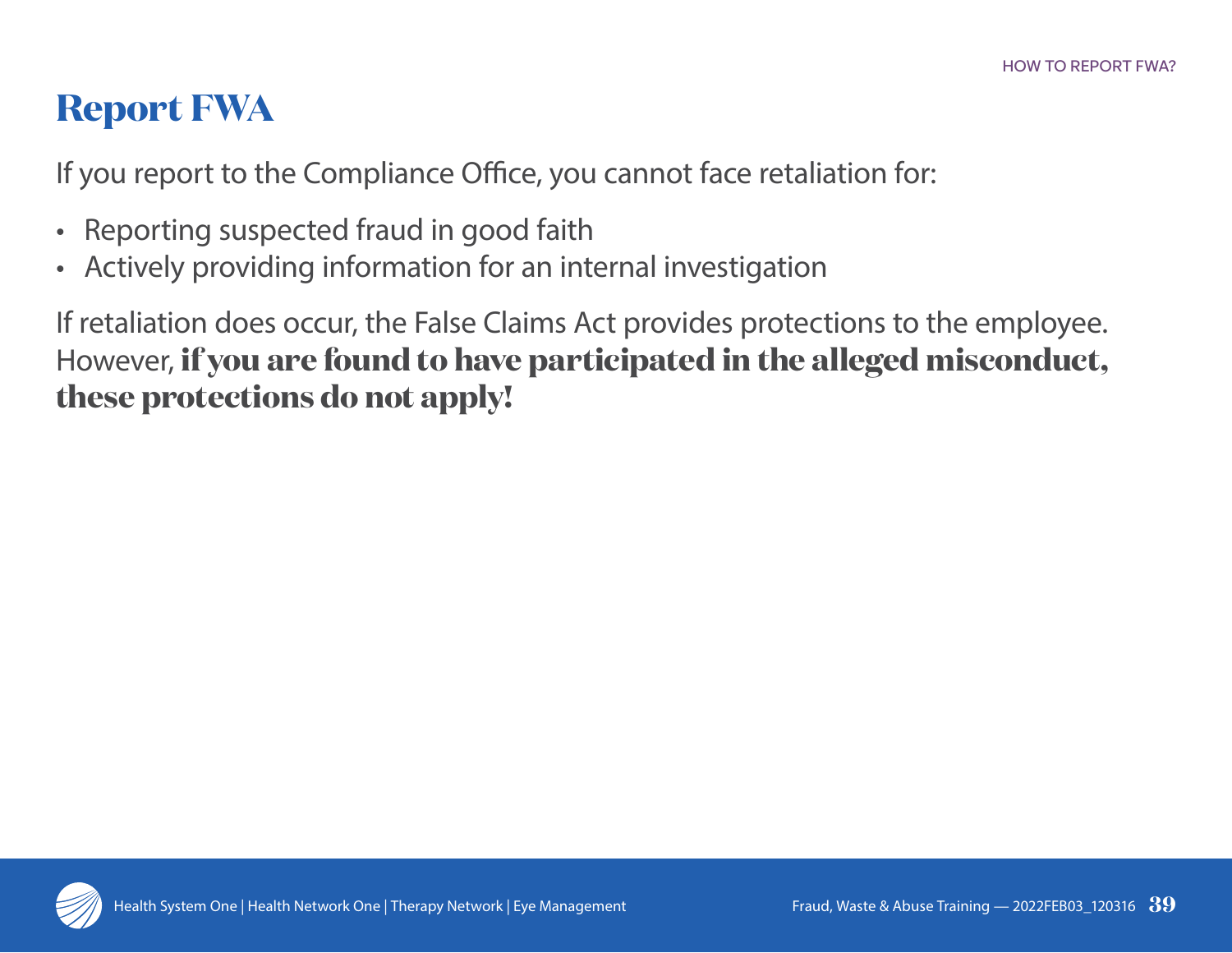## **You can report these violations directly to Health System One, the State or Federal Government, or to the affected Health Plan(s).**

| <b>Health</b><br><b>Plan/State</b> | <b>Contact</b>                                | <b>Phone</b>                                 | <b>Fax</b>       | <b>Email</b>                                                  | <b>Mail Address</b>                                                                                                                 |
|------------------------------------|-----------------------------------------------|----------------------------------------------|------------------|---------------------------------------------------------------|-------------------------------------------------------------------------------------------------------------------------------------|
| Amerigroup                         | <b>Special</b><br>Investigative<br>Unit (SIU) | 866-847-8247<br>800-600-4441                 |                  | medicaidfraudinvestigations@<br>amerigroup.com                | Special Investigative<br>Unit (SIU) Amerigroup<br><b>Community Care 4425</b><br><b>Corporation Lane Virginia</b><br>Beach, VA 23462 |
| Coventry/<br>Aetna                 | Compliance<br>Department                      | 888-891-8910                                 |                  | www.aetna.alterline.com                                       | Aetna<br><b>Compliance Department</b><br>P.O. Box 370205<br>W. Hartford, CT 06137                                                   |
| Humana                             | Special<br>Investigative<br>Unit (SIU)        | 800-614-4126<br>877-5-THE-<br><b>KEY</b>     | $(920)$ 339-3673 | SIUReferrals@Humana.com<br>www.ethicshelpline.com             | Humana<br>Special Investigative Unit<br>(SIU) 1100 Employers Blvd<br>Green Bay, WI 54344                                            |
| MMM of<br>Florida                  | Angel Tirado<br>(Compliance<br>Officer)       | $(844)$ 481-<br>4937<br>$(786)$ 620-<br>9391 |                  | Angel.Tirado@mmm-fl.com<br>https://mmm-fl.ethicspoint.<br>com | <b>MMM</b> of Florida<br>Special Investigative Unit<br>(SIU) 5775 Blue Lagoon<br>Drive, Suite 450<br>Miami, FL 33126-2591           |

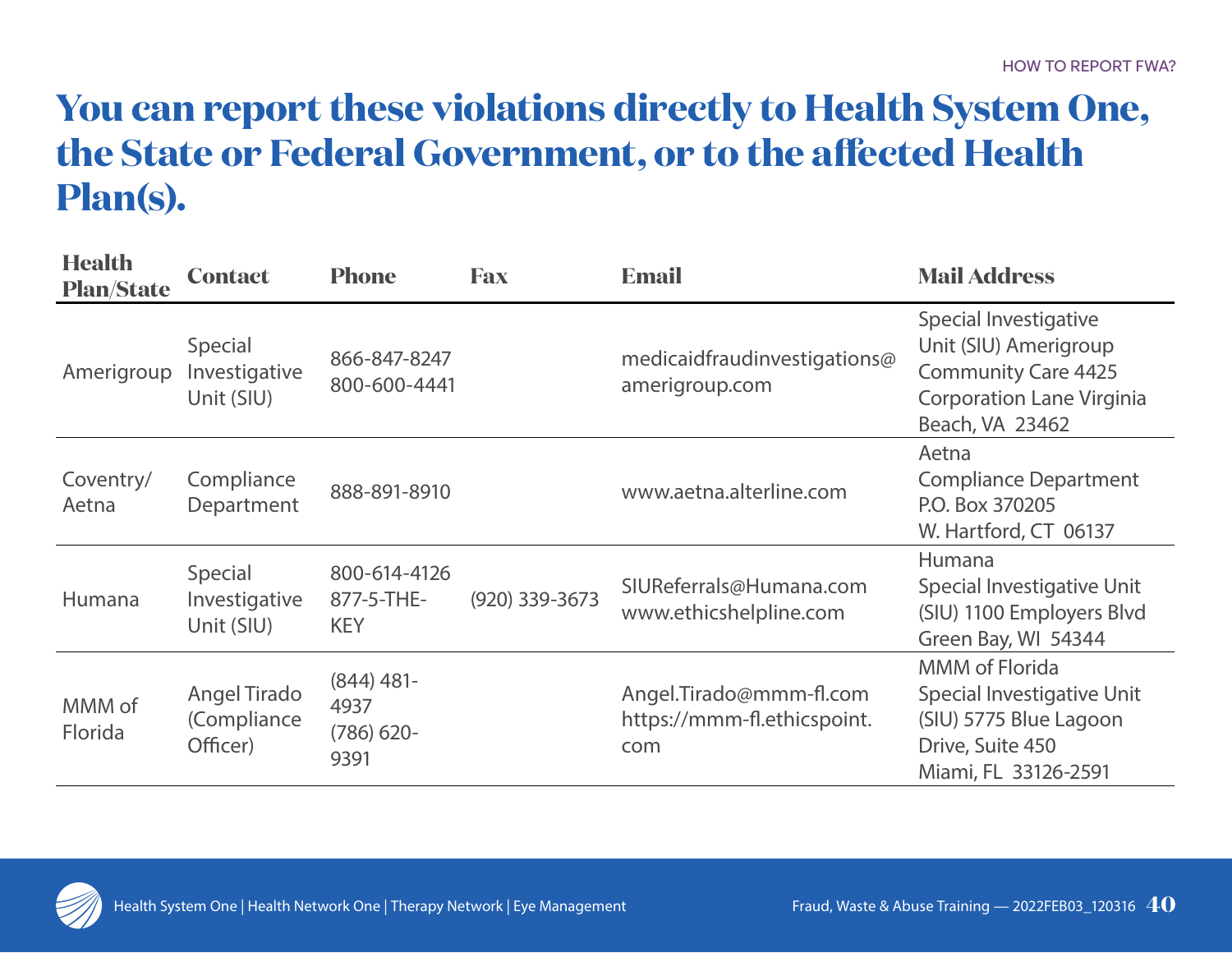## **You can report these violations directly to Health System One, the State or Federal Government, or to the affected Health Plan(s). (continued)**

| <b>Health</b><br><b>Plan/State</b> | <b>Contact</b>                    | <b>Phone</b>                                 | <b>Fax</b>       | <b>Email</b>                                                                                    | <b>Mail Address</b>                                                                                                    |
|------------------------------------|-----------------------------------|----------------------------------------------|------------------|-------------------------------------------------------------------------------------------------|------------------------------------------------------------------------------------------------------------------------|
| Community<br>Care Plan             | Compliance<br>Officer             | 954-265-5855<br>954-622-3489<br>855-843-1106 |                  | CCP.Compliance@ccpcares.org<br>CCP.SIU@ccpcares.org<br>www.lighthouse-services.com/<br>ccpcares |                                                                                                                        |
| Sunshine<br><b>Health Plan</b>     | Sunshine<br>Compliance<br>Officer | 866-685-8664<br>866-796-0530                 |                  | ComplianceFL@centene.com                                                                        | <b>Sunshine Health</b><br><b>Compliance Department</b><br>1301 International Parkway<br>Suite 400<br>Sunrise, FL 33323 |
| Molina<br>Healthcare               | Compliance<br>Officer             | 866-606-3889                                 |                  | molinahealthcare.alertline.com                                                                  |                                                                                                                        |
| FL Blue                            | Special<br>Investigations<br>Unit | 800-678-8355                                 |                  | specinvestunit@bcbsfl.com                                                                       | <b>Florida Blue</b><br>Special Investigations Unit<br>P.O. Box 44193 Jacksonville,<br>FL 32231                         |
| CarePlus/<br>Humana                | Special<br>Investigative<br>Unit  | 800-614-4126<br>877-5-THE-<br><b>KEY</b>     | $(920)$ 339-3673 | SIUReferrals@Humana.com<br>www.ethicshelpline.com                                               | Humana<br>Special Investigative Unit<br>(SIU) 1100 Employers Blvd<br>Green Bay, WI 54344                               |

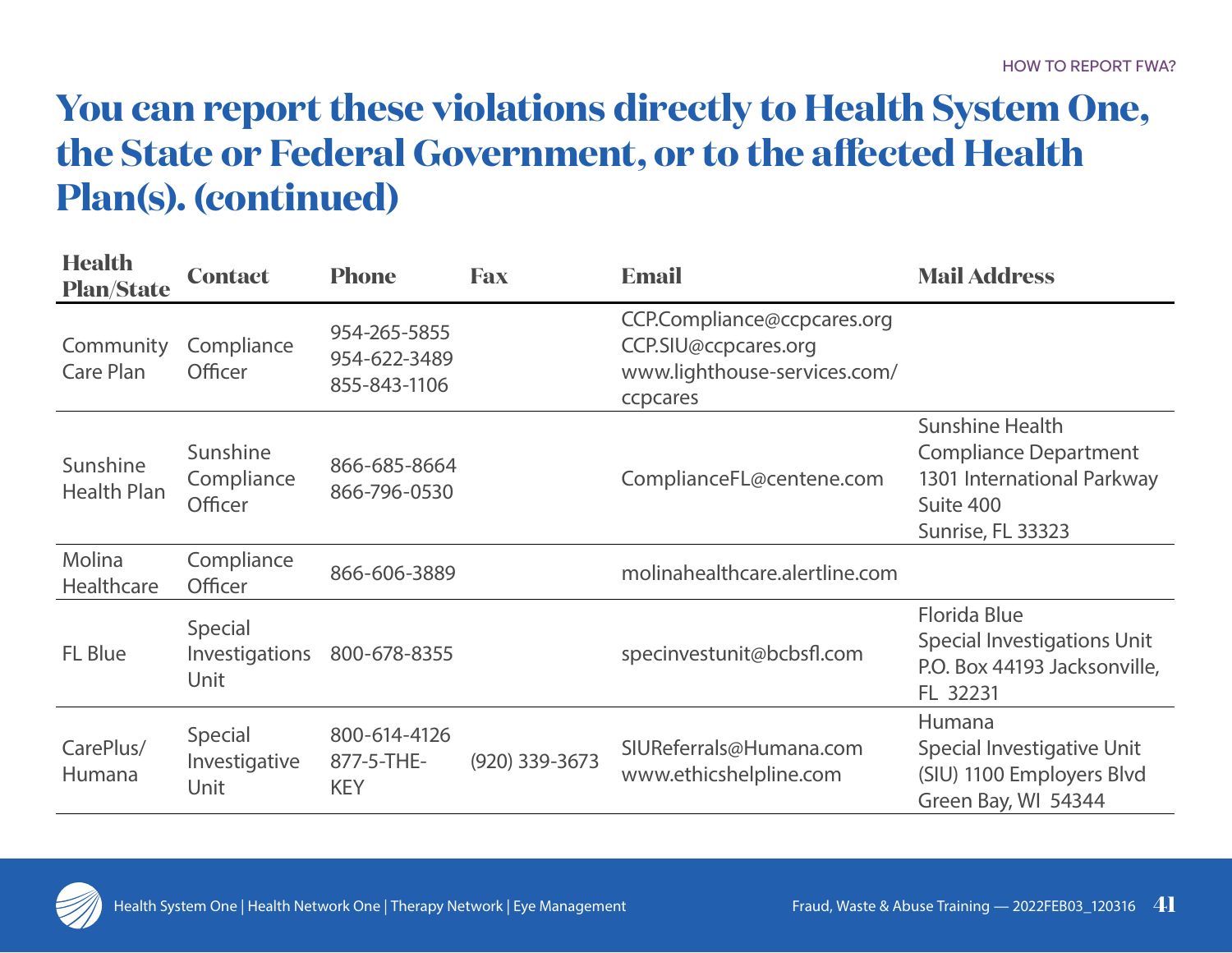# **You can report these violations directly to Health System One, the State or Federal Government, or to the affected Health Plan(s). (continued)**

| <b>Health</b><br><b>Plan/State</b>   | <b>Contact</b>                                                                     | <b>Phone</b>                                                                       | <b>Fax</b>   | <b>Email</b>                                                                            | <b>Mail Address</b>                                                                                                         |
|--------------------------------------|------------------------------------------------------------------------------------|------------------------------------------------------------------------------------|--------------|-----------------------------------------------------------------------------------------|-----------------------------------------------------------------------------------------------------------------------------|
| WellCare                             | Hotline                                                                            | 866-678-8355                                                                       |              |                                                                                         |                                                                                                                             |
| <b>Devoted</b><br><b>Health Plan</b> | CCO: Shannon<br>O'Kane (CCO)                                                       | 855-292-7485                                                                       |              | compliance@devoted.com<br>Sokane@devoted.com                                            |                                                                                                                             |
| Simply<br>Healthcare                 | Special<br>Investigations<br>Unit                                                  | 866-847-8247                                                                       |              | medicaresiu@anthem.com                                                                  | 9250 W. Flagler Street<br>Ste. 600<br>Miami, FL 33174-3460                                                                  |
| <b>MCS</b>                           | Elizabeth<br>Rousell                                                               | 877-627-0004<br>787-758-2500<br>x 2071                                             |              | MCSCompliance@<br>medicalcardsystem.<br>com Elizabeth.Roussel@<br>medicalcardsystem.com |                                                                                                                             |
| <b>Doctors</b><br><b>Health Plan</b> | <b>FWA Manager:</b><br>Nelson Gaviria<br>Compliance<br>Officer: Mayra<br>Campuzano | <b>FWA Hotline:</b><br>$(833)-342-7911$<br>Compliance<br>Hotline: 833-<br>500-3427 | 786-628-2600 | reportfraud@doctorshcp.com<br>ngaviria@doctorshcp.com<br>mcampuzano@doctorshcp.com      | Doctors HealthCare Plans,<br>Inc.<br><b>Attention: FWA Unit</b><br>2020 Ponce de Leon Blvd.,<br>PH 1 Coral Gables, FL 33134 |
| MMM of<br><b>Puerto Rico</b>         | Myra Plumey/<br>Liza Rivera                                                        | 877-3071211<br>844-256-3953                                                        |              | SIU@mmmhc.comwww.<br>innovacarehealth.ethicspoint.<br>com<br>www.psg.ethicspoint.com    | MMM Holdings, LLC<br>P.O. Box P.O. Box 71114 San<br>Juan, PR 00936-8014                                                     |

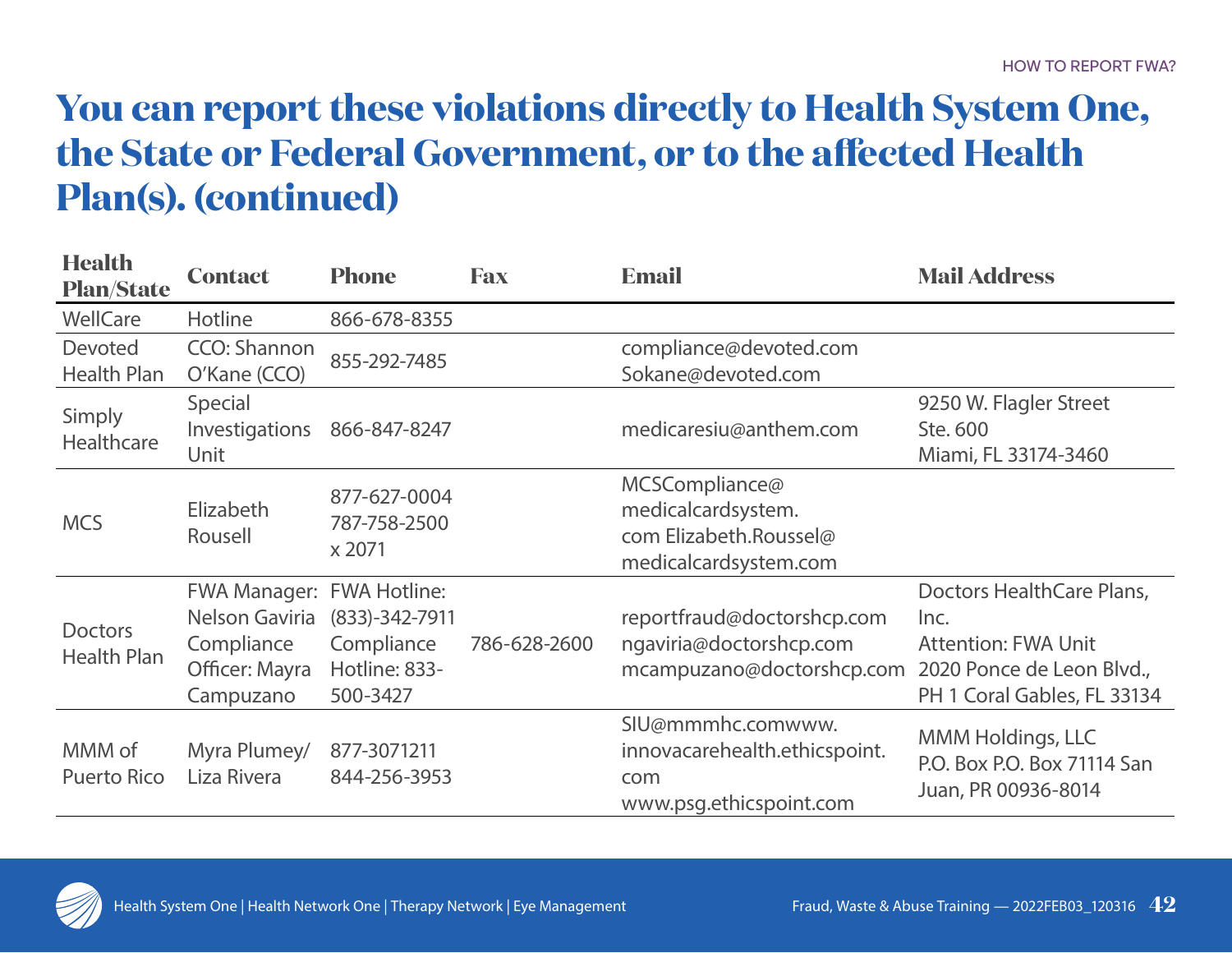# **You can report these violations directly to Health System One, the State or Federal Government, or to the affected Health Plan(s). (continued)**

| <b>Health</b><br><b>Plan/State</b> | <b>Contact</b>                                                                | <b>Phone</b>                                                                                 | <b>Fax</b>     | <b>Email</b>                                 | <b>Mail Address</b>                                                                                                                            |
|------------------------------------|-------------------------------------------------------------------------------|----------------------------------------------------------------------------------------------|----------------|----------------------------------------------|------------------------------------------------------------------------------------------------------------------------------------------------|
| Triple S<br>Advantage<br>(TSA)     | Jenny D<br>Cárdenas                                                           | 866-384-4277<br>787-620-1919<br>x 4183                                                       |                | tsacompliance@sssapr.com<br>fraude@ssspr.com |                                                                                                                                                |
| State of<br>Georgia                | Department<br>of Community<br><b>Health Office</b><br>of Inspector<br>General | 800-533-0686                                                                                 |                | oiganonymous@dch.ga.gov                      | Department of Community<br>Health Office of Inspector<br>General<br>2 Peachtree Street, NW 5th FL<br>Atlanta, GA 30303                         |
| State of<br>Florida                | Office of<br>Medicaid<br>Program<br>Integrity of<br>the Inspector<br>General  | 888-419-3456<br><b>Provider Fraud</b><br>866-966-7226<br><b>Member Fraud</b><br>866-762-2237 |                |                                              |                                                                                                                                                |
| State of<br>New Jersey             | <b>Medicaid</b><br><b>Fraud Division</b>                                      | 1-888-937-<br>2835                                                                           | (609) 826-4849 |                                              | <b>State of New Jersey</b><br>Office of the State<br><b>Comptroller Medicaid Fraud</b><br><b>Division</b><br>P.O. Box 025<br>Trenton, NJ 08625 |

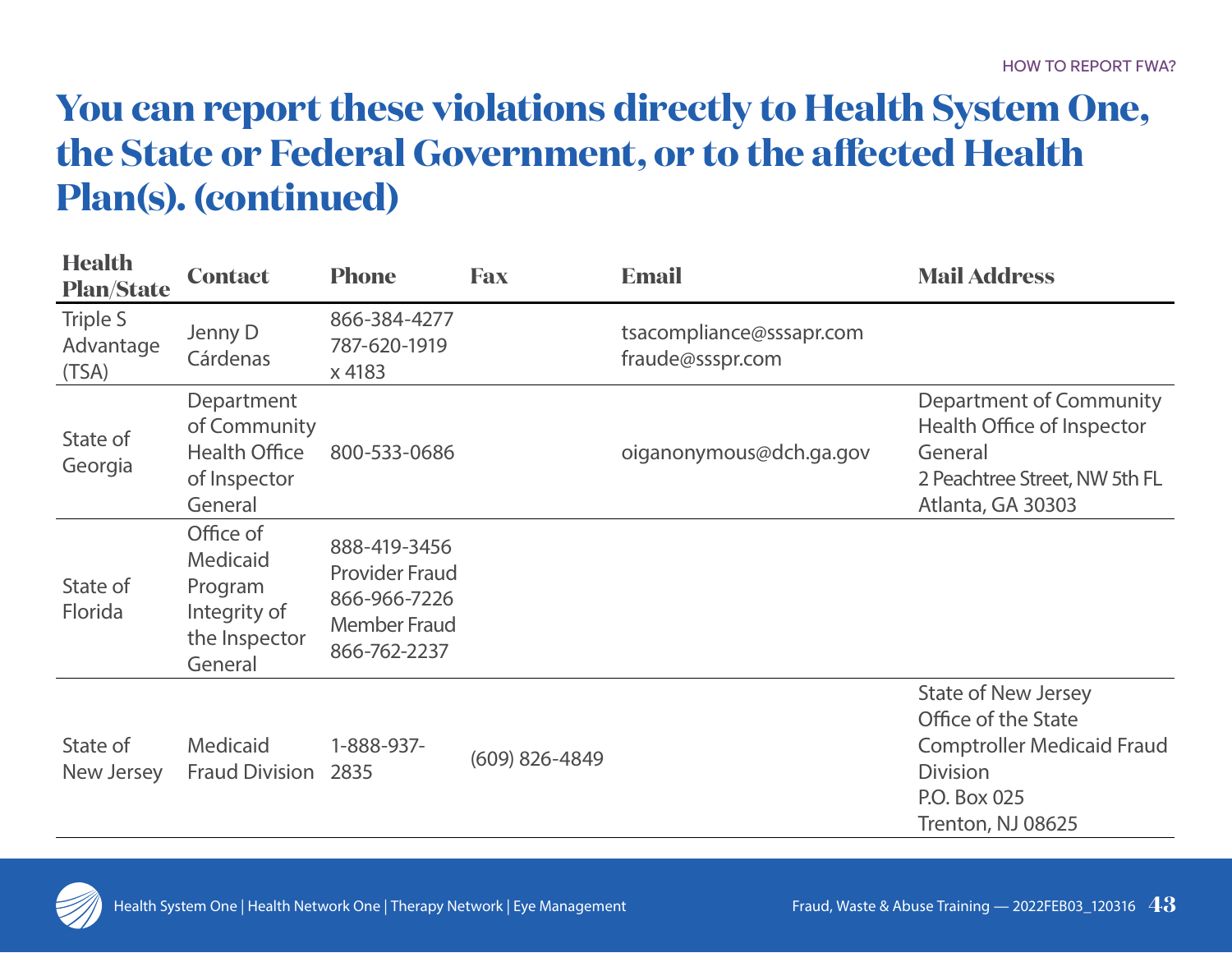## **Where to Report FWA (Outside the organization)**

#### **HHS Office of Inspector General:**

Phone: 1-800-HHS-TIPS (1-800-447-8477) or TTY 1-800-377-4950 Fax: 1-800-223-8164 Email: HHSTips@oig.hhs.gov Online: Forms.OIG.hhs.gov/hotlineoperations/index.aspx

#### **For Medicare Parts C and D:**

Investigations Medicare Drug Integrity Contractor (I MEDIC) at 1-877-7SafeRx (1-877-772- 3379)

#### **For all other Federal health care programs:**

CMS Hotline at 1-800-MEDICARE (1-800-633-4227) or TTY 1-877-486-2048 Medicare beneficiary website: Medicare.gov/forms-help-and-resources/report-fraud-and-abuse/fraud-and-abuse.html

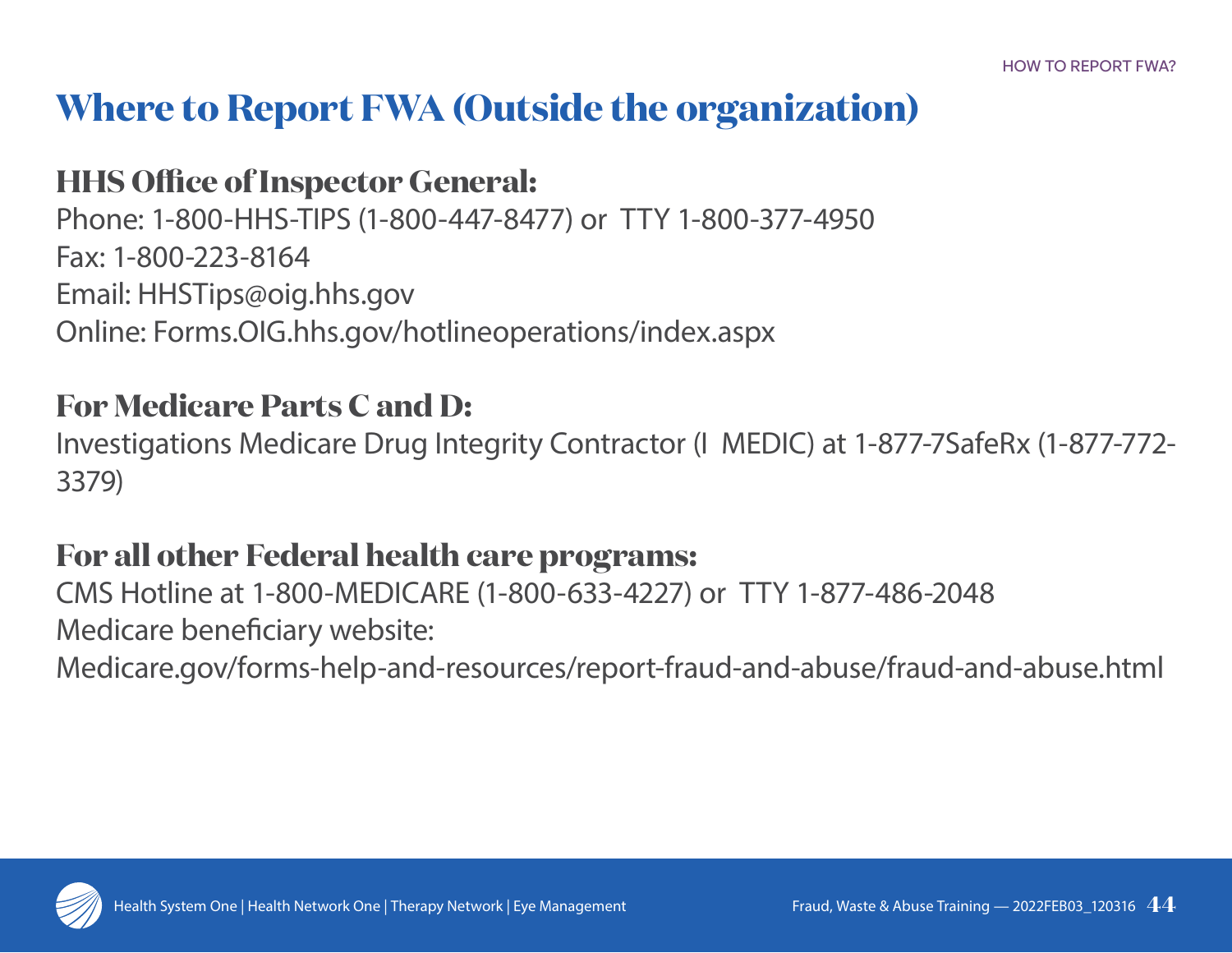## **Important Contact Information State/Local Regulators**

### **Florida Medicaid**

Medicaid Program Integrity – Hotline (888) 419-3456 Office of the Attorney General (866) 966-7226

### **New Jersey Medicaid**

NJ Department of Human Services- New Jersey Medicaid Fraud Division Toll-Free Number: (888) 937-2835

### **Georgia Medicaid**

Office of Inspector General Special Investigations Unit Toll-Free Number: (800) 533-0686 oiganonymous@dch.ga.gov reportMedicaidFraud@dch.ga.gov.

### **Commonwealth of Puerto Rico**

Programa Medicaid Phone Number (787) 274-7874 (787) 274-7875 Fax # (787) 274-5739

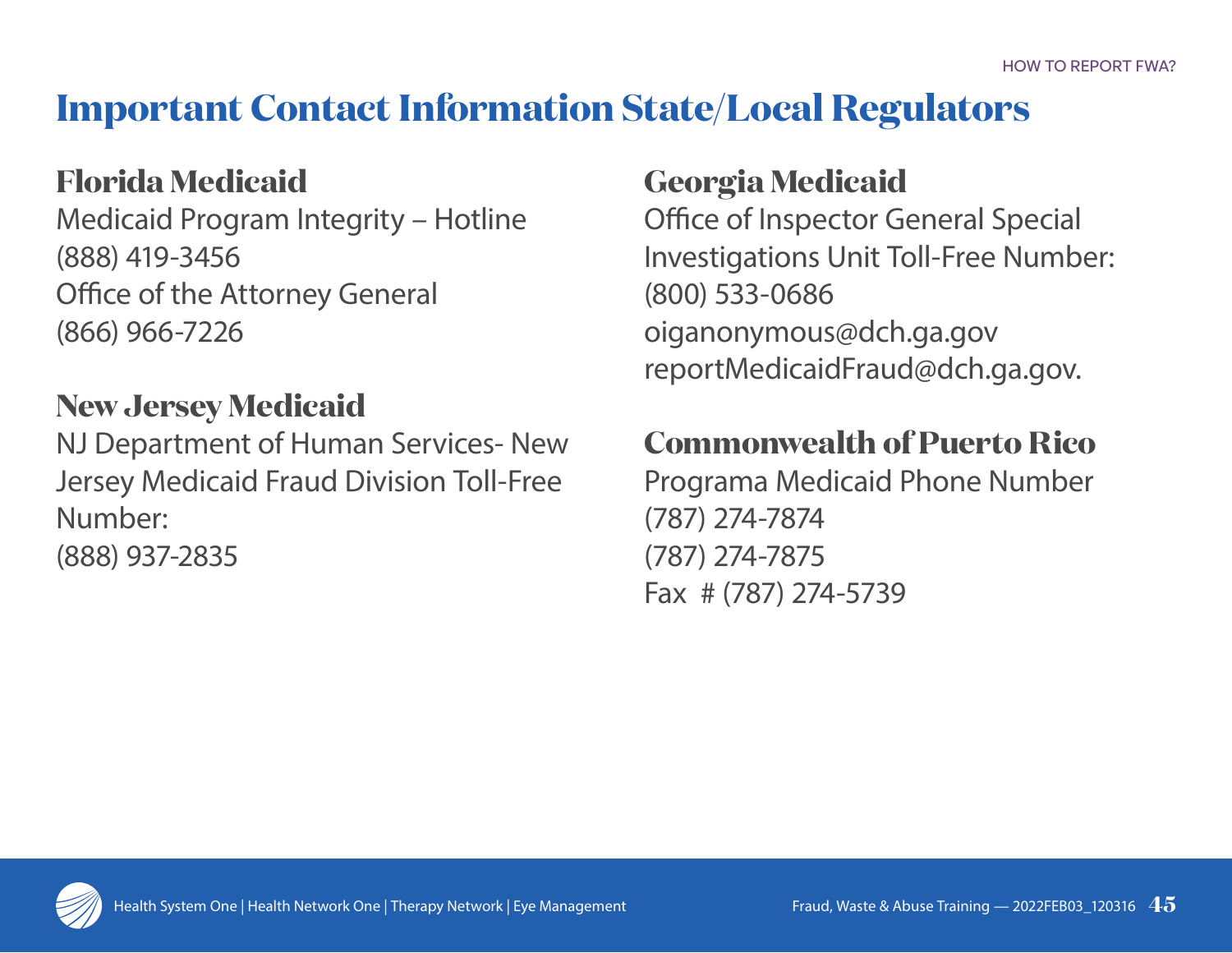# **Failure to report fraud can lead to:**

- Disciplinary action
- Mandatory re-training
- Your termination
- Potential exclusion from the organization or from participation as a provider

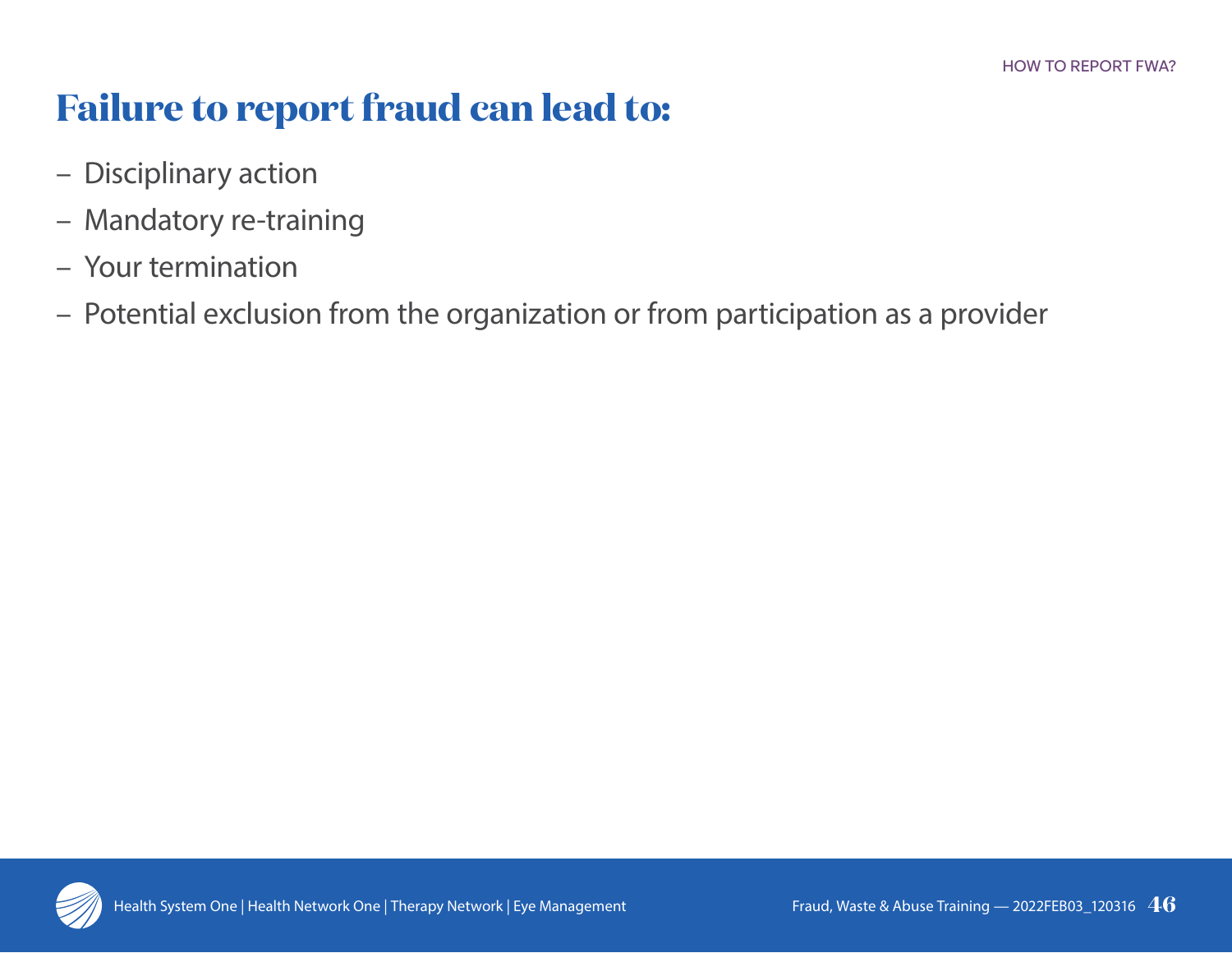### **SIU within Compliance**



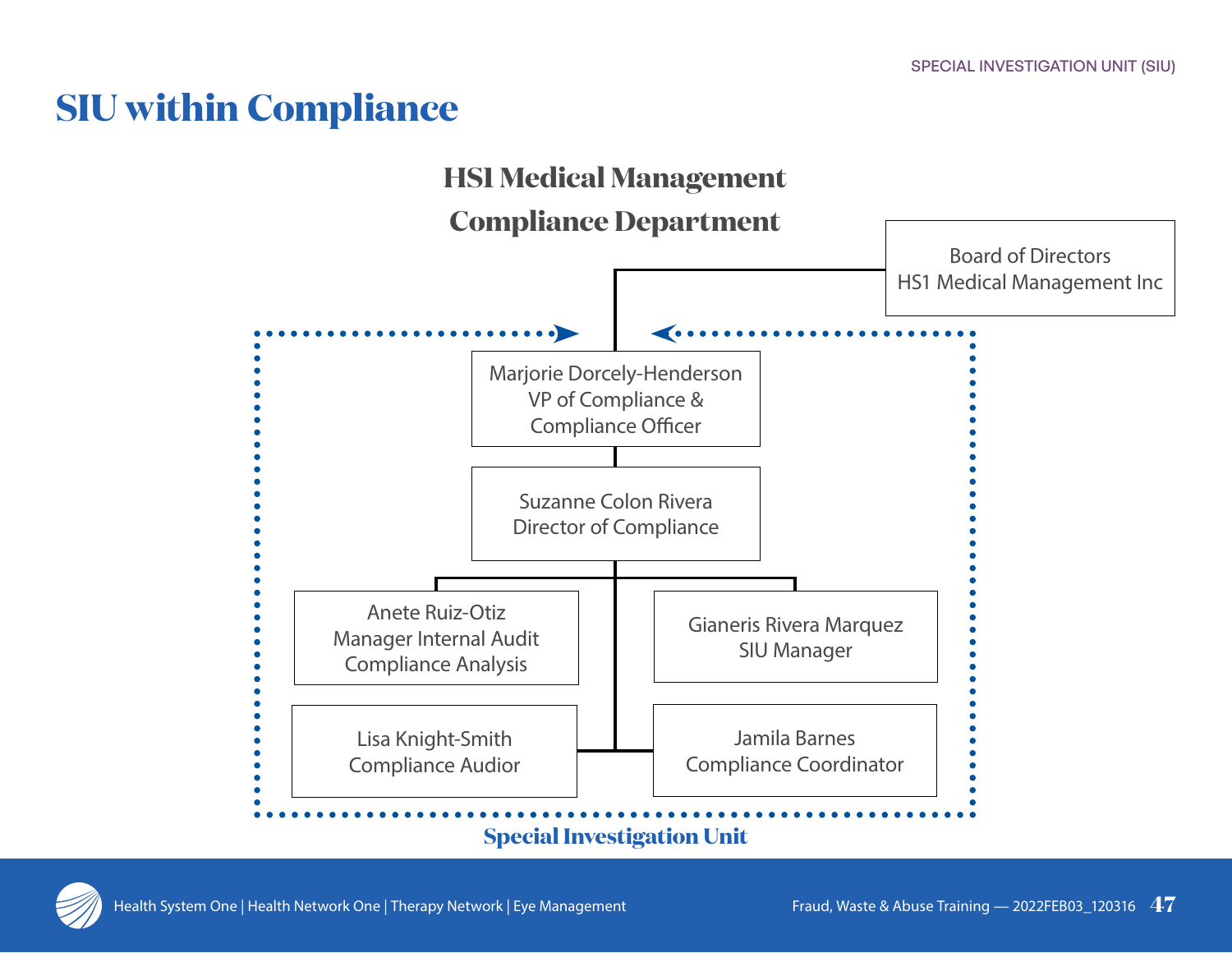### **Important Contact Information for our Organization**

#### **Mail your report to:**

Marjorie Henderson Special Investigative Unit (SIU) 2001 S. Andrews Avenue Fort Lauderdale, Florida 33316

**Fax your report to:** Attention: Marjorie Henderson (866) 276-3667 This is a dedicated Compliance line

#### **Organization FWA Hotline:**

866-321-5550 (Toll-Free) You can also file an anonymous report, if you want.

#### **Email your report:**  SIU@healthsystemone.com

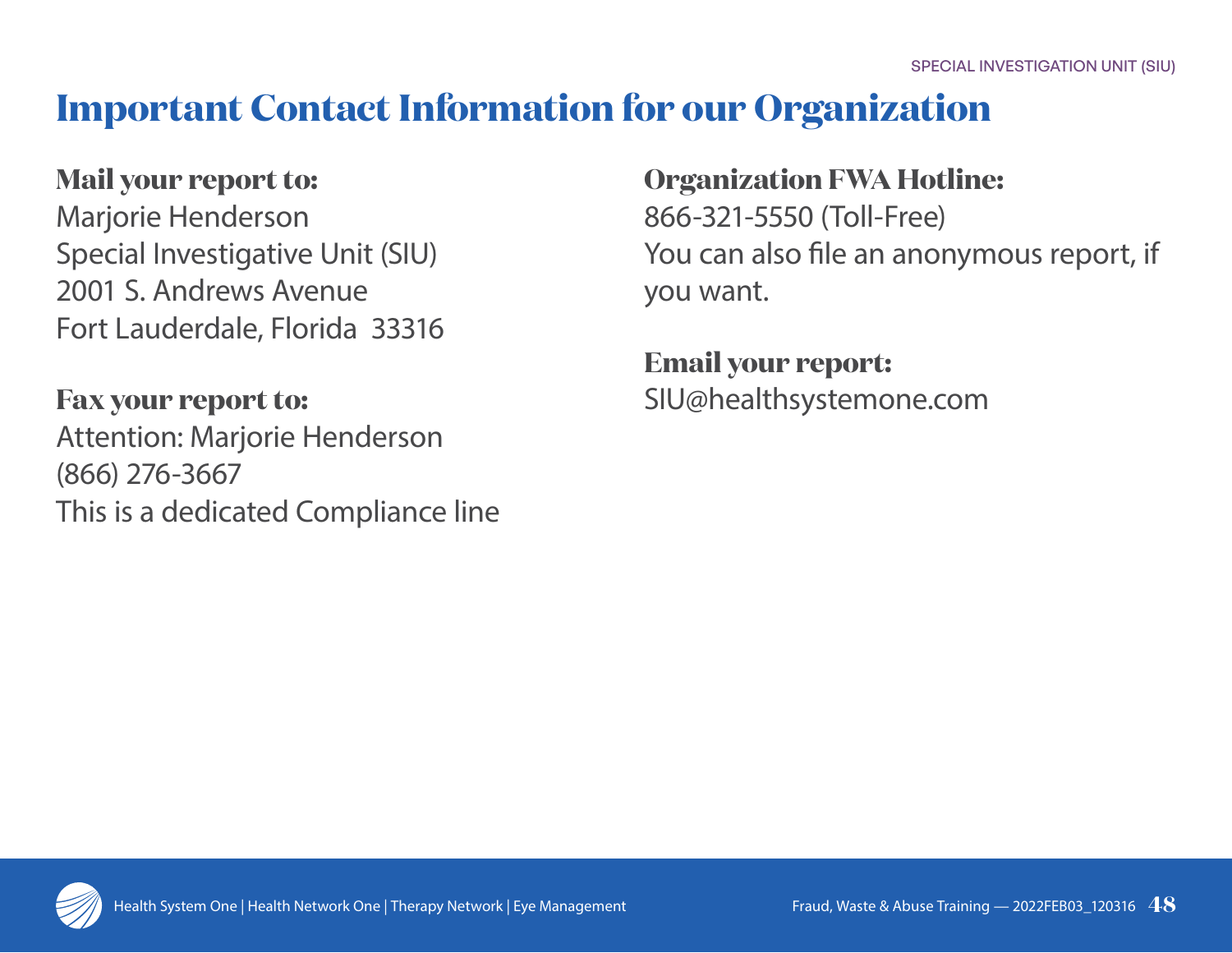### **Reporting FWA Incidents within the Organization**

- Must follow up on your reports in a reasonably timely manner
- If you report a fraud-related incident to the organization, you can ask the Compliance Staff (SIU) for updates on the progress of the investigation.

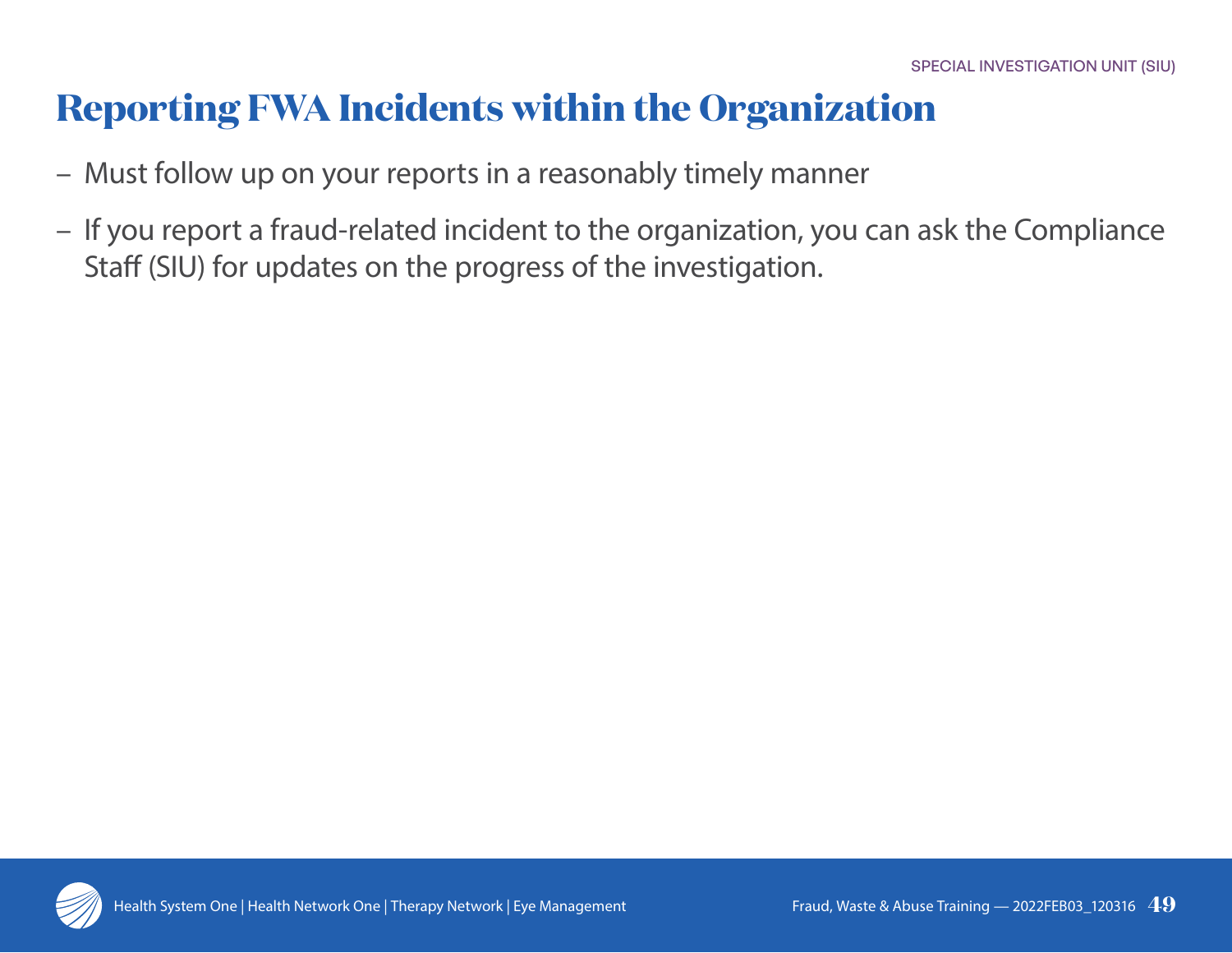# **Applicable Laws for Reference**

#### **Job Aid: Applicable Laws for Reference**

- Anti-Kickback Statute 42 USC Section 1320A-7b(b)
- Civil False Claims Act 31 USC Sections 3729–3733
- Civil Monetary Penalties Law 42 USC Section 1320a-7a
- Criminal False Claims Act 18 USC Section 287
- Exclusion 42 USC Section 1320a-7
- Health Care Fraud Statute 18 USC Section 1347
- Physician Self-Referral Law 42 USC Section 1395nn

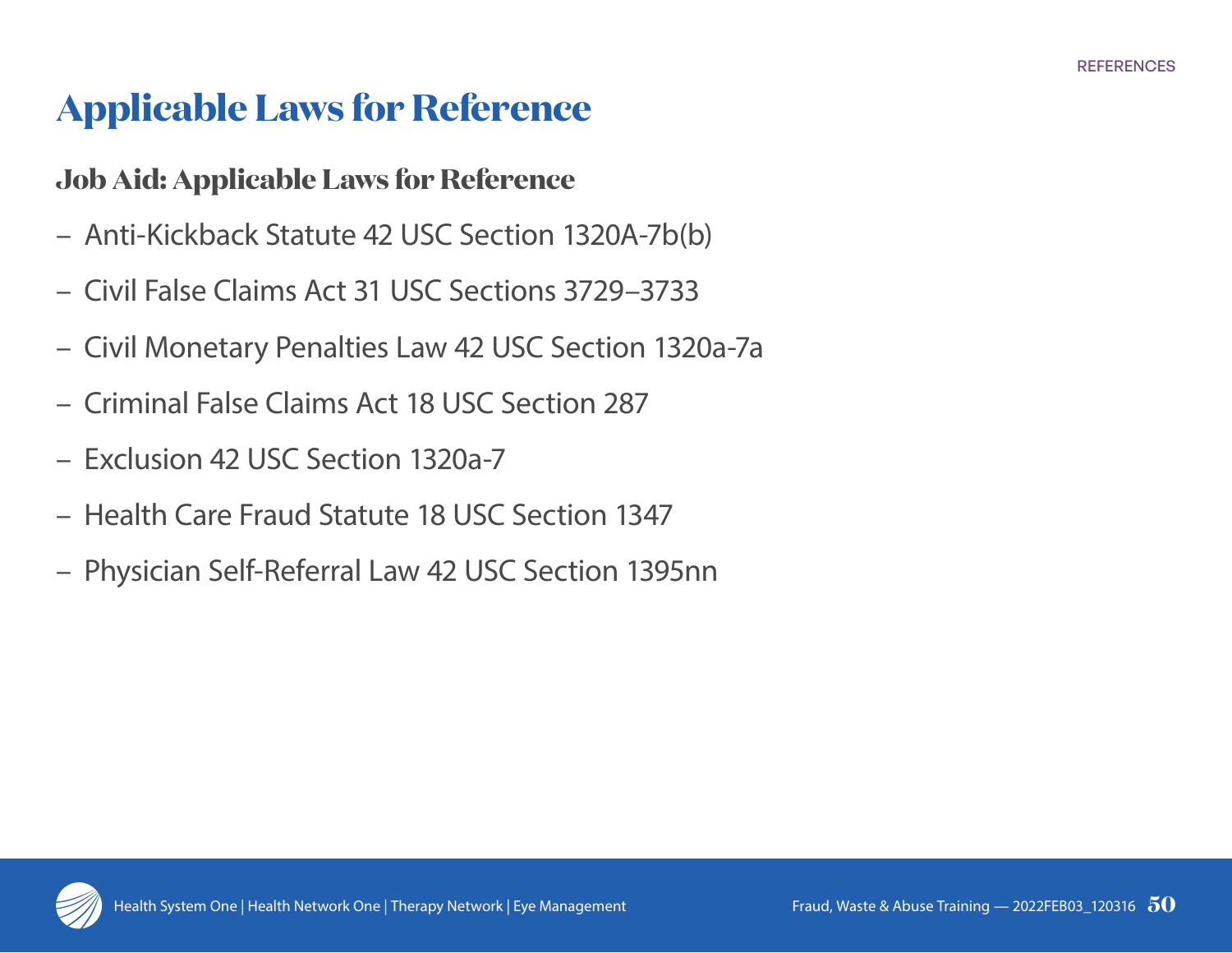### **Resources**

| <b>HYPERLINK URL</b>                                                                                                    | <b>LINKED TEXT/IMAGE</b>       |
|-------------------------------------------------------------------------------------------------------------------------|--------------------------------|
| https://www.gpo.gov/fdsys/pkg/USCODE-2016-title42/pdf/USCODE-2016-title42-<br>chap7-subchapXI-partA-<br>sec1320a-7b.pd  | 42 USC Section 1320A-<br>7b(b) |
| https://www.gpo.gov/fdsys/pkg/USCODE-2016-title31/pdf/USCODE-<br>2016-title31-subtitleIII-chap37- subchapIII.pdf        | 31 USC Sections 3729-<br>3733  |
| https://www.gpo.gov/fdsys/pkg/USCODE-2016-title42/pdf/USCODE-2016-title42-<br>chap7-subchapXI-partA-<br>sec1320a-7a.pdf | 42 USC Section 1320a-7a        |
| https://www.gpo.gov/fdsys/pkg/USCODE-2016-title18/pdf/USCODE-2016-title18-<br>partl-chap15-sec287.pdf                   | 18 USC Section 287             |
| https://www.gpo.gov/fdsys/pkg/USCODE-2016-title42/pdf/USCODE-2016-title42-<br>chap7-subchapXI-partA-<br>sec1320a-7.pdf  | 42 USC Section 1320a-7         |
| https://www.gpo.gov/fdsys/pkg/USCODE-2016-title18/pdf/USCODE-2016-title18-<br>partl-chap63-sec1347.pdf                  | 18 USC Section 1347            |
| https://www.gpo.gov/fdsys/pkg/USCODE-2016-title42/pdf/USCODE-2016-<br>title42-chap7-subchapXVIII-partE- sec1395nn.pdf   | 42 USC Section 1395nn          |

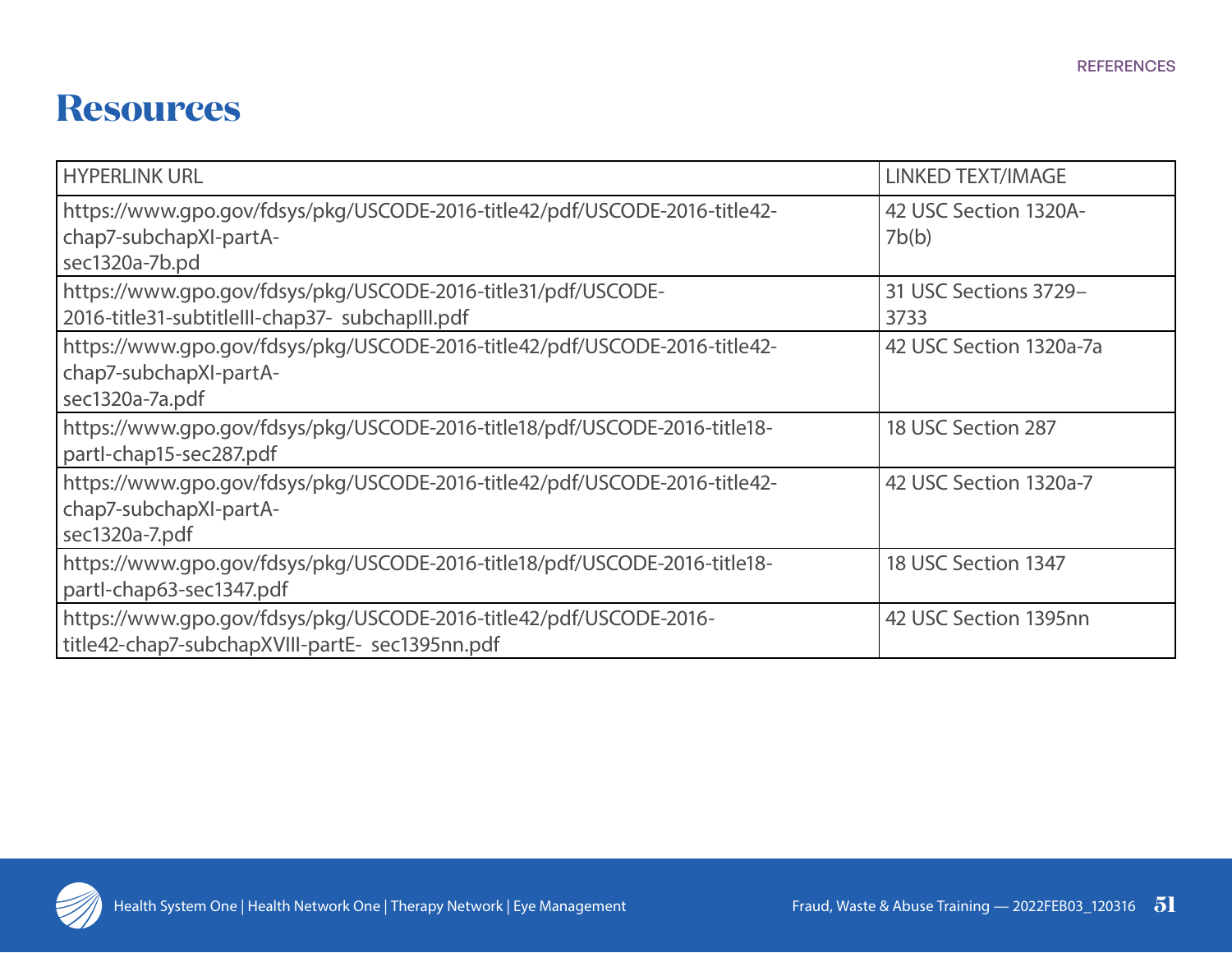### **Resources**

| Resource                                | Website                                                                             |
|-----------------------------------------|-------------------------------------------------------------------------------------|
| <b>Health Care Fraud Prevention and</b> | https://oig.hhs.gov/compliance/provider-compliance-training                         |
| <b>Enforcement Action Team Provider</b> |                                                                                     |
| <b>Compliance Training</b>              |                                                                                     |
| OIG's Provider Self-Disclosure Protocol | https://oig.hhs.gov/compliance/self-disclosure-info/files/Provider-Self-Disclosure- |
|                                         | Protocol.pdf                                                                        |
| Physician Self-Referral                 | https://www.cms.gov/Medicare/Fraud-and-Abuse/PhysicianSelfReferral                  |
| Avoiding Medicare Fraud and Abuse: A    | https://www.cms.gov/Outreach-and-Education/Medicare-Learning-Network-               |
| <b>Roadmap for Physicians</b>           | MLN/MLNProducts/MLN-Publications-Items/CMS1254524.html                              |
| <b>Safe Harbor Regulations</b>          | https://oig.hhs.gov/compliance/safe-harbor-regulations                              |